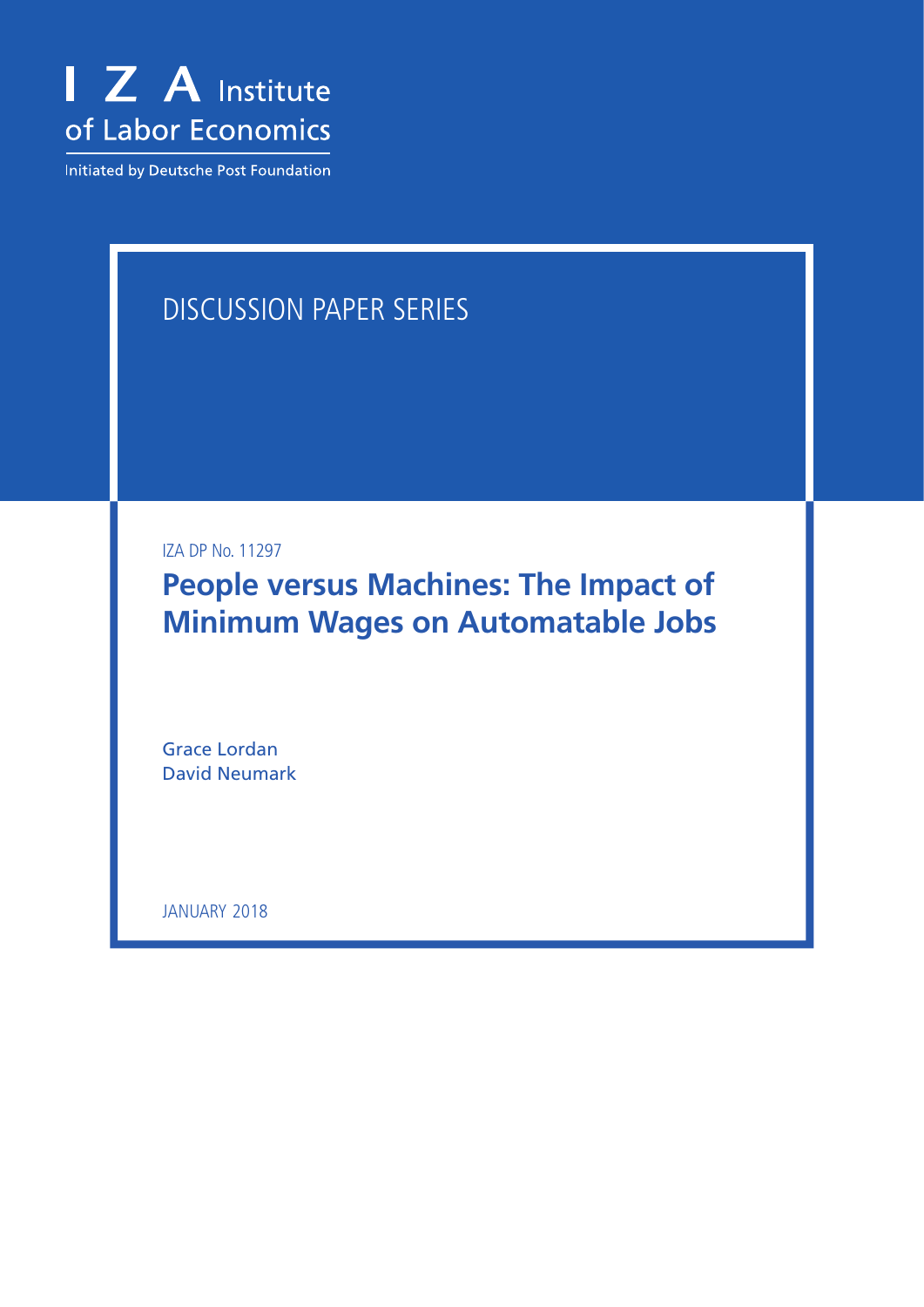

Initiated by Deutsche Post Foundation

## DISCUSSION PAPER SERIES

IZA DP No. 11297

## **People versus Machines: The Impact of Minimum Wages on Automatable Jobs**

**Grace Lordan** *LSE and IZA*

**David Neumark** *UCI, NBER, and IZA*

JANUARY 2018

Any opinions expressed in this paper are those of the author(s) and not those of IZA. Research published in this series may include views on policy, but IZA takes no institutional policy positions. The IZA research network is committed to the IZA Guiding Principles of Research Integrity.

The IZA Institute of Labor Economics is an independent economic research institute that conducts research in labor economics and offers evidence-based policy advice on labor market issues. Supported by the Deutsche Post Foundation, IZA runs the world's largest network of economists, whose research aims to provide answers to the global labor market challenges of our time. Our key objective is to build bridges between academic research, policymakers and society.

IZA Discussion Papers often represent preliminary work and are circulated to encourage discussion. Citation of such a paper should account for its provisional character. A revised version may be available directly from the author.

|                                                    | IZA - Institute of Labor Economics                   |             |
|----------------------------------------------------|------------------------------------------------------|-------------|
| Schaumburg-Lippe-Straße 5–9<br>53113 Bonn, Germany | Phone: +49-228-3894-0<br>Email: publications@iza.org | www.iza.org |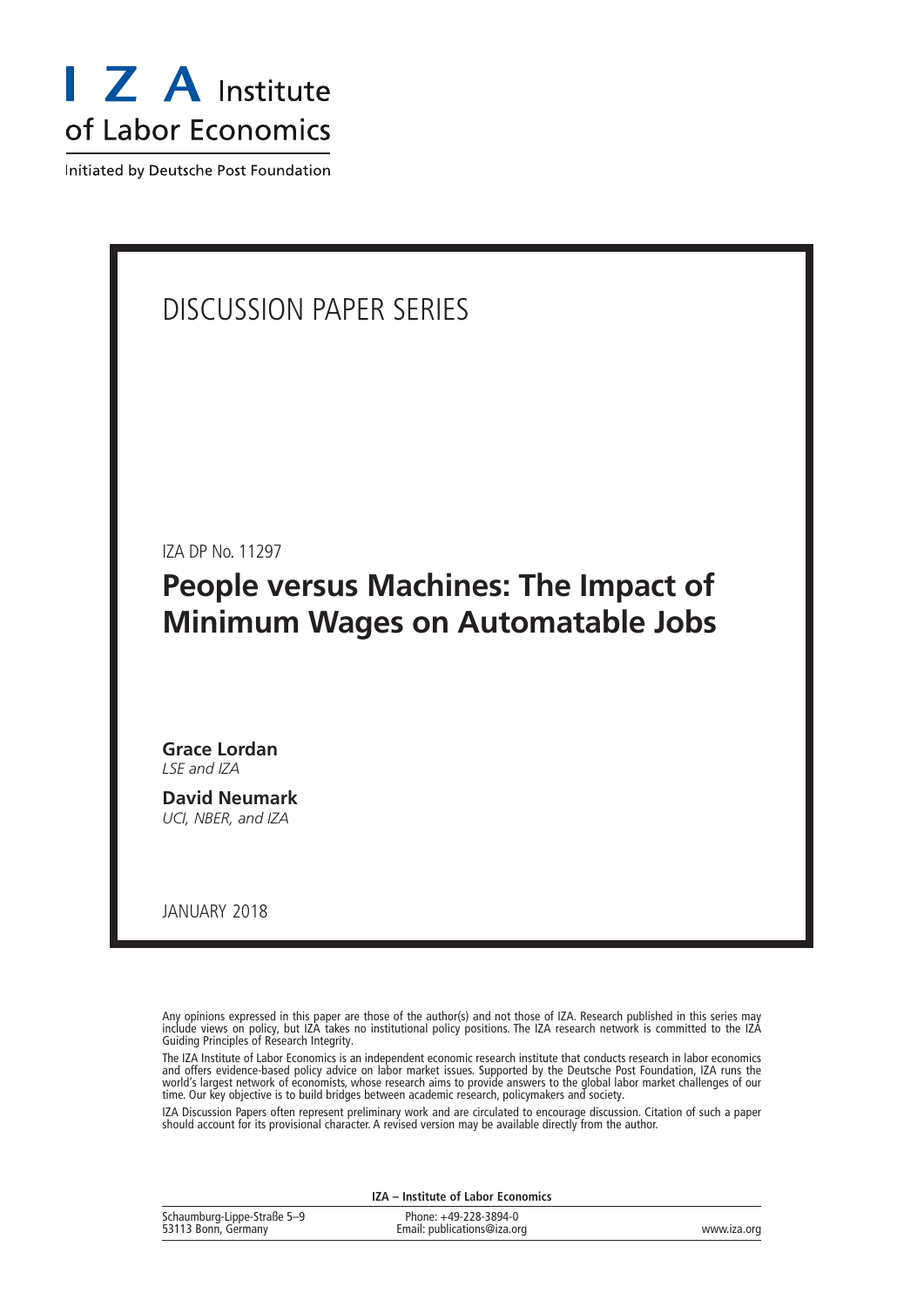# ABSTRACT

# **People versus Machines: The Impact of Minimum Wages on Automatable Jobs\***

We study the effect of minimum wage increases on employment in automatable jobs – jobs in which employers may find it easier to substitute machines for people – focusing on lowskilled workers for whom such substitution may be spurred by minimum wage increases. Based on CPS data from 1980–2015, we find that increasing the minimum wage decreases significantly the share of automatable employment held by low-skilled workers, and increases the likelihood that low-skilled workers in automatable jobs become nonemployed or employed in worse jobs. The average effects mask significant heterogeneity by industry and demographic group, including substantive adverse effects for older, low-skilled workers in manufacturing. We also find some evidence that the same changes improve job opportunities for higher-skilled workers. The findings imply that groups often ignored in the minimum wage literature are in fact quite vulnerable to employment changes and job loss because of automation following a minimum wage increase.

| <b>JEL Classification:</b> | J23, J38                             |
|----------------------------|--------------------------------------|
| Keywords:                  | minimum wage, employment, automation |

**Corresponding author:** David Neumark Department of Economics 3151 Social Science Plaza University of California, Irvine Irvine, CA 92697 USA E-mail: dneumark@uci.edu

We are grateful to John Addison and Jonathan Meer, as well as anonymous referees, for helpful suggestions.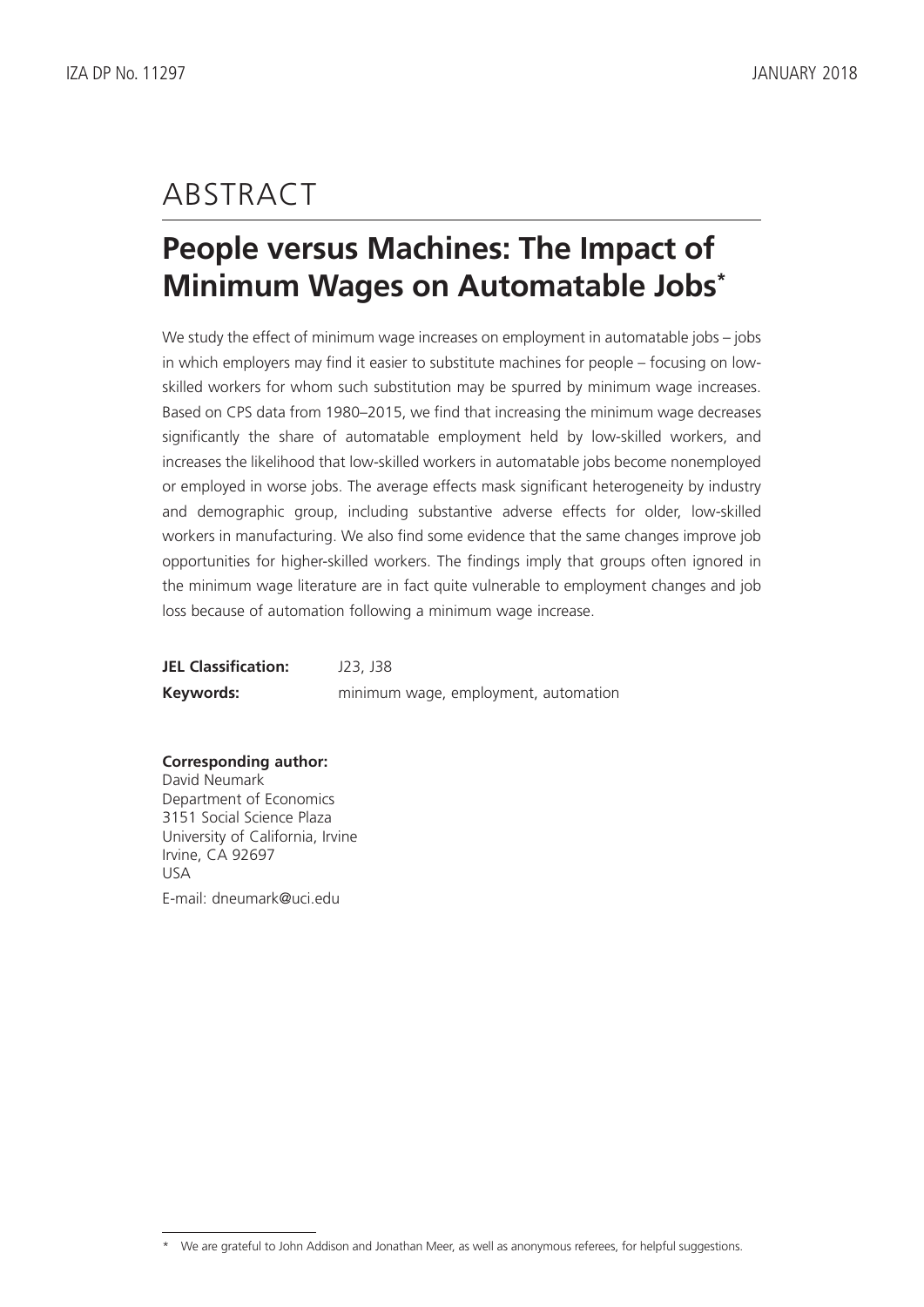## **Introduction**

<u>.</u>

For decades, economists have studied the effects of the minimum wage on employees in the United States. These studies have largely focused on the employment effects for lowskilled workers – with the principal focus on teenagers. Overall, there is some controversy regarding whether disemployment effects exist, with some studies finding no effects, 1 although with more – and more diverse kinds of studies – finding evidence of disemployment effects. 2

In this study, we explore the extent to which minimum wages induce substitution away from workers whose jobs are more easily automated. For instance, employers may substitute away from labor with technological innovations – such as supermarkets substituting self-service checkout for cashiers, and assembly lines in manufacturing plants substituting robotic arms for workers. At the same time, firms may hire other workers who perform new tasks that are complementary with the new technology. For example, a firm using more robots may hire individuals to service, troubleshoot, and maintain these new machines. It seems reasonable to expect that the workers more likely to be replaced following minimum wage increases are those who are low skilled, earning wages affected by increases in the minimum wage, while workers who "tend" the machines are higher skilled. This suggests that there is a potential for labor reallocation away from jobs that are automatable following increases in the minimum wage, that low-skilled workers in automatable jobs are particularly vulnerable to minimum wage increases, and that the net disemployment effects

<sup>&</sup>lt;sup>1</sup> See, for example, Card and Kruger (1994); Card and Kruger (2000); Dube, Lester, and Reich (2010); Allegretto, Dube, and Reich (2011); and Addison, Blackburn, and Cotti (2012).

<sup>&</sup>lt;sup>2</sup> See for example Neumark and Wascher (1996); Neumark (2001); Singell and Terborg (2007); Neumark and Wascher (2007); Thompson (2009); Sabia, Burkhauser, and Hansen (2012); Neumark, Salas, and Wascher (2014a, 2014b); Clemens and Wither (2016); Meer and West (2015); and Powell (2016). Neumark (2017) reviews the very recent literature, classifying the kinds of studies that find disemployment effects and the kinds that do not.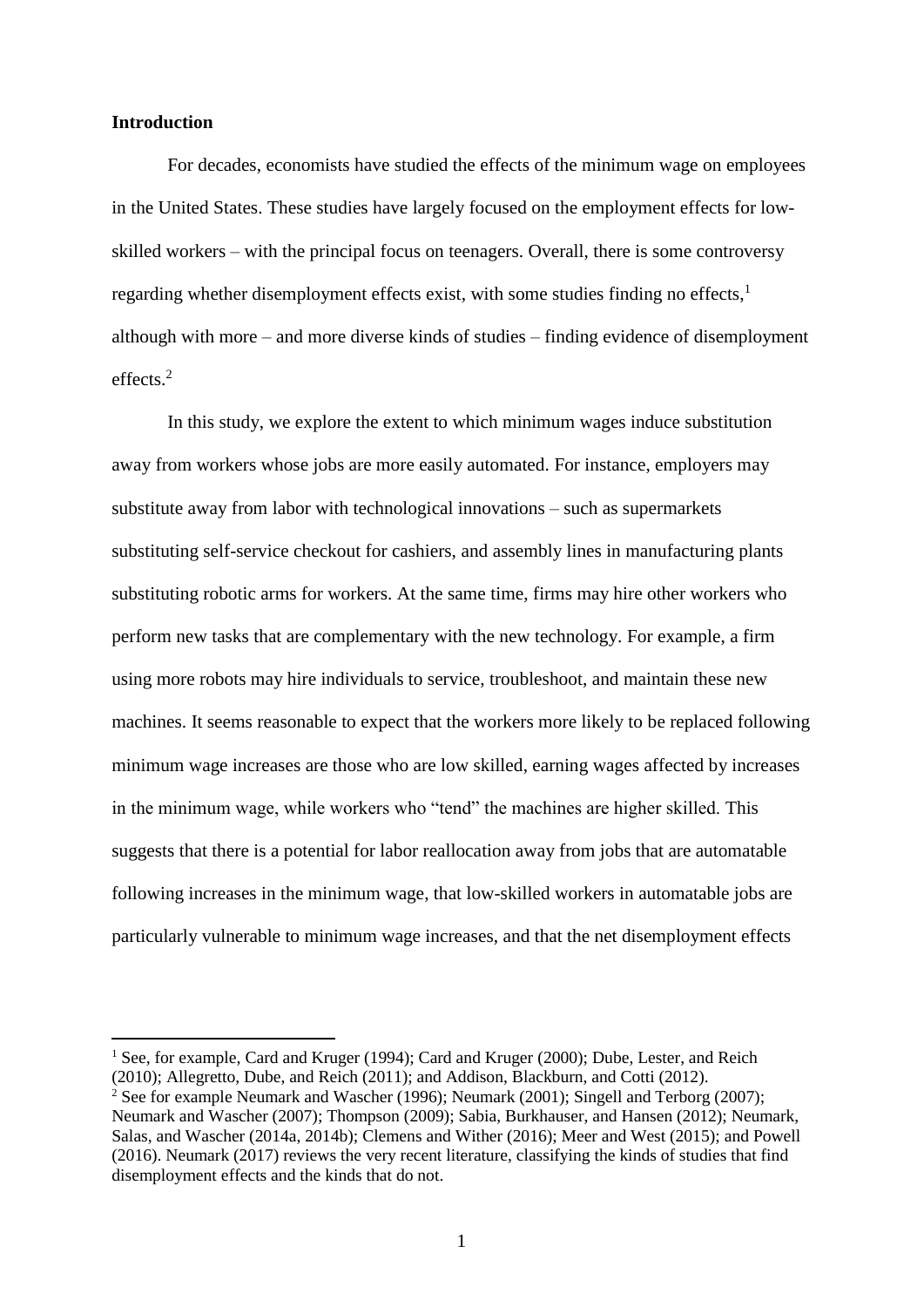may be smaller than the gross effects that workers in automatable tasks experience.<sup>3,4</sup>

We choose to focus on automation as it has been one of the dominant forces that has threatened low-skilled jobs in the United States in recent decades (Autor and Dorn, 2013; Autor, Dorn, and Hanson, 2015), presumably because of both technological advances and reductions in the cost of technology that can substitute for low-skilled labor. As emphasized by Autor and Dorn (2013) and Goos, Manning, and Salomons (2014), the hollowing out of mid-skill occupations has been a significant channel through which automation has affected the occupation distribution over time. However, the advancement of technology in industry has also touched the occupations in which low-skilled individuals work. This is illustrated in Figure 1, which shows a clear downward trend in the degree to which job tasks of low-skilled individuals are automatable, from 1980-2015. <sup>5</sup> There is also evidence that this was spurred by computerization. As shown by Autor and Dorn (2013), computerization in industry has accelerated over the last four decades, and this technology diffused faster into areas that have higher shares of automatable employment. Such evidence suggests, as we would expect, that firms choose to substitute technology for workers as it becomes cheaper for them to do so.

The core idea or hypothesis underlying our analysis is that minimum wage increases have the potential to spur the automation of low-skilled jobs, via substituting technology for low-skilled workers. These minimum wages increases raise the price of low-skilled labor, increasing the cost savings from this substitution. The main aim of our paper is to explore this

<u>.</u>

<sup>&</sup>lt;sup>3</sup> Of course, employers can respond to an increase in the minimum wage in a number of ways besides culling jobs. Other channels of adjustment that have been explored in the minimum wage literature include changes in hours – where the empirical evidence is mixed (see Neumark and Washer, 2008, p. 78), job amenities (see Simon and Kaestner, 2004), prices (see Aaronson, 2001; Aaronson, French, and MacDonald, 2008; Lemos, 2008; and MaCurdy, 2015), and compression of wage differentials (see DiNardo, Fortin, and Lemieux, 1996; and Autor, Manning, and Smith, 2016).

<sup>&</sup>lt;sup>4</sup> In a recent paper, Basker et al. (2017) explore a different kind of substitution of technology for labor (at least, the firm's labor) that can occur in response to a higher minimum wage – namely, substitution of a customer's labor for a worker's labor (in, e.g., a self-service gas station, or using a bank ATM). They suggest that this kind substitution may occur when low-skilled labor becomes expensive and technology enables labor replacement in tasks that are not easy to automate.

<sup>5</sup> Figure 1 is based on a measure of "routine task intensity" (*RTI*) discussed below (see equation (1)).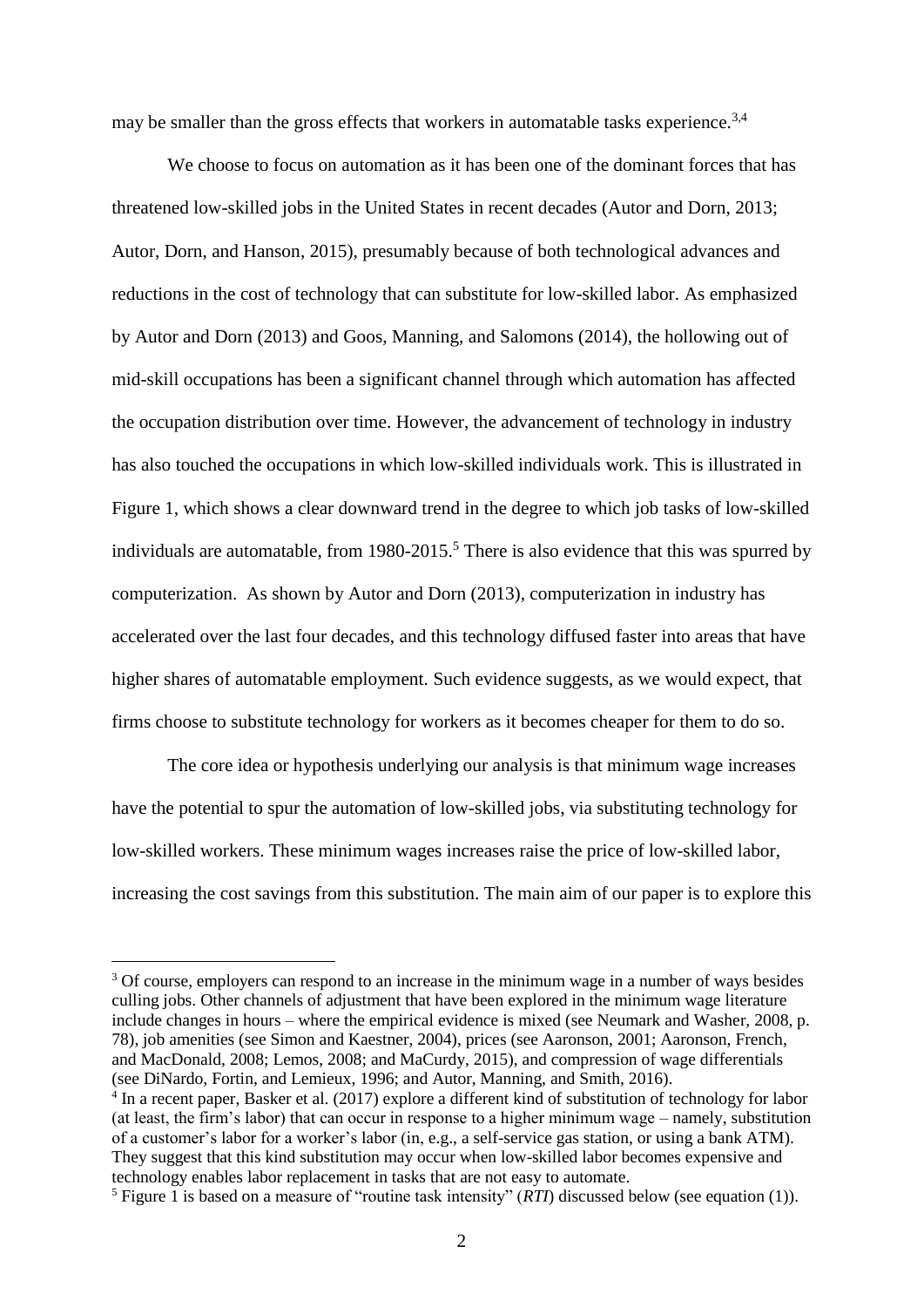hypothesis, and in so doing to provide a richer understanding of how minimum wage policies have been shaping the type of employment held in the United States, within industries, and for particular demographic and skill groups.

Specifically, we first assess whether the share of employment that is automatable declines in response to minimum wage increases. We focus on jobs that tend to be held by low-skilled workers, given that these are the jobs for which labor costs increase the most in relative terms following a minimum wage increase, which can prompt firms to substitute from people (low-skilled ones, in particular) towards machines. We complement our analyses of how the share of employment in automatable jobs responds to minimum wage increases with analyses of employment impacts for individual workers, estimating whether the probability that a low-skilled individual working in an automatable loses their job is larger following a minimum wage increase. We also explore other impacts on low-skilled workers, as well as whether job opportunities improve for higher-skilled workers in the industries where a high share of low-skilled employed was in automatable jobs.

Our analysis is related to concurrent research by Aaronson and Phelan (forthcoming), who, for the period 1999-2009, analyze the susceptibility of low-wage employment to technological substitution in the short run. Specifically, they focus on regressions that model the probability of being employed within the next two years against measures of the task content in an individual's current job. They find that minimum wage increases lead to job losses for cognitively-routine jobs, but not manually-routine or non-routine jobs. Their study provides some evidence that firms may automate routine jobs in response to a minimum wage increase, reducing employment opportunities for workers in routine jobs.

Our study contributes beyond this analysis in a number of ways. First, while Aaronson and Phelan (2017) are concerned with an average individual's job loss, we focus on quantifying how shares in the employment of automatable tasks change following a minimum wage change, to provide more evidence on how the task composition of the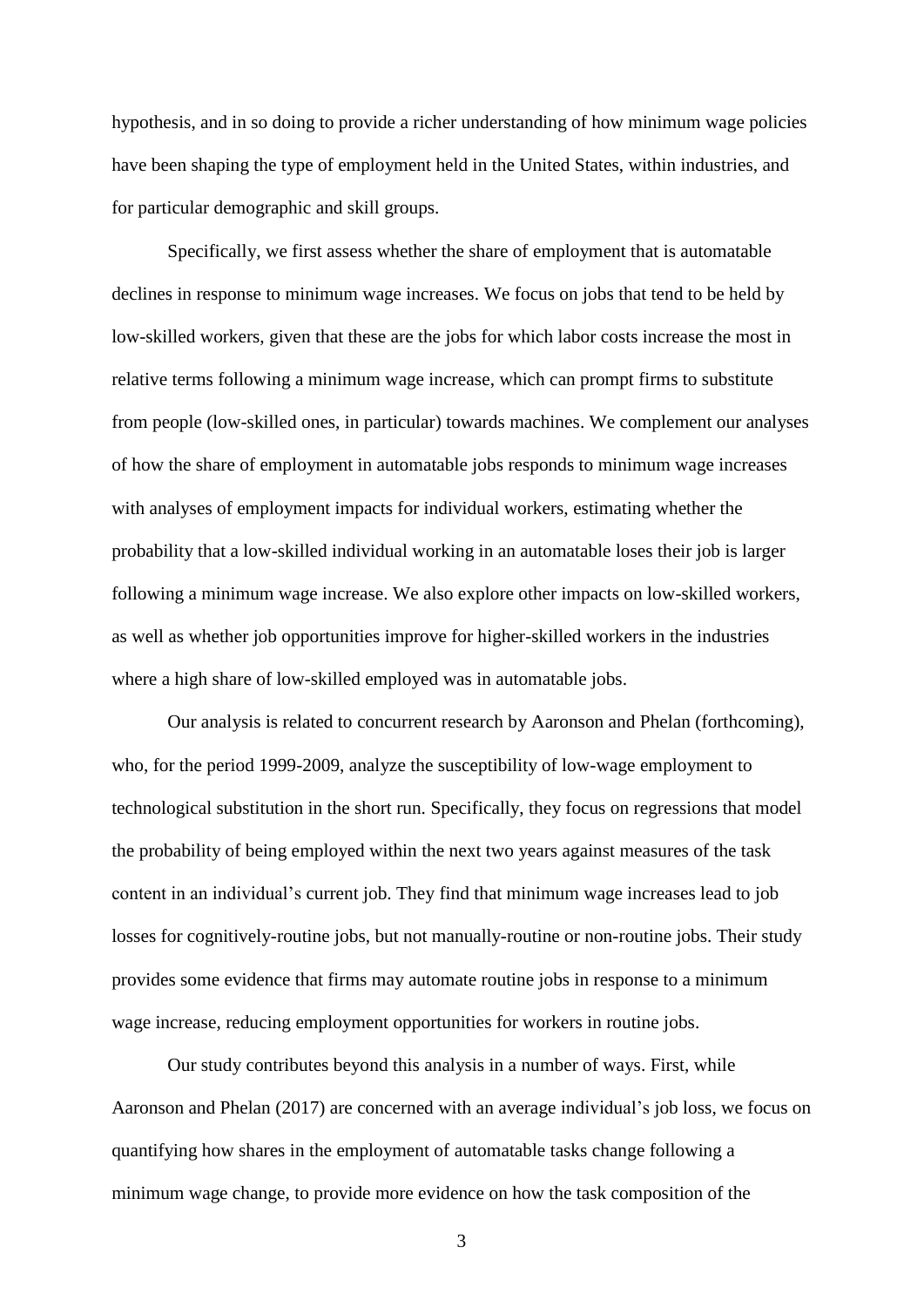workforce is affected. Second, we expect that automation is a viable and likely substitute for certain types of low-skilled jobs, and therefore also certain types of low-skilled labor, implying that average effects may mask significant heterogeneity. We therefore attempt to provide a fuller picture of labor market adjustments across industries and a variety of demographic groups, which can uncover these important differential responses. As discussed below, this if of particular interest with respect to the broader minimum wage literature.

Third, for those who lose their jobs to automation following a minimum wage increase, we expect that the risk of not being able to find a similar job is greater for some groups as compared to others, and that an inability to do so has longer-term adverse consequences for earnings (and re-employment). Hence, we also analyze the effects of minimum wage increases on whether particular types of low-skilled individuals working in automatable jobs are more or less likely to stay in the same "job" (narrow occupation and broad industry) following a minimum wage increase. Finally, we extend the analysis to cover more outcomes for low-skilled workers, and to assess effects on higher-skilled workers.

Together, our analyses provide the first evidence on how the shares of automatable jobs change following a minimum wage increase, and on the effects of minimum wages on groups that are very often ignored in the minimum wage literature, such as effects on older less-skilled workers who are in jobs where it is easier to replace people with machines.

Our work is timely given that many U.S. states have continued to regularly raise their minimum wages, and a large number of additional states have newly implemented minimum wage laws (all higher than the federal minimum wage), with a number of states now indexing their minimum wages. As of January 7, 2017, 30 states (including the District of Columbia) had a minimum wage higher than the federal minimum wage of \$7.25, ranging as high as \$11 in Washington State, and \$11.50 in the District of Columbia.<sup>6</sup> Moreover, many U.S. cities

<sup>6</sup> See https://www.dol.gov/whd/minwage/america.htm (viewed February 1, 2017).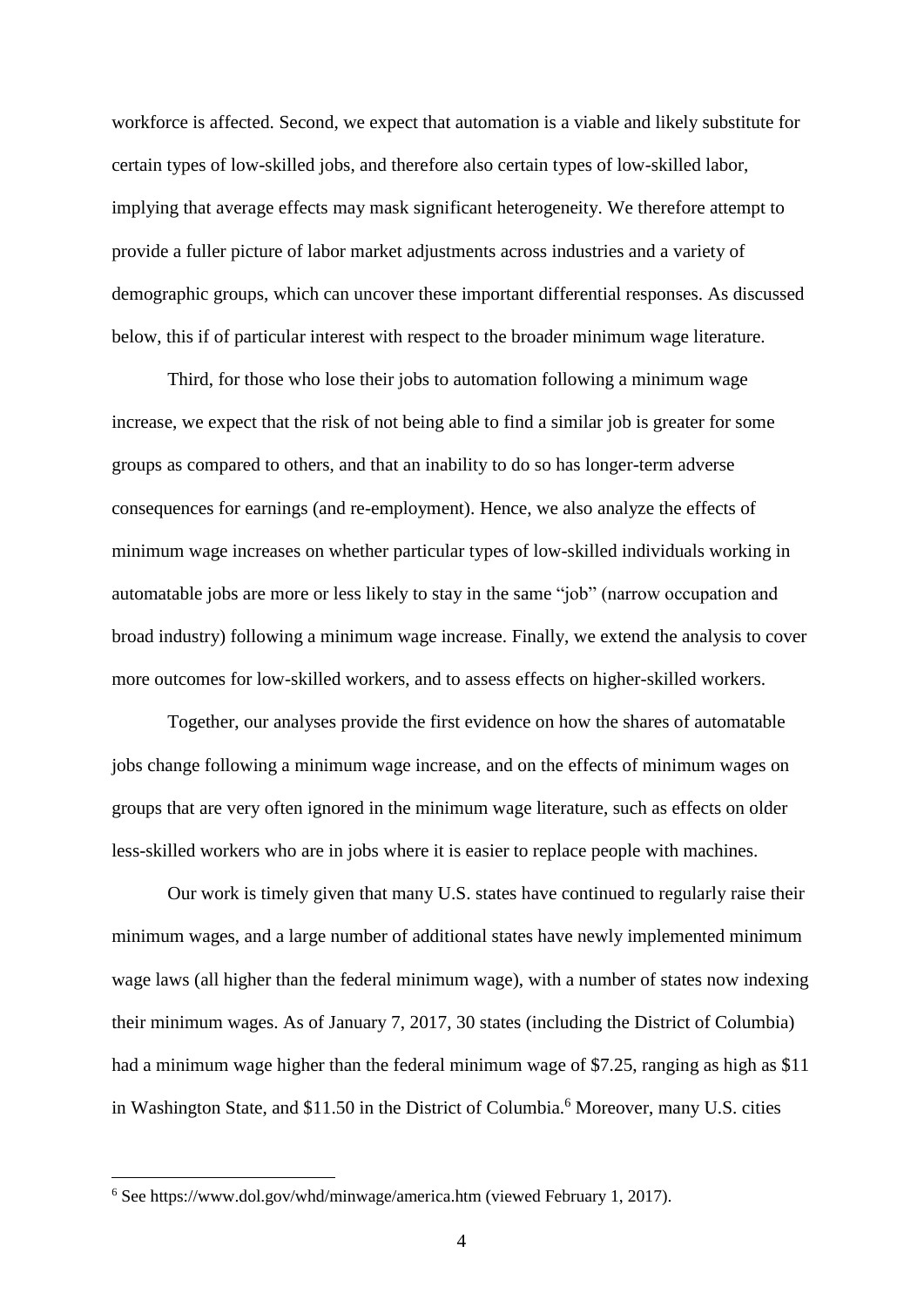have implemented minimum wages, with the minimum wage in Seattle (and nearby Sea-Tac) already reaching \$15. Policy debate regarding these increases frequently references the literature on disemployment effects discussed above (a literature from which advocates on either side can pick evidence to support their view). But this literature largely focuses on teenagers, for whom employment effects are either irrelevant, or at best very tangentially related, to the more important policy question of whether higher minimum wages help lowincome families. If employment changes in response to higher minimum wages mask larger gross effects for subgroups of low-skilled workers in automatable tasks – and in particular subgroups ignored in the existing minimum wage literature – then the reliance of policymakers on evidence for teenagers may be ignoring potentially adverse effects for older workers more likely to be major contributors to their families' incomes.

Our empirical analysis draws on CPS data from 1980-2015. We distinguish between occupations that are intensive in automatable tasks by drawing on definitions provided in Autor and Dorn (2013) and Autor et al. (2015). We calculate for each industry within each state-year cell an automatable employment share.<sup>7</sup> The core of our analysis links these measures to changes in the relevant minimum wage.

Overall, we find that increasing the minimum wage decreases significantly the share of automatable employment held by low-skilled workers. Our estimates suggest that the elasticity of this share with respect to the minimum wage is −0.10. However, these average effects mask significant heterogeneity by industry and by demographic group. In particular, there are large effects on the shares of automatable employment in manufacturing, where we estimate an elasticity of −0.18). Within manufacturing, the share of older workers in automatable employment declines most sharply, and the share of workers in automatable employment also declines sharply for women and blacks.

<sup>7</sup> We actually distinguish between urban and non-urban areas within each state.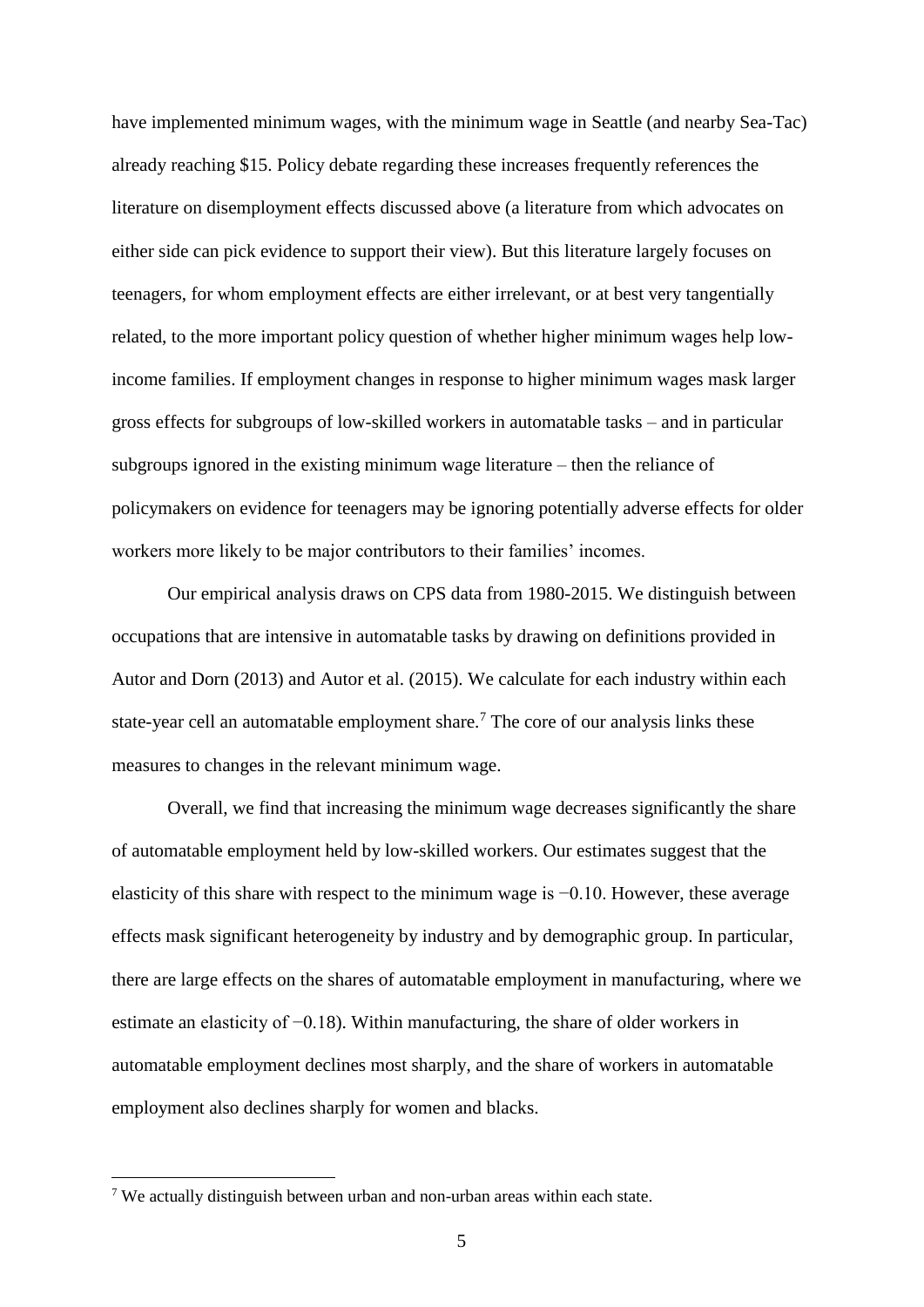Our analysis at the individual level draws many similar conclusions. We find that a significant number of individuals who were previously in automatable employment are nonemployed in the period following a minimum wage increase. These effects are relatively larger for individuals employed in manufacturing, and are larger for the oldest and youngest workers, for females and for blacks. Overall, this analysis points to important heterogeneity in the employment effects of minimum wages – including some potentially positive effects for higher-skilled workers in jobs where the minimum wage spurs substitution away from low-skilled workers in automatable jobs. Moreover, our evidence highlights potentially adverse consequences of higher minimum wages for groups of workers that have not typically been considered in the extensive research literature on the employment effects of minimum wages. Thus, a main message from our work is that groups often ignored in the minimum wage literature are in fact quite vulnerable to employment changes and job loss because of automation following a minimum wage increase.

#### **Analysis of Shares of Employment in Automatable Jobs**

## *Methods*

<u>.</u>

Most of our analysis focuses on low-skilled individuals, who we define as having a high school diploma equivalent or less. We use data from Autor and Dorn (2013) and Autor et al. (2015) to measure routine task intensity (*RTI*) in jobs held by low-skilled workers. These authors use *RTI* as a proxy for determining the degree to which the tasks within an occupation are automatable. In particular, routine task intensity in each three-digit occupation is defined as follows:

$$
RTI_k = \ln(T_k^R) - \ln(T_k^M) - \ln(T_k^A)
$$
\n(1)

where  $T_k^R$ ,  $T_k^M$ , and  $T_k^A$  are the levels of routine, manual, and abstract task inputs for occupation *k*. <sup>8</sup> Routine tasks involve a repeated sequence of actions, are easily codifiable, and

<sup>8</sup> These levels are defined using variables from versions of the *Dictionary of Occupation Titles*, where incumbents are asked to grade the level of their occupation with respect to particular attributes.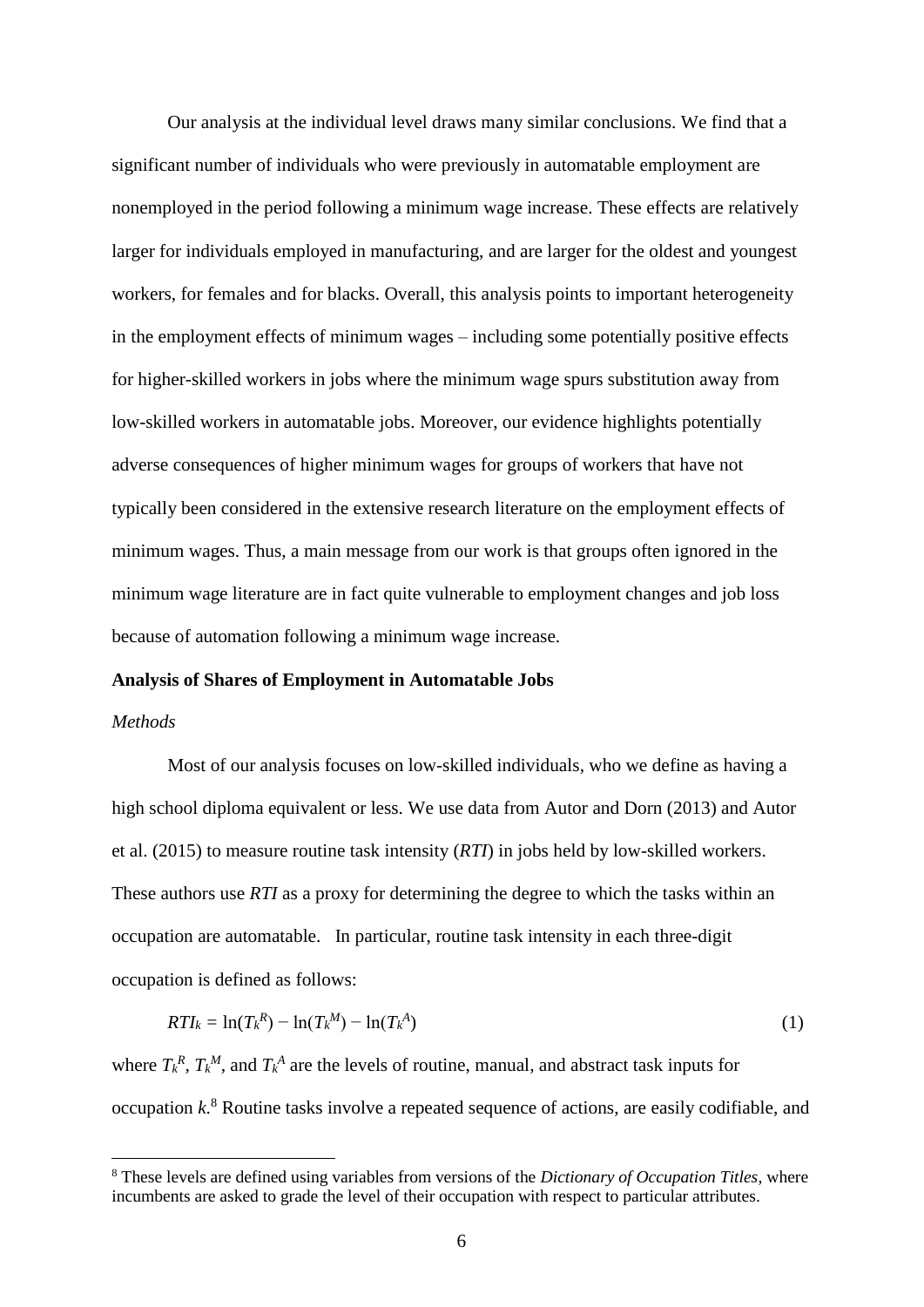are therefore substitutable with technology. In contrast, manual tasks require actions that are not generally predictable in sequence, so substitution with technology is limited.

To provide some examples, blue-collar jobs that are highly routine include machinists and typesetters. Jobs with low routine task intensity include bus driving and service station occupations. Blue-collar jobs that are classified as high on manual task intensity include taxi drivers, operating agents of construction equipment, and drivers of heavy vehicles, while meat cutters and upholsterers are low on this domain. Abstract tasks require high-level thinking that is more complementary with technology (Autor, 2013). Examples of low-skilled jobs that are high on abstract task intensity include supervisors of motor vehicle transportation, railroad conductors, and production foremen. Jobs that are low on abstract task intensity are garbage collectors, parking lot attendants, and packers. Thus, equation (1) is increasing in the absolute and relative quantity of tasks that are automatable within occupation *k*.

We further calculate for each industry *i*, within each area *a* (defined as states divided

into urban and nonurban areas), in year *t*, a routine employment share, as follows:  
\n
$$
RSH_{iat} = (\sum_{k=1}^{K} (L_{iat}) \cdot 1 [RTI_k > RTI^{P66}])(\sum_{k=1}^{K} (L_{iat}))^{-1}
$$
\n(2)

In equation (2), *Liat* is equal to total employment in industry *i* in area *a* at time *t*. 1[.] is an indicator function equal to one if an occupation is in the top third of the employmentweighted distribution of *RTI* across occupations (*RTI<sup>P66</sup>* denotes the 66<sup>th</sup> percentile), using only low-skilled workers. The numerator is then the share of automatable low-skill employment in a particular industry, area, and year, and the denominator is total low-skilled employment in that industry, area, and year.

Our analysis initially focuses on the following specification:

$$
RSHiat = b1Log(MWst) + Aa \gamma + Tt \lambda + \varepsiloniat , \qquad (3)
$$

where *MWst* denotes the minimum wage in state *s* at time *t*. We use the log of minimum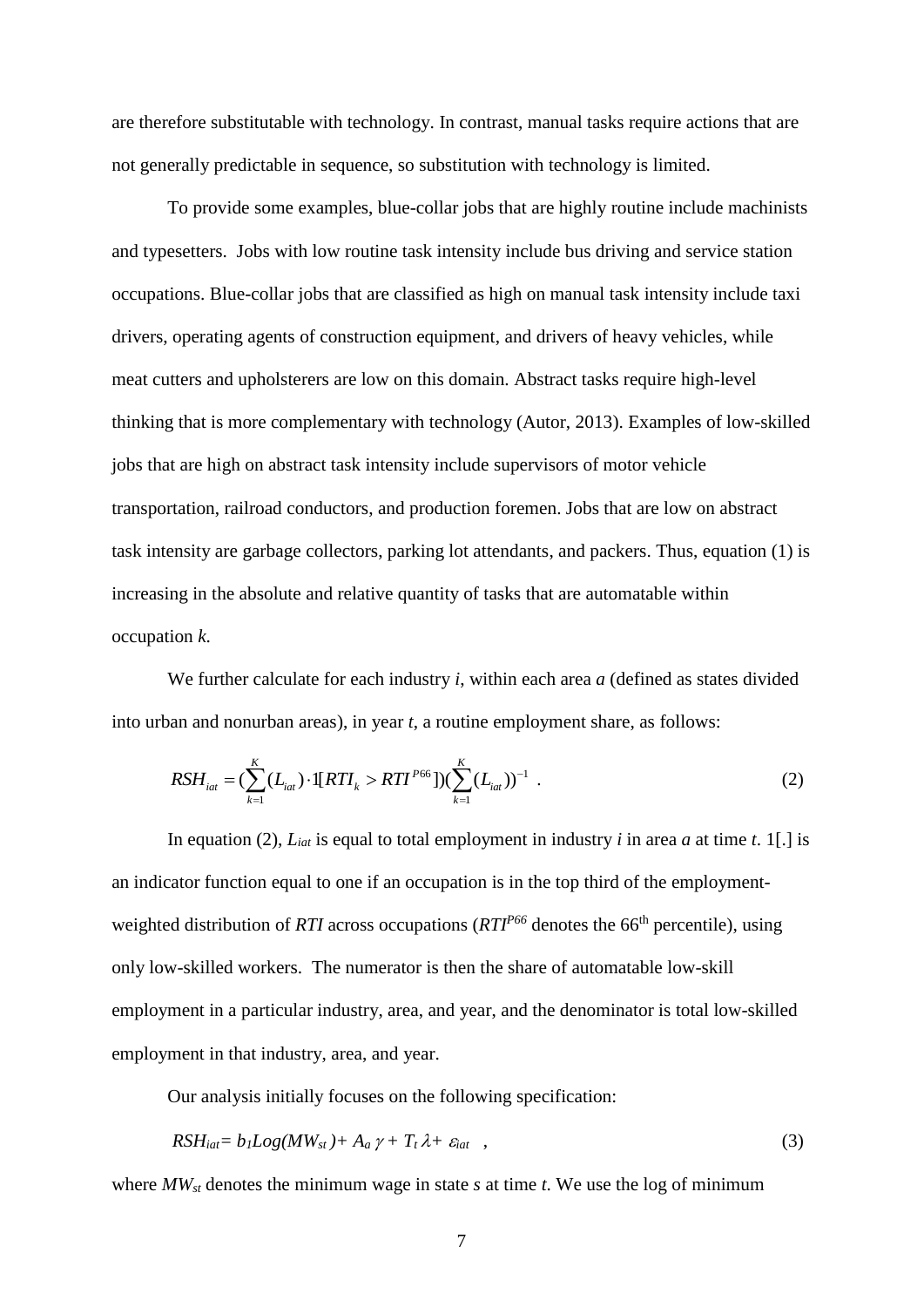wages following the literature on minimum wages in the last decade or more. Equation (3) also includes area  $(A_a)$  and year  $(T_t)$ , fixed effects. Area is defined as state-specific dummy variables interacted with whether the individual lives in an urban area or not. Negative and significant estimates of  $b_I$  would imply that the share of employment that is automatable declines in response to minimum wage increases.<sup>9</sup>

We next turn to disaggregating these effects across industries and demographic groups, to see whether there are sectors or groups particularly vulnerable to automation in response to minimum wage increases. In other work, differential patterns of task reallocation have been documented across demographic groups. For example, less-educated, male, and young workers have been the most susceptible to reductions in employment that is intensive in routine tasks (Autor and Dorn, 2013; Autor and Dorn, 2009). We therefore focus on differences in effects by age and sex, and we also examine differences by race.<sup>10</sup> Specifically, for race we look at whites and blacks (we do not look at other categories given small cell sizes), and for age we look at those aged 40 and over, those aged 25 or younger, and the intermediate group aged 26-39.

To unpack the impact of minimum wage increases by age, sex, and race, we use

measures of task intensity for each subgroup (indexed by *c*), as follows:  
\n
$$
RSH_{ciat} = (\sum_{k=1}^{K} (L_{ciat}) \cdot 1 [RTI_k > RTI^{P66}])(\sum_{k=1}^{K} (L_{ciat}))^{-1} .^{11}
$$
\n(4)

In this case the numerator is the share of automatable employment held by a subgroup

-

<sup>9</sup> We also augmented equation (3) adding up to three lags of the minimum wage variable. The inclusion of lags allows for a period of adjustment to reorganize the factors of production away from labor and towards capital investments in technology (and perhaps other complementary labor). In all models, the lags were not significant, suggesting that investment in technology is relatively fast. As we discuss later, however, the minimum wage is defined based on the average minimum wage in the current and past 11 months, itself averaged over the year, so that the absence of lagged effects still allows effects that can arise over nearly two years.

 $10$  The minimum wage literature also has many of examples of papers that consider variation in employment effects across subgroups – for example, gender (Dube, Lester, and Reich, 2016), age (Giuliano, 2012), and ethnicity (Allegretto, Dube, and Reich, 2011).

<sup>&</sup>lt;sup>11</sup> *RTI<sub>k</sub>* and *RTI*<sup> $P66$ </sup> are computed, as before, for all low-skilled workers.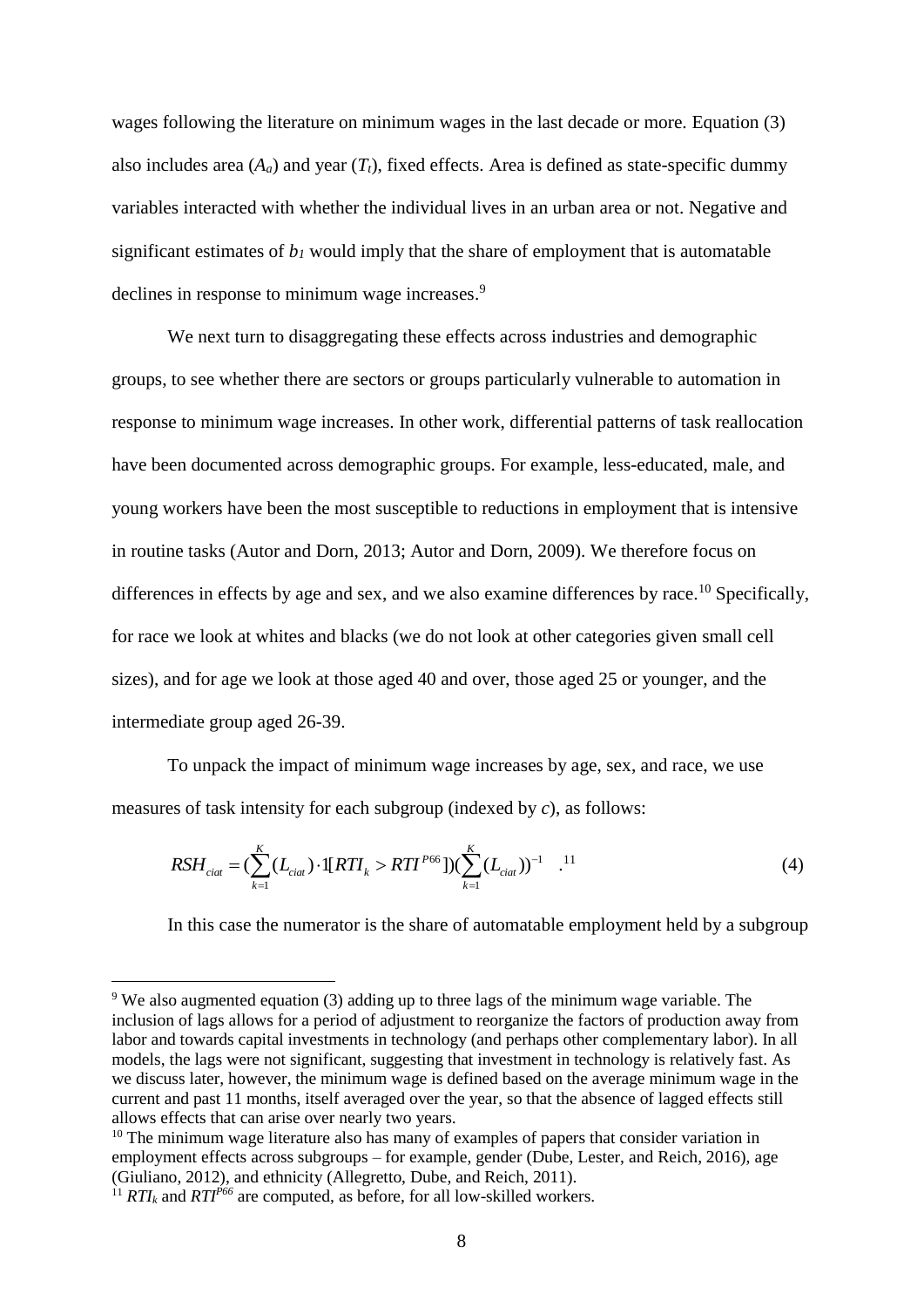in a specific industry, area, and year, and the denominator is total employment of a subgroup by industry, area, and year. We estimate equation (3) for the separate subgroups, indexed by *c*, using *RSH* as defined in equation (4).

There are two main sources of tasks that are routine intensive. The first are tasks found in blue-collar manufacturing occupations that are also capital intensive. For example, automobiles are most often produced using conveyor belts. Workers perform tasks within this assembly line, which are routine and substitutable with robotic arms. The second is codifiable administrative-support tasks that are typical to the inputs required in the financial services industries, among others (Autor and Dorn, 2013; Autor et al., 2015). The variation across industries in the proportion of individuals that are working in automatable employment, among low-skilled workers, is reported in column (1) of Table 1. Finance, retail, manufacturing, and public administration ("P. Adm.") have particularly high shares of lowskilled workers doing automatable tasks.

We expect the minimum wage to change the share of employment in automatable tasks in differing degrees for particular industries. The impact directly relates to how dominant an automatable task type is among low-skilled in the industry in question, and the ease and cost of automating tasks. To uncover whether there are differential effects by industry we estimate equation (3) separately by one-digit industry, in the aggregate (using *RSH* as defined in equation (2)), and by demographic group (using *RSH* as defined in equation (4)).

## *Data*

1

Our main data source for the analysis of employment shares is pooled monthly CPS samples from 1980-2015. These data are matched to monthly state-level data on the minimum wage.<sup>12</sup> We allow for a period of adjustment by defining the minimum wage as the

<sup>12</sup> These minimum wage data are available at https://www.socsci.uci.edu/~dneumark/datasets.html.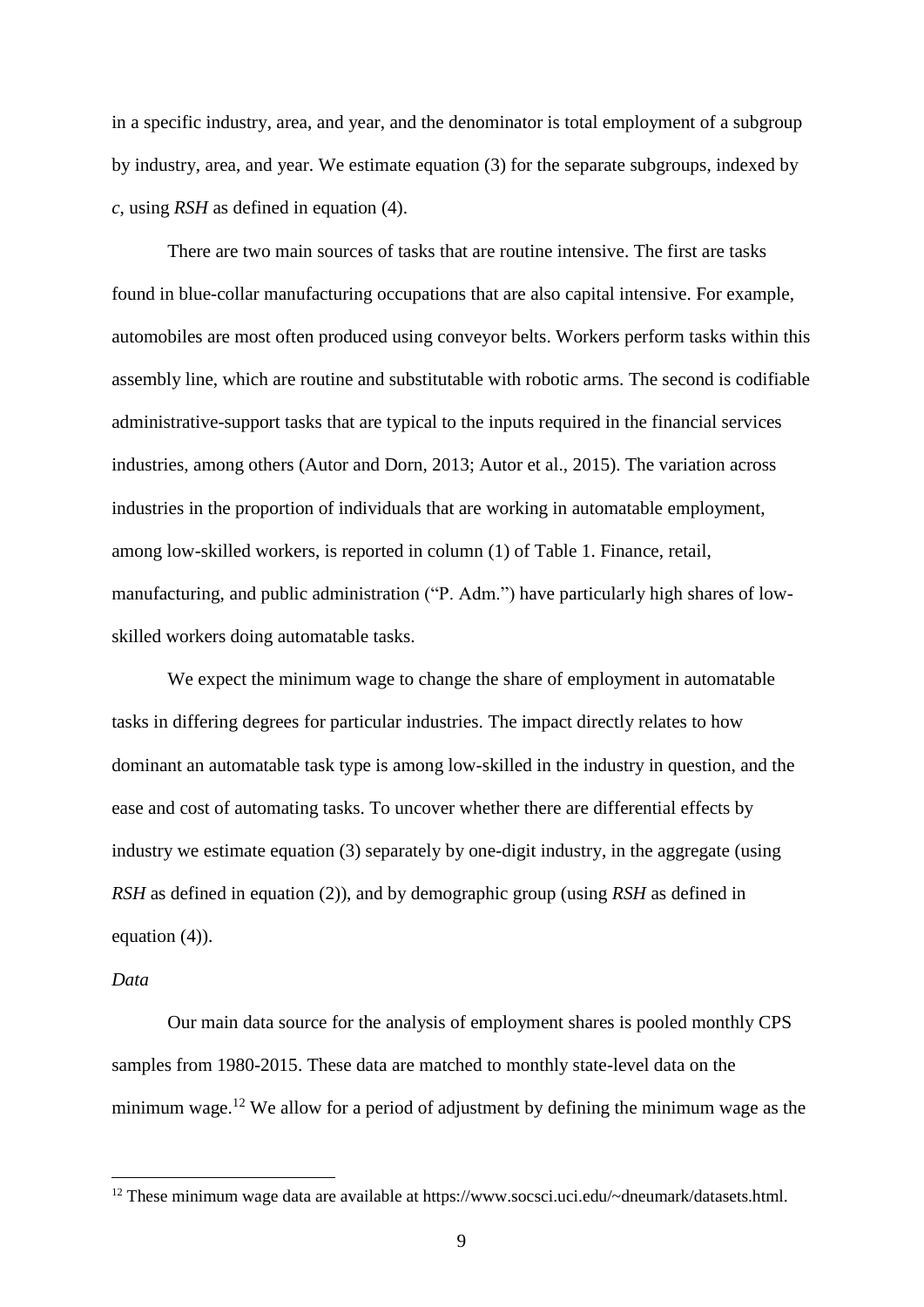average over the current month plus the last 11 months. In addition, we do not include agriculture and mining in our subgroup analysis by industry, as we cannot meaningfully or reliably calculate *RSHiat* in many states or areas with a low representation of these industries. We then create our share of employment variable on a yearly basis.<sup>13</sup>

We rely on crosswalks provided by Autor and Dorn (2013) and Dorn (2009) to convert occupation codes in the CPS to a consistent coding system across years. <sup>14</sup> *RTI*, described in equation (1), is provided by Autor and Dorn (2013) and is matched to the CPS data using this coding system. As noted earlier, we use data on low-skilled individuals with a high school diploma equivalent or less.

#### **Individual-Level Analysis**

## *Methods*

<u>.</u>

Even if the share of automatable jobs declines for low-skilled workers (per the prior analysis), employment opportunities need not decline if these workers are reallocated to nonautomatable jobs. We therefore also estimate regressions using individual-level data on lowskilled individuals to explore whether job prospects worsen for those low-skilled workers who were in routine jobs when the minimum wage increases. Specifically, we estimate the model:

$$
Emp_{jiai+1} = b_1 \cdot RSH_{jiat} \cdot Log(MW_{at}) + b_2 RSH_{jiat} + T_t \cdot A_s \lambda + \varepsilon_{jiat} \quad , \tag{5}
$$

where *Emp* is the probability that the  $j<sup>th</sup>$  person is employed in industry *i*, area *a*, at time *t*+1. It is assigned zero if a person was nonemployed in  $t+1$ . The sample consists of those employed in period *t*, and either employed or nonemployed (i.e., unemployed or not in the labor force) in period *t+1*.

<sup>&</sup>lt;sup>13</sup> This choice is made for statistical reasons given that cell sizes are too small for accurate calculation of *RSHiat* on a monthly basis, especially for some industries and demographic groups. This level of analysis is also more intuitive given that automation requires some period of adjustment.

 $14$  Specifically, we follow Lordan and Pischke (2016) and match the currently relevant Census occupation code system (1980, 1990, 2000 or 2010) to the relevant Autor and Dorn crosswalk. This gives us a consistent coding system that can be matched directly to our measure of automatable tasks.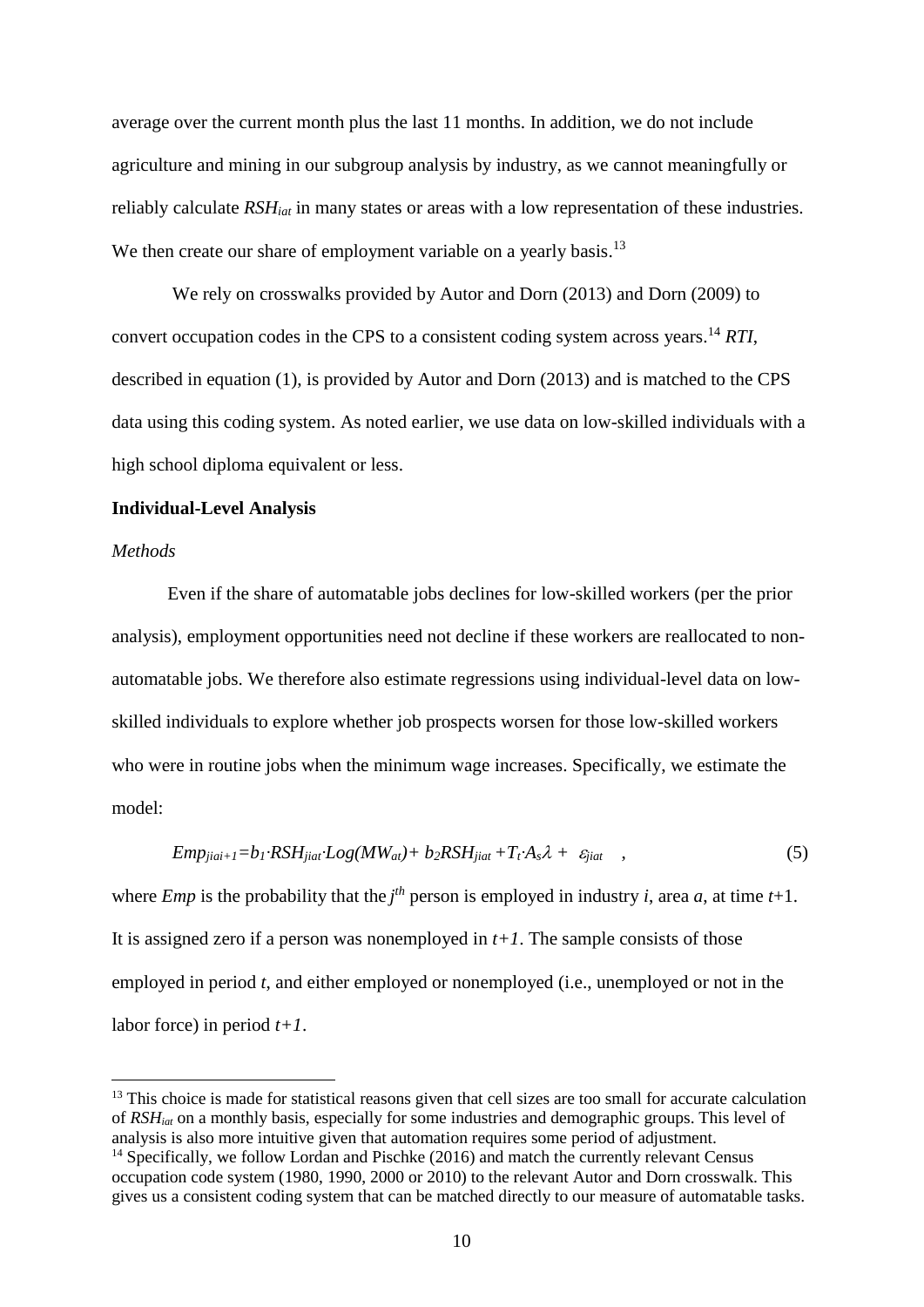Equation (5) relates this job loss to workers having held a routine job in period *t*, and faced a minimum wage increase, with the coefficient  $b_l$  on the interaction  $RSH_{\text{i}iat}$ <sup>*-Log(MW<sub>at</sub>)*</sup> capturing whether a person in automatable work is more vulnerable to job loss following a minimum wage increase, compared to those not in automatable work. Note that the minimum wage and the routine share (*RSH*) are measured in period *t*, and the employment transition is measured from period *t* to period *t+1*. <sup>15</sup> All control variables are also measured at time *t*. We can only look at those initially employed because we need to classify jobs by *RTI*; hence, we capture only flows out of employment. 16

Equation (5) also includes a full set of area-by-year interactions (where area is defined by state and urban or nonurban areas within states), to allow flexibly for differential yearly shocks to states and subareas of states.<sup>17</sup> Given the inclusion of the area-by-year interactions, the main effect Log(*MWst)* drops out of the equation, and identification of the coefficient on the interaction comes from variation in the availability of automatable jobs within areas across time. 18

All other definitions are consistent with equations (1) through (4). If individuals working in automatable jobs at the time of a minimum wage increase are more likely to lose

<u>.</u>

<sup>&</sup>lt;sup>15</sup> One might want to measure *RSH* prior to when the minimum wage is measured, to avoid contemporaneous changes associated with the minimum wage. But we do not have longer lagged information on employment with which to lag the measurement of *RSH.* 

<sup>&</sup>lt;sup>16</sup> We cannot investigate models with lags or additional leads as we do not know where the individual was working beyond two periods.

<sup>&</sup>lt;sup>17</sup> We cannot allow this much flexibility in the share analysis because this is the level at which the minimum wage variation arises in that analysis. In contrast, here we can because we are interested in the effect of the interaction between *RSH* and the minimum wage.

<sup>&</sup>lt;sup>18</sup> We cannot meaningfully document the overall effect of minimum wages on wages of those in automatable work, since this would restrict us only to those who are employed in both periods, and because the main effect of the minimum wage is subsumed in the fixed effects. Moreover, we do not necessarily expect a larger wage effect for those in automatable work; the substitution response may simply be larger. We did verify that in models for wages, the estimate of  $b_l$  is negative and significant. Assuming (as in past work) that minimum wages on average raise wages of low-skill workers, this suggests that the pay increase induced by a higher minimum wage for those in automatable work is not as high as for those in non-automatable work, which fits the story that automation reduces demand for those in automatable tasks and may increase demand for workers with different (and likely higher) skills.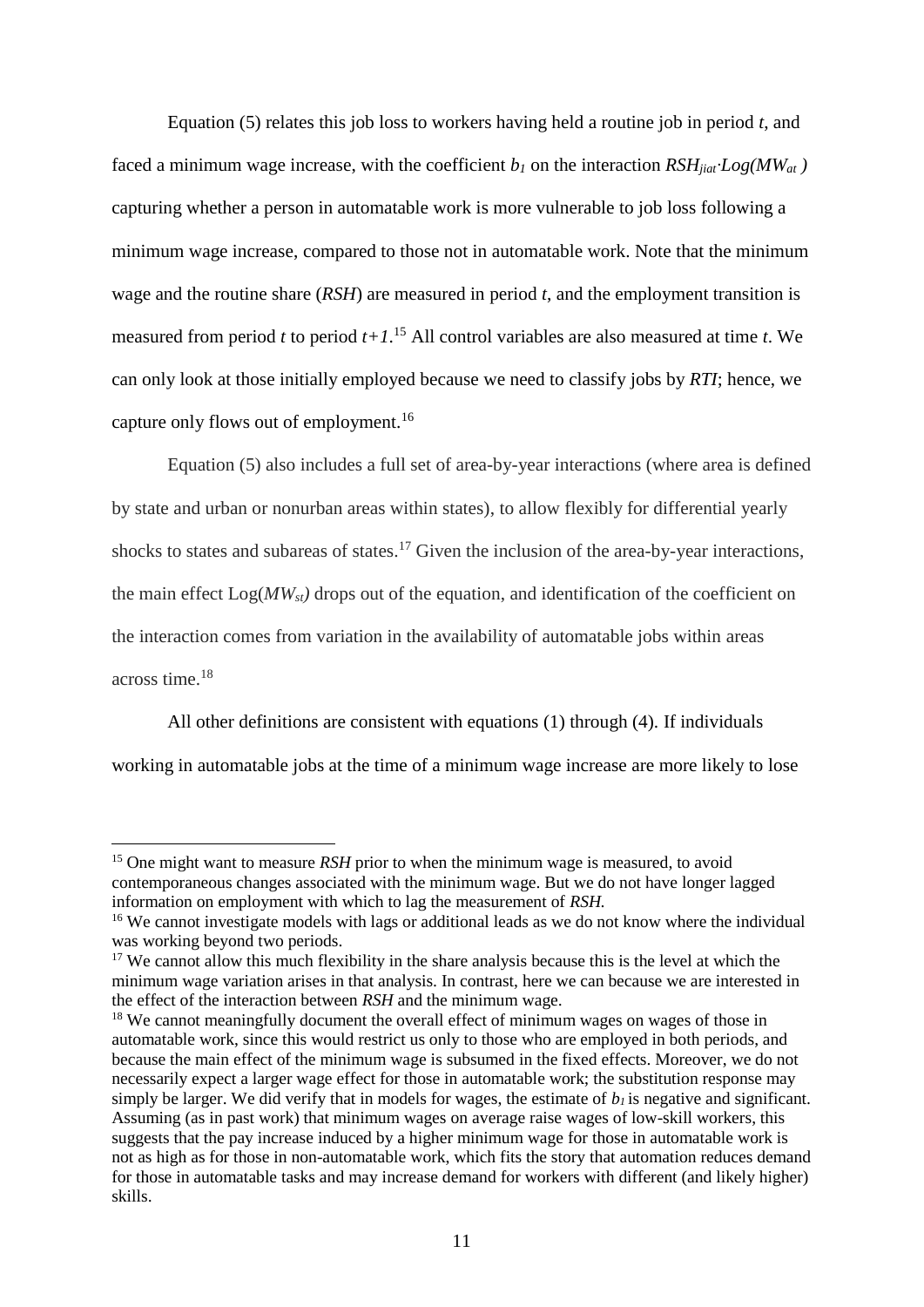jobs by the next period, compared to individuals affected by the same minimum wage increase but who are in jobs that are not automatable, we would expect the coefficient on *b<sup>1</sup>* to be negative. As in the share analysis, we explore heterogeneity in  $b<sub>1</sub>$  by estimating equation (5) separately by industry and by demographic subgroup.

We complement these regressions with analyses that consider a dependent variable that equals one if an individual had the same narrow occupation code (3-digit) and broad industry code (1-digit) in the interview year, and zero otherwise (including both the nonemployed and "job" switchers). In these analyses,  $b<sub>1</sub> < 0$  would reflect transitions to other employment or to nonemployment – with the former presumably reflecting, to some extent, movements of out of employment in automatable tasks following a minimum wage increase. *Data* 

We estimate equation (5) using data from the Annual Social and Economic Supplement (ASEC) of the CPS. We focus only on individuals with a high school diploma equivalent or less, as in our shares analysis. The ASEC files are useful for our purposes because they include information on the occupation and industry of the job held by respondents in the previous year, which is period *t* in the analysis described above. Thus, *RSH* is based on this occupation. Columns (2) and (3) of Table 1 report the average probabilities that employed, low-skilled workers in automatable jobs remain employed, or in the same "jobs" (for those who remain in the labor force).

#### **Identification**

A potential issue in estimating the effects of minimum wages is whether minimum wage variation is correlated with shocks to low-skill labor markets – possibly due to endogenous policy – in which case we may not identify causal effects of minimum wages. This issue has arisen prominently in recent exchanges on the employment effects of minimum wages; see, most recently, Allegretto, Dube, and Reich (2017) and Neumark and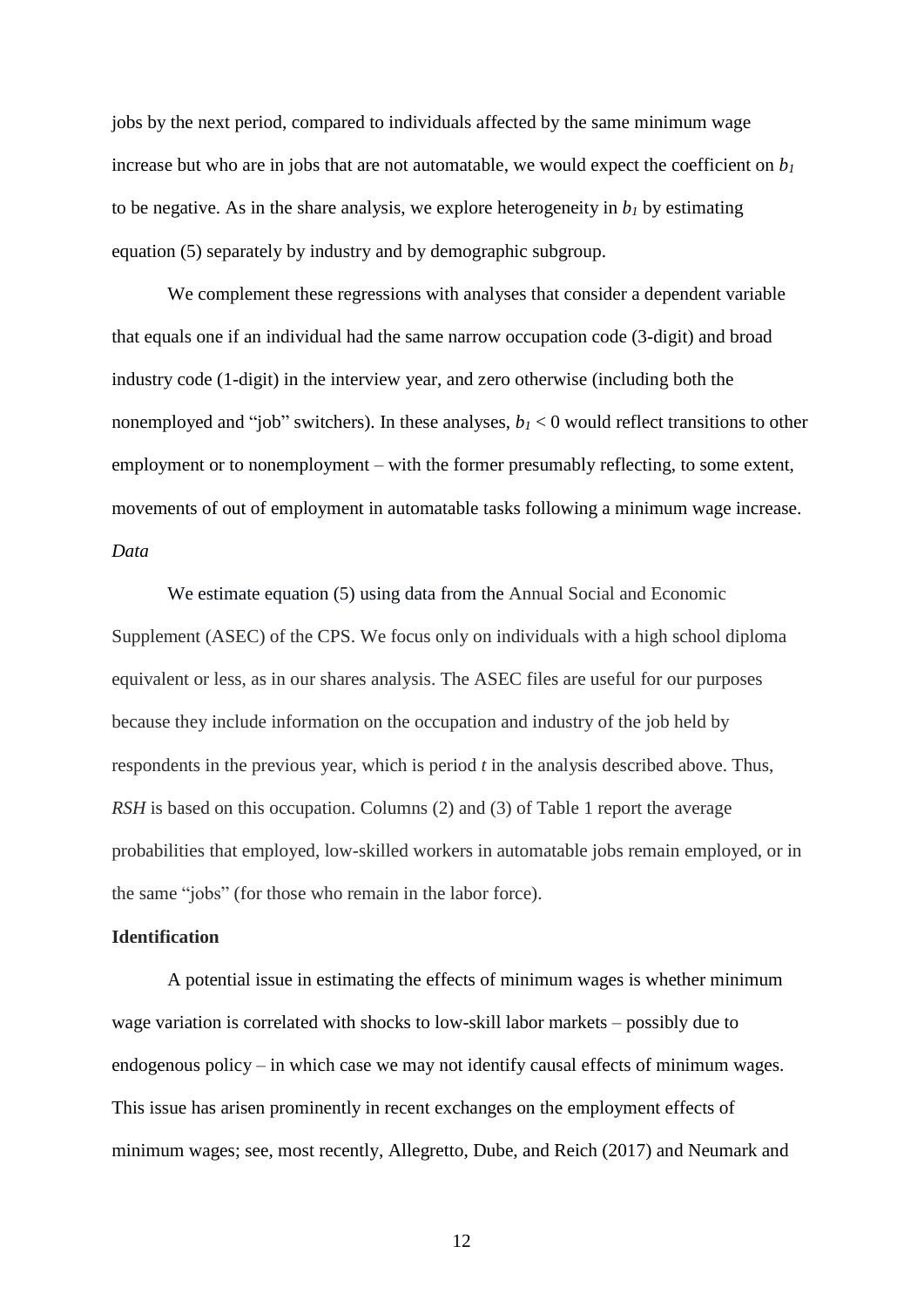Wascher (2017).<sup>19</sup> However, we are estimating effects on a subgroup of low-skilled workers, and it seems less plausible that policy is chosen endogenously with respect to outcomes for one subgroup of low-skilled workers. Moreover, our individual-level analysis is even more insulated from this identification issue, because we control in an unrestricted fashion for yearly shocks to states, and their urban and nonurban areas separately. This approach of isolating the effects of minimum wages controlling for state or substate shocks has been advocated by Allegretto et al. (2011) and Dube et al. (2010). While this approach may raise other concerns (see Neumark et al., 2014a), it does have the virtue of potentially controlling for shocks to low-skilled labor markets that are correlated with minimum wage changes.

Finally, evidence of leading minimum wage effects could provide evidence that minimum wage changes respond to expected future changes, in which case our evidence may not be causal. We can assess this evidence for our share analysis, which is based on a panel on observations on areas and industries over time. We estimated versions of equation (3) allowing up to three annual leading terms; these were never statistically significant, and were centered around zero.

#### **Results**

1

#### *Effects on Employment Shares*

The results from our share of employment analyses (equation (3)) are reported in Table 2. In the aggregate across all industries, as shown in column (1), we find that minimum wage increases cause a statistically significant reallocation of labour away from automatable tasks. We find that a 10 percent increase in the minimum wage leads to a 0.31 percentage point decrease in the share of automatable jobs done by low-skilled workers, implying an

 $19$  Recent work by Clemens and Wither (2015) and Baskaya and Rubinstein (2012) indicates that, if anything, the employment effects are more negative when accounting for correlated shocks, suggesting that policy variation is correlated with positive shocks.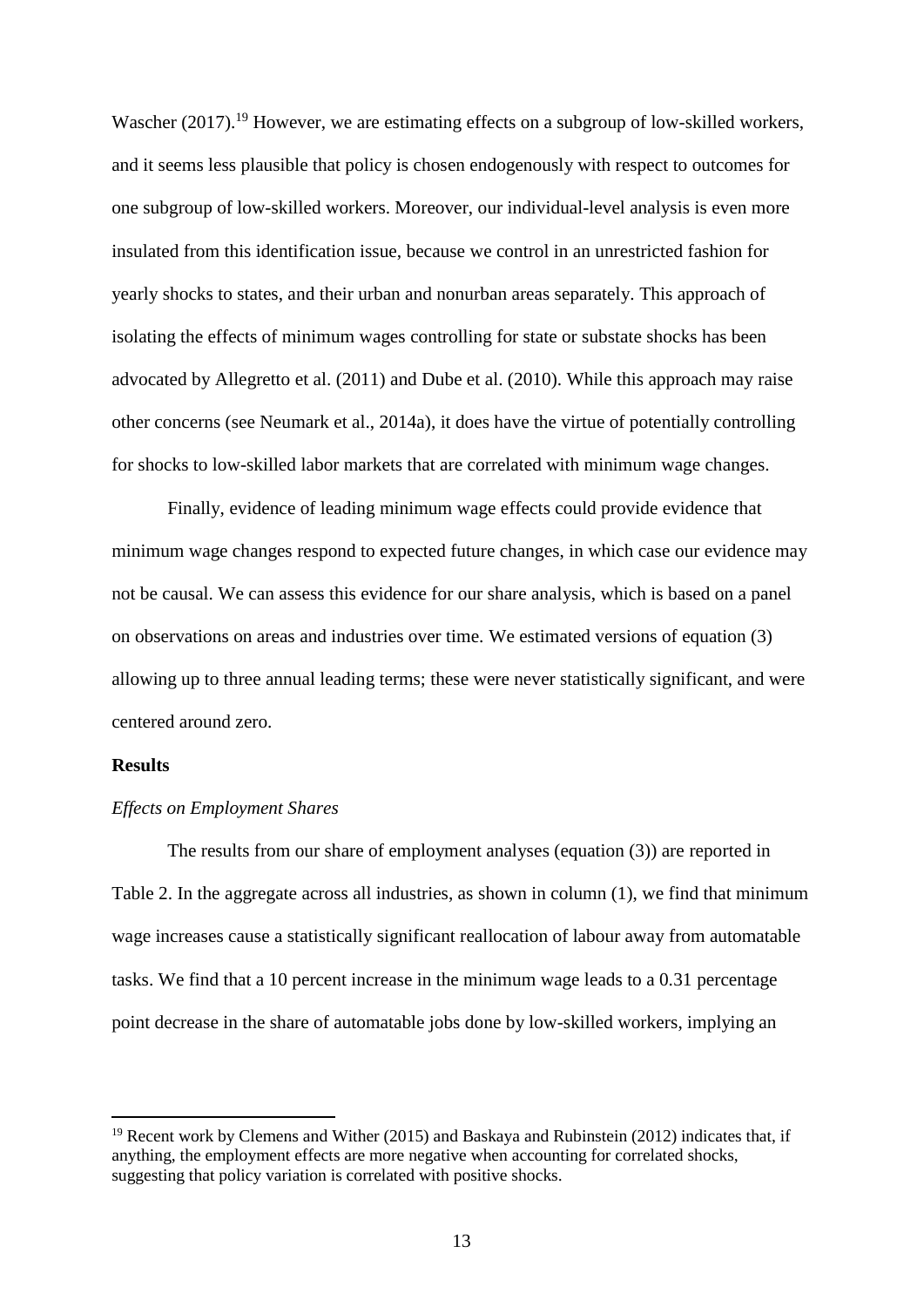elasticity of  $-0.10^{20}$ 

<u>.</u>

When we look separately by industry, the estimated effects in construction, wholesale, retail, finance, and public administration are small, centered around zero, and not statistically significant. In contrast, the effects are larger for manufacturing, transport, and services, and significant at the 5- or 10-percent level for manufacturing and transport. For example, the estimates imply that the elasticity of the share of automatable jobs among lowskilled workers in manufacturing with respect to the minimum wage is −0.18.

Table 3 presents our analysis of the effects of the minimum wage on the share of employment in automatable jobs, broken down by demographic group and (in columns (2)- (9) by industry. The estimates point to significant heterogeneity in these effects beyond the differences by industry documented in Table 2. For example, a higher minimum wage significantly reduces the shares of low-skilled workers in automatable jobs for all three age groups (only at the 10-percent level in two cases), but the magnitudes are larger for the youngest and oldest workers. Looking by both age and industry, for older workers  $(\geq 40)$ years old) the negative effect mainly arises in manufacturing, retail, and public administration, while for younger workers  $(\leq 25$  years old) the effects are large in many sectors, but the estimate is close to zero in manufacturing, and statistically significant only in services. For the middle age group (26-39) there is sizable estimated decline in manufacturing, but it is well under one-half the effect for older workers. Thus, older workers appear more vulnerable to substitution away from automatable jobs in manufacturing when the minimum wage increases. Moreover, the general adverse effect of the minimum wage for older jobs in automatable jobs is interesting in light of the typical focus of the minimum wage literature – and the evidence of disemployment effects – for very young workers.

<sup>&</sup>lt;sup>20</sup> We do not include industry fixed effects in the pooled estimates, so that we can detect changes in the share of employment in automatable jobs arising from industry reallocation. However, the estimates including industry fixed effects were very similar.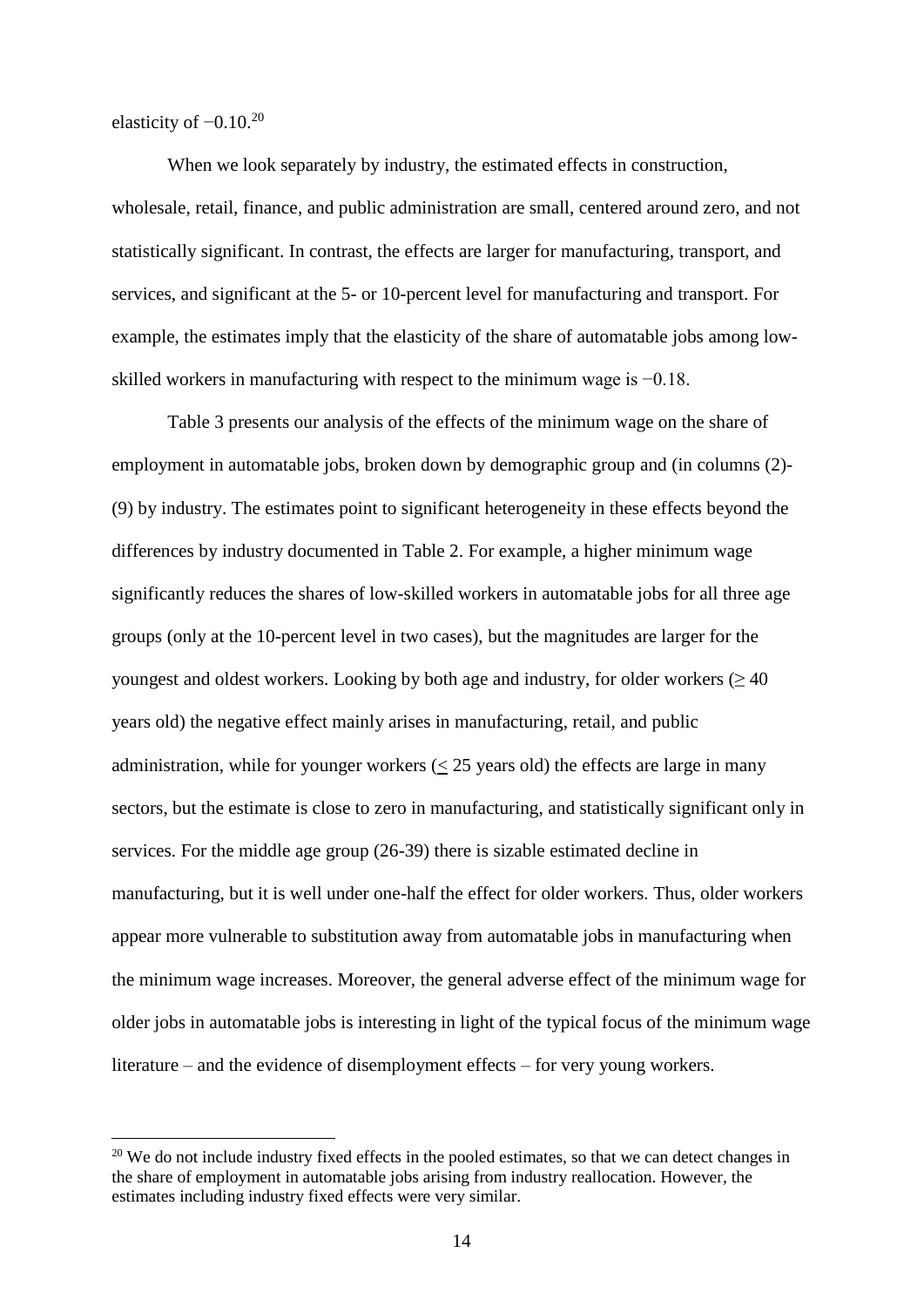On average, females are affected more adversely than males: in the aggregate estimates in column (1), the negative estimate is negative and significant only for females, and is ten times larger, indicating that, for females, 10 percent increase in the minimum wage reduces the share of automatable jobs (among the low-skilled) by 0.78 percentage point (an elasticity of −1.53). Across industries, these negative effects for females are concentrated in manufacturing, services, and public administration. For males, none of the industry-specific estimates are statistically significant, but the estimated effects are negative and sizable for manufacturing and retail.

Table 3 also points to more adverse effects on the share in automatable employment for blacks than for whites, with the effect more than double for blacks.<sup>21</sup> However, the effects are heterogeneous across industries. There are sizable adverse estimated effects for whites in manufacturing, transport, services, and public administration, although only the transport estimate is statistically significant. For blacks, there are much larger, and statistically significant, decreases in automatable shares in manufacturing and transport.<sup>22</sup>

## *Effects on Remaining Employed<sup>23</sup>*

<u>.</u>

The evidence discussed thus far indicates that higher minimum wages lead to substitution away from labor doing routine tasks, among low-skilled workers. However, the

<sup>&</sup>lt;sup>21</sup> The implied elasticities  $-0.22$  and  $-0.10$  respectively.

 $22$  We have run the state-level results in Table 2 and 3 with state-specific linear trends. The point estimates are generally consistent with what is reported in Tables 2 and 3 (results available upon request), although the increases in standard errors tend to make the estimated effect insignificant (although not always). In our view, the value of this kind of specification check is sometimes overstated. For example, over long sample periods, the linear restriction is typically unjustified, and linear trends imposed over long periods can lead to nonsensical results (like outcomes that must be positive becoming negative). Moreover, we can largely end up substantially reducing the identifying information. Finally, note that in the individual-level analysis we are able to add state-by-urban-byyear fixed effects, which completely subsume any area-specific trends (which are just restricted versions of arbitrary state-by-year fixed effects). This is an important advantage of the individuallevel analysis.

 $^{23}$  As in the employment shares analysis, we focus here on a dummy indicating whether or not a person is in automatable employment. Appendix B reports similar analyses to those in this subsection, but using a continuous measure of *RTI*. The overall conclusions are generally qualitatively similar and in some cases stronger.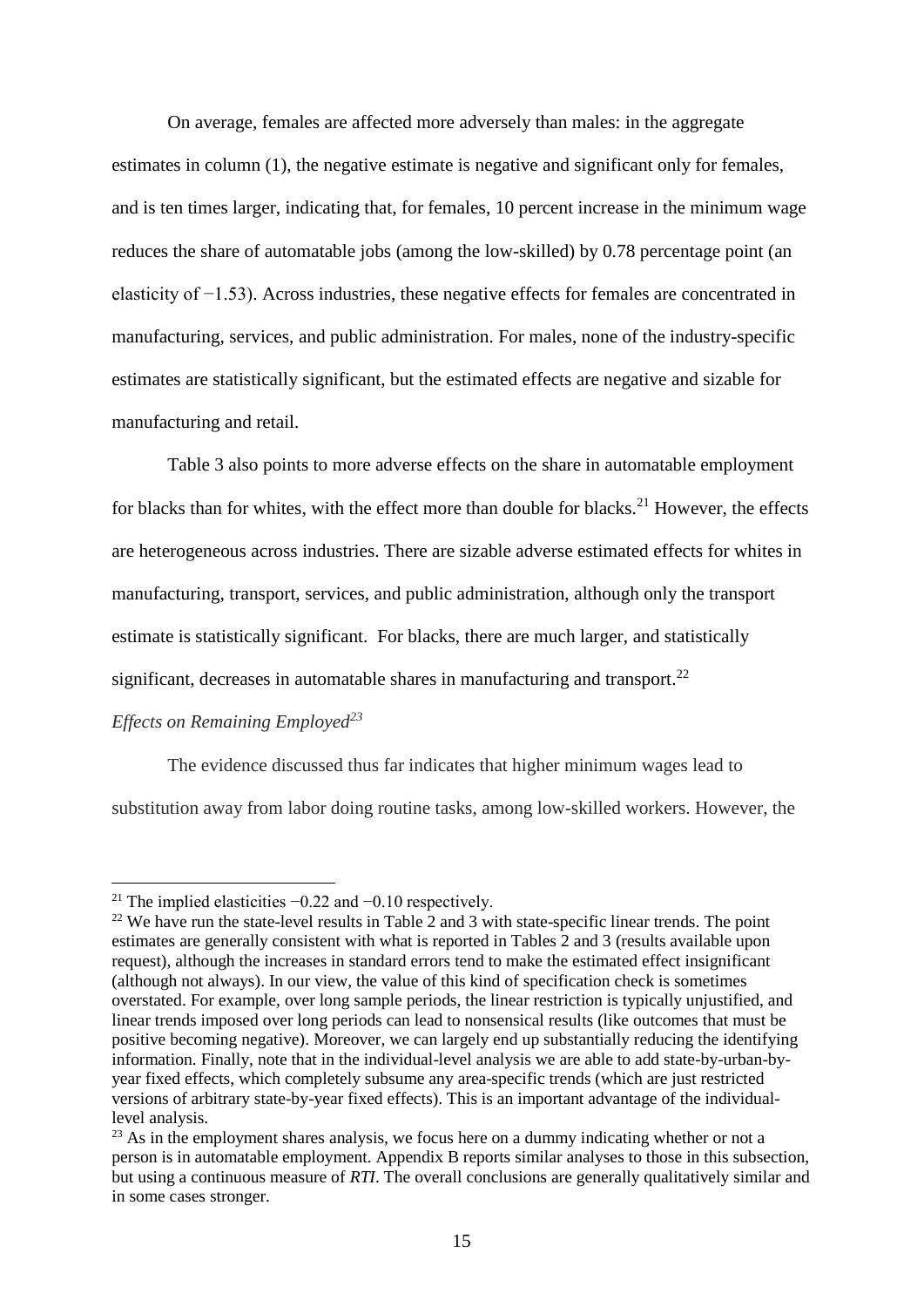decline in the share of employment in automatable tasks may be accompanied by reallocation of these low-skilled workers to less routine, less automatable tasks. Still, it seems unlikely that job prospects would not have worsened for low-skilled workers in the aggregate, assuming that to some extent jobs with less routine, less automatable tasks are higher skilled.

To study whether a higher minimum wage increases transitions to nonemployment among low-skilled workers who were in jobs with routine tasks, Table 4 reports estimates of equation (5), which models the effects of minimum wage increases on the probability a particular individual who holds an automatable job is still employed in the next period.

Overall, we find evidence indicating that the negative effects on employment shares in automatable jobs reported in Tables 2 and 3 are associated with job loss and transitions to nonemployment among low-skilled workers who were initially doing automatable jobs. Looking across industries in the pooled estimates in column (1), we find evidence (significant at the 10-percent level) of a decline in the probability of remaining employed – and hence an increase in the probability of becoming nonemployed. The −0.001 estimate translates into a small elasticity of the probability of a transition to nonemployment with respect to the minimum wage,  $-0.013<sup>24</sup>$  Examining the results by industry, there is some correspondence between the results in Table 4 and Table 2. For example, the decline in the probability of remaining employed is large in manufacturing, and is sizable (and significant at the 10 percent level) for services. Of course, we do not necessarily expect a tight correspondence between the two types of results across industries, as the possibilities for reallocation lowskilled workers from automatable jobs may vary by industry. There appears to be a tighter correspondence between the results by demographic group, with the evidence in Table 4 pointing stronger effects on job loss for younger workers and black workers.

<u>.</u>

 $24$  In computing these elasticities for the estimates of equation (5), note that we use the baseline proportion who become nonemployed (or, in Table 5, change jobs); these are one minus the types of mean probabilities shown in columns (2) and (3) of Table 1.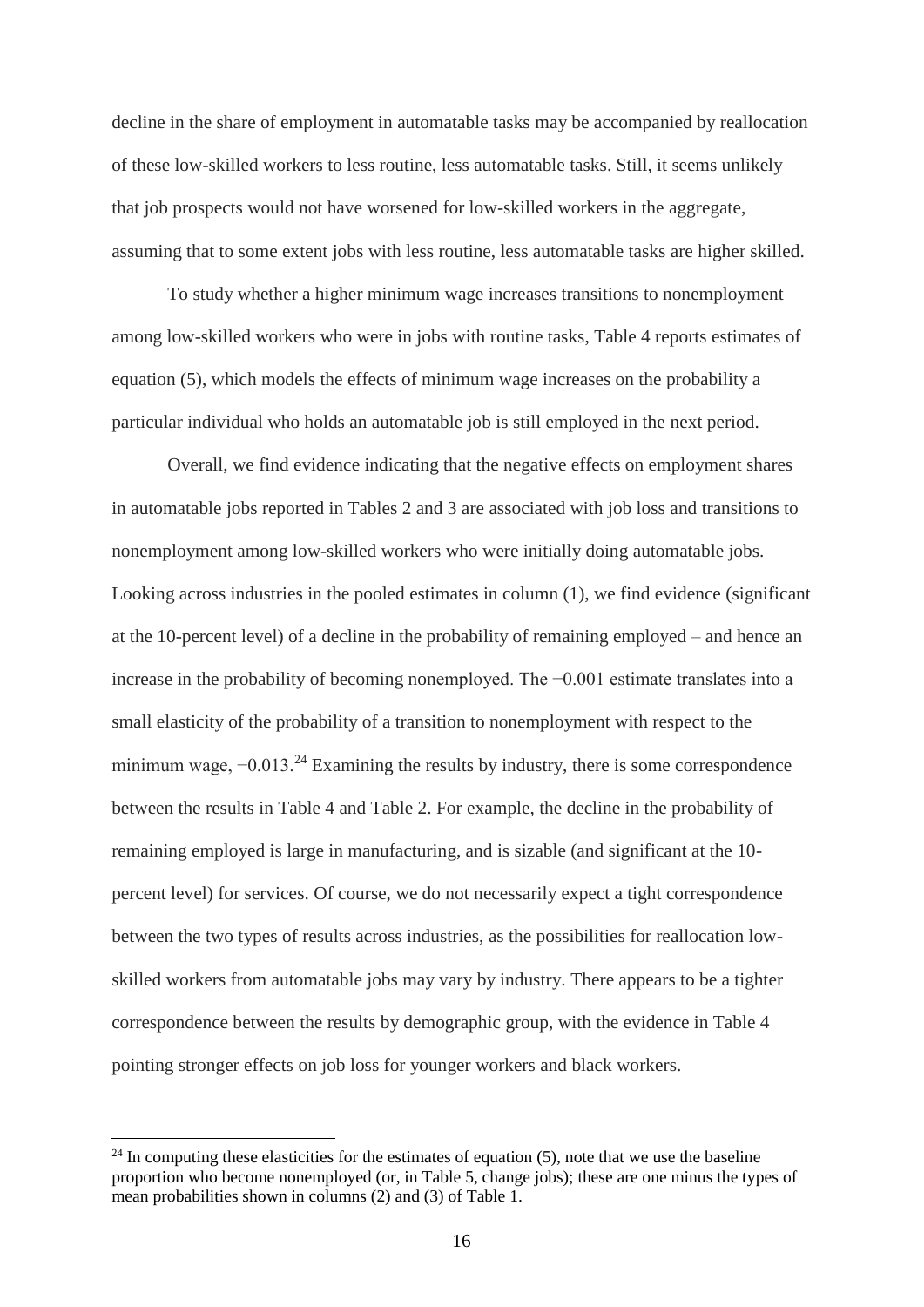In Table 4, the estimates in columns (2)-(9) for the second row and below report results disaggregating by both industry and demographic group. One interesting results is that, in manufacturing, there are adverse employment effects for both the oldest and youngest groups of workers in automatable jobs, with implied declines in the probability of employment, from a 10 percent minimum wage increase, of 0.25 and 0.22 percentage point, respectively. The implied elasticities of the probability of becoming nonemployed are −0.28 for older workers in manufacturing, and −0.17 for younger workers in manufacturing. Again, this evidence points to subsets of workers who are not typically considered in the minimum wage literature, yet who are vulnerable to job loss from higher minimum wages. Note, also, that within manufacturing, the adverse effect on employment arises for women, but not for men, and there is statistically significant evidence of job loss for whites, but not blacks (although the point estimate is larger for blacks). On the other hand, looking by industry, the estimates point to larger job loss effects for blacks in transport, wholesale, retail, finance, and services (although the estimates for the latter two industries fall well short of statistical significance).

## *Effects on Job Switching*

Table 5 reports estimates of the same specification, but redefining the dependent variable to equal to one if an individual stayed in the same "job" in the subsequent period, and zero otherwise. A person is defined as being in the same job in  $t+1$  if they have the same 3-digit occupation code and 1-digit industry code. As in Table 4, the sample is restricted to those employed in period *t*; in addition, those employed must have valid occupation codes. Thus, the estimated effect of the minimum wage-routine interaction captures the change in job opportunities in the worker's initial occupation and broad industry, with a "decline" captured in either non-employment *or* a change of jobs.

Overall, there are many additional larger, significant, and negative effects reported in Table 5, suggesting that higher minimum wages lead to a good deal of job switching among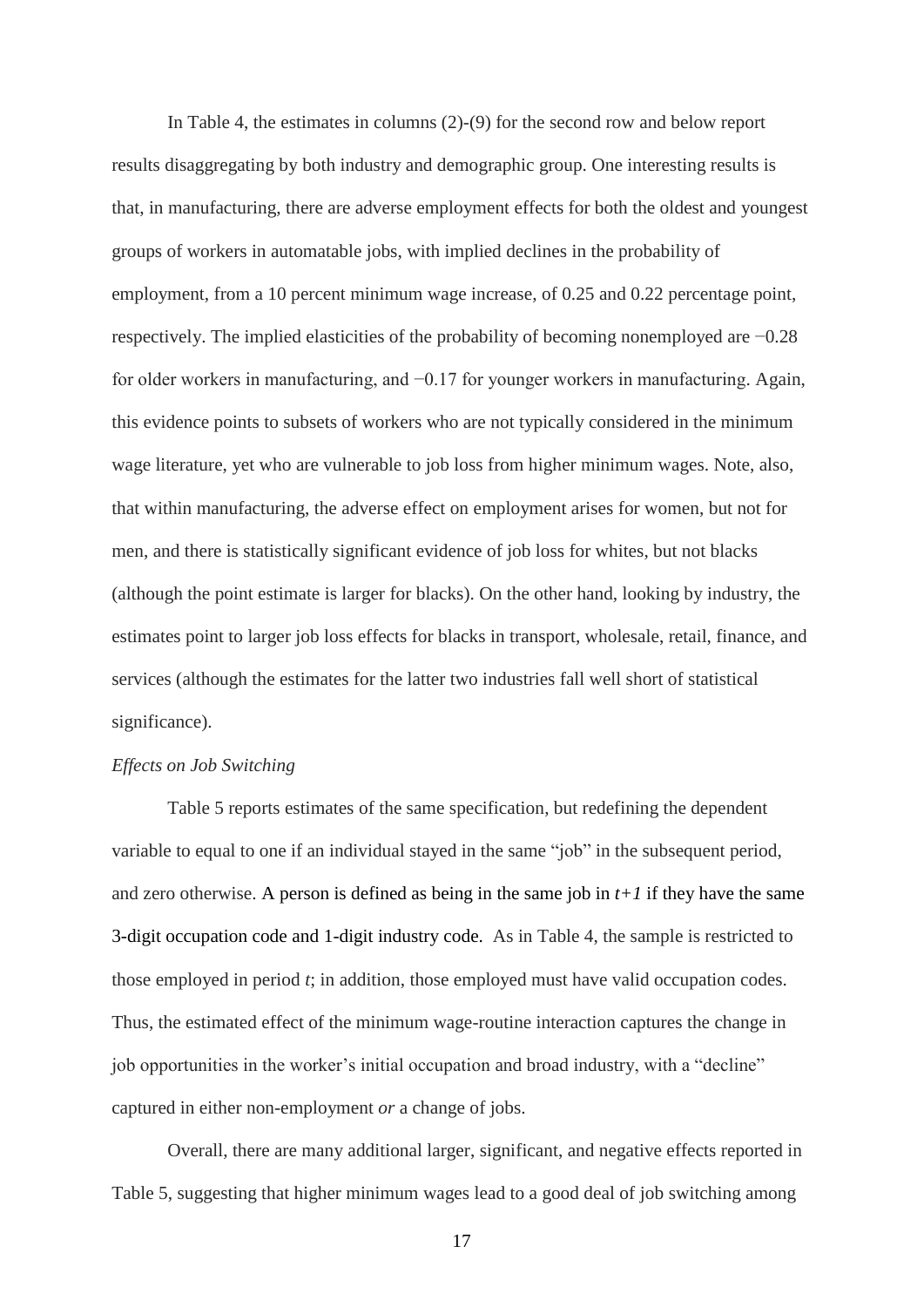low-skilled workers in automatable jobs, in addition to transitions to nonemployment; this job switching is presumably another cost of higher minimum wages for these workers. In addition, the evidence of such effects within industries suggests there is substantial reallocation of labor within industries because of the minimum wage increase.

Turning to some specific magnitudes, the overall pooled estimate of −0.0213 implies an elasticity, with respect to the minimum wage, of the probability of changing or losing one's job of −0.15. Across industries, the effect is negative and significant in manufacturing, transport, wholesale, finance, services, and public administration. The estimate is positive only in retail. By demographic group, the adverse effects are, as in Table 5, larger for the youngest and oldest workers. Interestingly, once we include job switching as well as transitions to nonemployment, as we do in Table 5, the evidence of adverse effects for white workers becomes more pronounced, and arises in every industry but retail. In contrast, when we looked only at transitions to nonemployment, in Table 4, the evidence of adverse effects for whites was much weaker. This, again, suggests that negative effects of minimum wages for low-skill workers in automatable jobs arise for groups that have not been the focus of traditional work on the employment effects of minimum wages.

#### *Transitions to Low-Wage Industries*

A natural follow-on question is whether individuals who are in automatable employment who switch jobs because of minimum wage increases are more likely to end up in specific industries. Autor and Dorn (2013) argue that workers displaced from automatable jobs tend to move to the retail and services sectors. To explore the evidence in the context of minimum wage effects, we can re-estimate equation (5). We restrict the sample to those employed in period *t*, as before, but also to those employed only in industries aside from retail or services. We then define the dependent variable to equal one if a person moves to retail or services industry in  $t+1$ , and zero if they remain employed in an industry outside these two sectors; in the top panel, those nonemployed in period *t+1* are also coded as zero.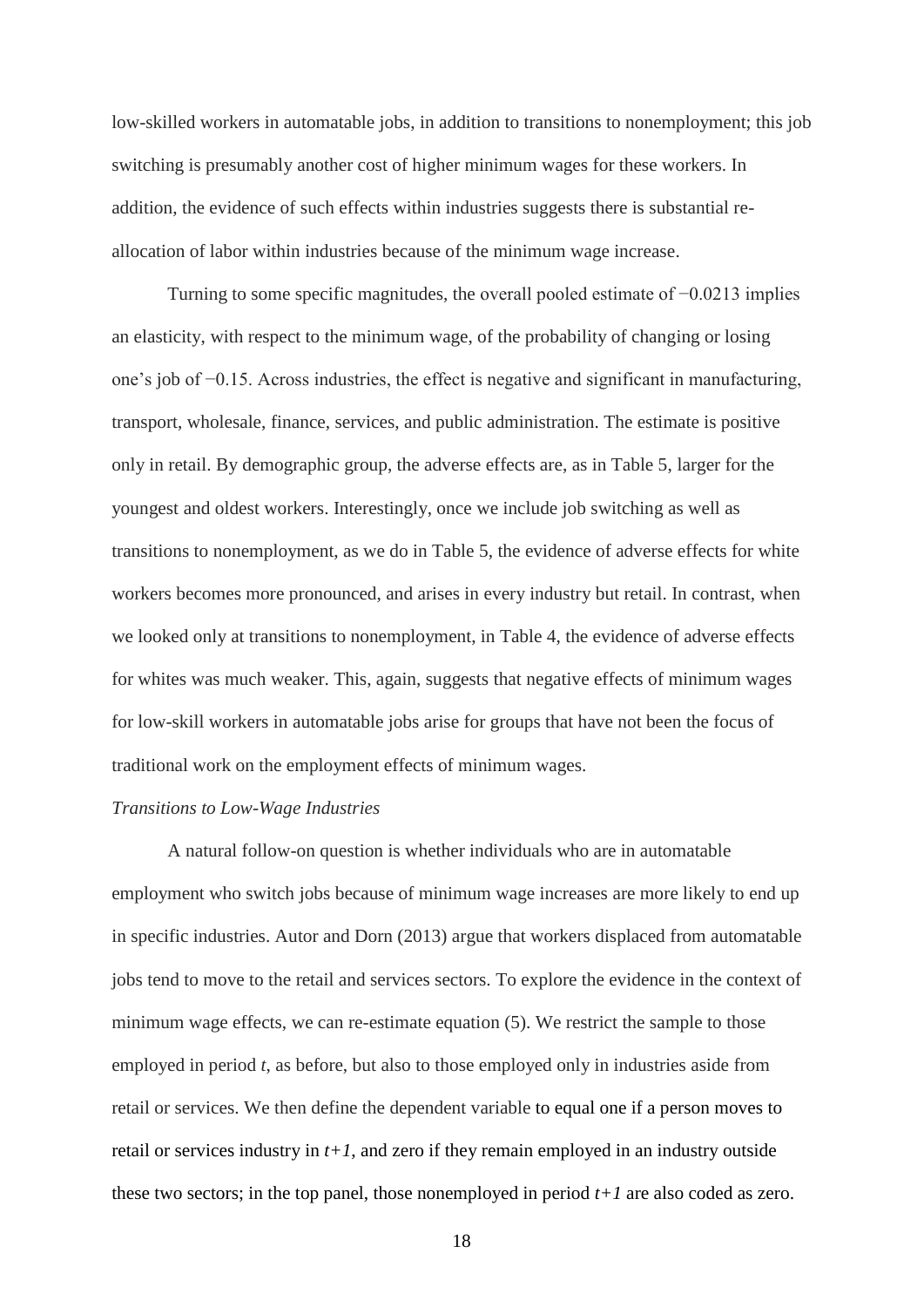Thus,  $b_1 > 0$  in equation (5) (the coefficient on the interaction  $RSH_{jiat}$ *⋅Log(MW<sub>at</sub>)*) implies that a higher minimum wage pushes low-skilled workers who were in automatable jobs into the retail or services sectors. The results reported in Table 6 indicate that this is the case for both retail and services – whether considered separately or together.

#### *Hours Effects*

Our analysis so far has focused on employment. However, there is also a potential for hours in automatable work to decrease following a minimum wage increase. We consider hours explicitly by re-estimating equation (3) using as the dependent variable the share of hours worked among low-skilled workers in automatable employment. We also re-estimate a version of equation (5), for the difference between an individual's usual hours worked in year *t+1* and year *t*. In this case, we focus only on those who are employed in the two periods, with positive hours worked, to focus on the intensive margin response.

The results of this analysis to some extent parallel the employment share results in Table 3 and the employment transition results in Table 4. The pooled estimates in the top panel of Table 7 imply that a minimum wage increase of \$1 causes a 0.15 percentage point decrease in the share of hours in automatable jobs done by low-skilled workers overall (an elasticity of −0.05), although this estimate is not statistically significant. However, as for employment, there is a much larger negative effect in manufacturing. We also find larger hours share reductions for women and for blacks, paralleling the findings in Table 3, and large hours share reductions for older workers.

The individual-level analysis is reported in the lower Panel of Table 7. The data for both periods are recalled in the same interview period. The samples are smaller than in table 4 because it only includes individuals who kept their jobs between the two periods. There is also loss due to non-response on the "hours worked last year" question. The estimates suggest significant decreases in hours worked for those initially in automatable jobs following a minimum wage increase. Based on the pooled estimate, a 10 percent increase in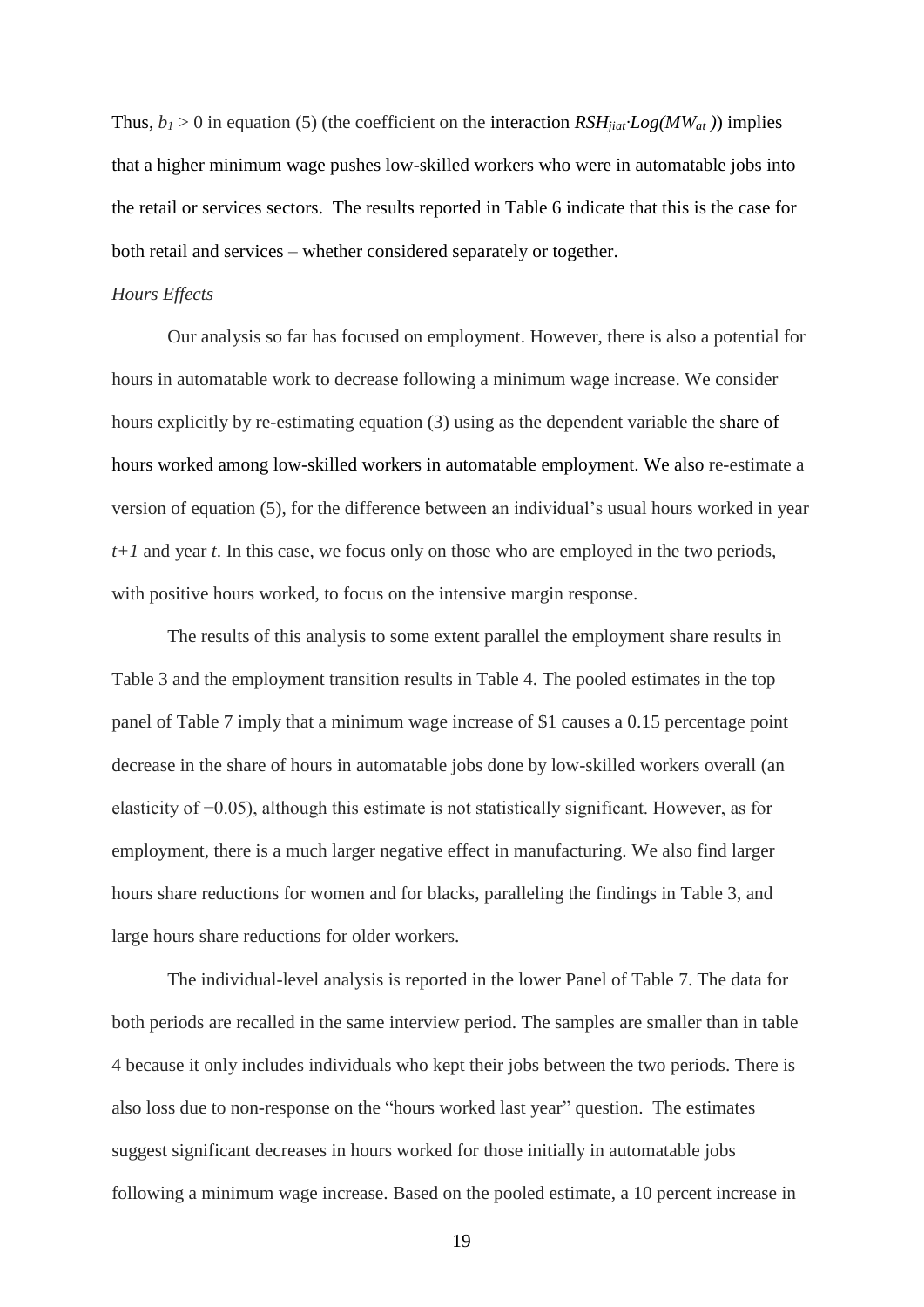the minimum wage generates a 0.16 decrease in hours worked for low-skilled individuals who held an automatable job in the previous period – a small but statistically significant effect. The estimated decline is negative, typically larger, and statistically significant in construction, manufacturing, transport, wholesale, finance, services, and public administration (in the last case only at the 10-percent level). Overall, the results indicate that those in automatable low-skilled work are vulnerable to hours reductions following a minimum wage increase. Across demographic groups, the estimated coefficients are mostly significant and negative. The estimated hours reductions are larger for older workers and the middle age group, for males versus females, and for whites versus blacks.

## *Are the Effects Stronger in More Recent Data?*

It is interesting to re-estimate these models using a shorter, more recent time period, at the risk of losing observations, given that the move towards automation has likely accelerated over time, as technology has been getting cheaper, and labor more expensive. To this end, in Table 8 we report estimates covering 1995-2016, rather than going back to 1980. (We do not report estimates by industry crossed with demographic subgroups.) Comparisons with Tables 2-5 reveal that the overall estimates are generally stronger in the more recent subperiod. This suggests that the substitution response to minimum wages was higher in more recent years, likely because of increased ease of automation (and perhaps minimum wages reaching higher levels).

Moreover, the qualitative pattern across industries and demographic groups often remains similar, although not always. For example, we still find large negative estimates for manufacturing and transport, although the manufacturing estimate is attenuated slightly relative to Table 2. One difference is that in Table 8, there is a considerably larger negative estimated effect for public administration (marginally significant), which could be related to more recent diffusion of personal computers into this industry.

Looking at demographic subgroups, one striking difference is the sharper adverse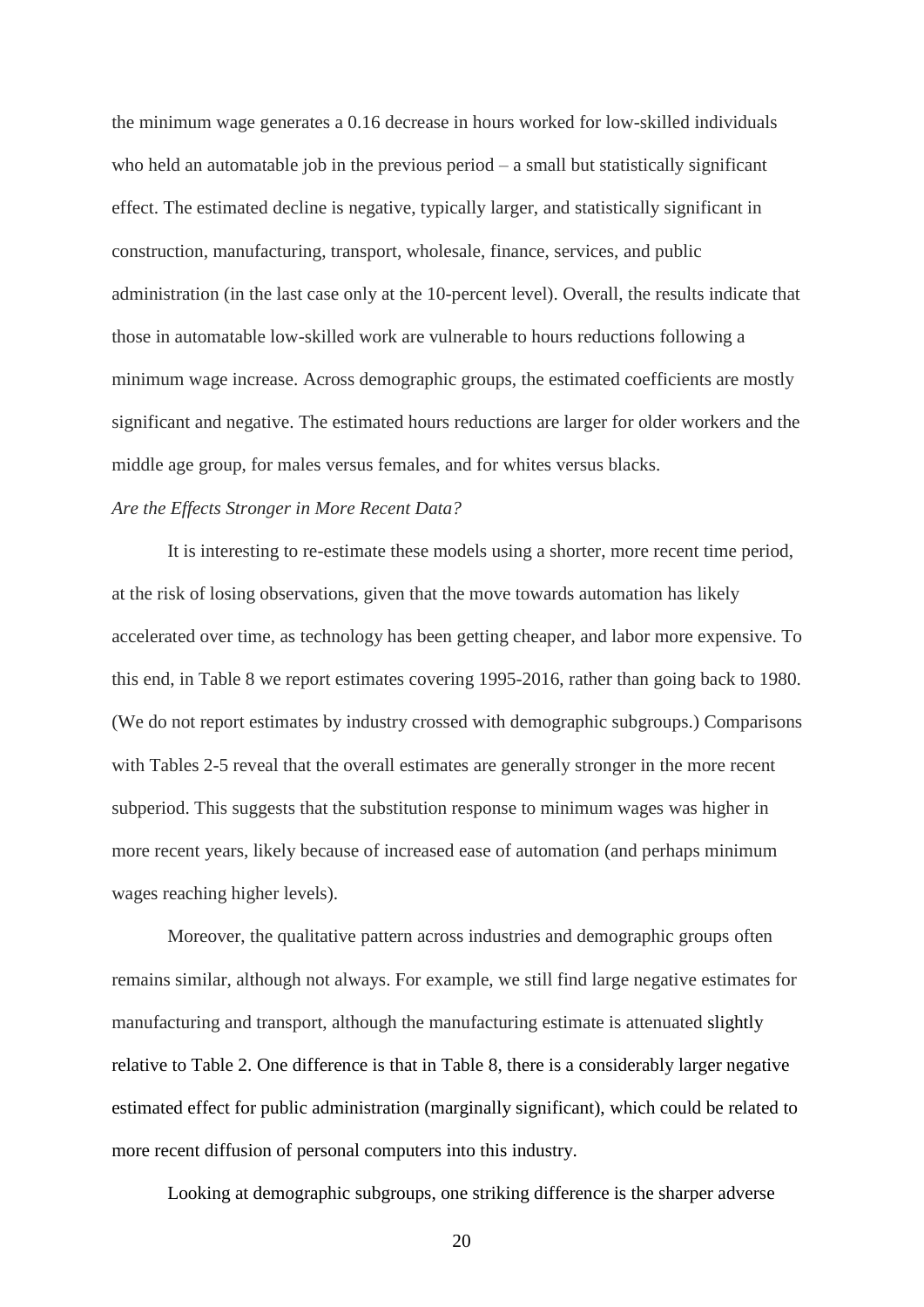effect of minimum wages on remaining employed (or employed in the same job) for older workers. This estimated negative effect is largest for older workers in Table 8 (in both the middle and lower panels), but not in Tables 4 or 5. The implication is that, in more recent years, the adverse effect of minimum wages on employment for those in automatable jobs has become relatively worse for older workers, which could reflect a combination of a lower likelihood of retaining a job in the automatable subset of jobs, or a lower ability or willingness to make a transition to a non-automatable job.

One potential concern with comparing results across sample periods is that who gets only a high school diploma or less is changing over time, with people achieving higher levels of education in more recent years. Therefore, there is a risk that negative selection into our definition of the low-skilled also partially explains the strengthening of the results in the most recent time period. However, the most important concern would be if this selection is associated with changes in the minimum wage; based on other research, we regard this as unlikely.<sup>25</sup>

## *Probing the Effects in Manufacturing*

<u>.</u>

Returning to Tables 3-5, many of our results by industry point to declines in the share of automatable jobs, and increased job loss, in manufacturing. These types of findings are unusual in the minimum wage literature, which usually focuses on very low-skilled workers (hence the emphasis on teenagers, for example, and retail or restaurant workers). Then again, our analysis does not focus on manufacturing in the aggregate, but on low-skilled workers in automatable jobs. Nonetheless, if the effects we estimate in manufacturing are in fact driven

<sup>&</sup>lt;sup>25</sup> Some past research suggests that minimum wages may lower schooling, possibly by drawing some workers out of school and into full-time work, displacing from the job market high school dropouts who are already working (Neumark and Nizalova, 2007; Neumark and Wascher, 2003). Newer work, however, finds little evidence of such an effect (Neumark and Shupe, in progress). Note also that many of our interesting and in some ways novel results refer to workers who – unlike much past minimum wage research – are not teenagers or young adults, for whom any such schooling response is likely to be largely non-existent.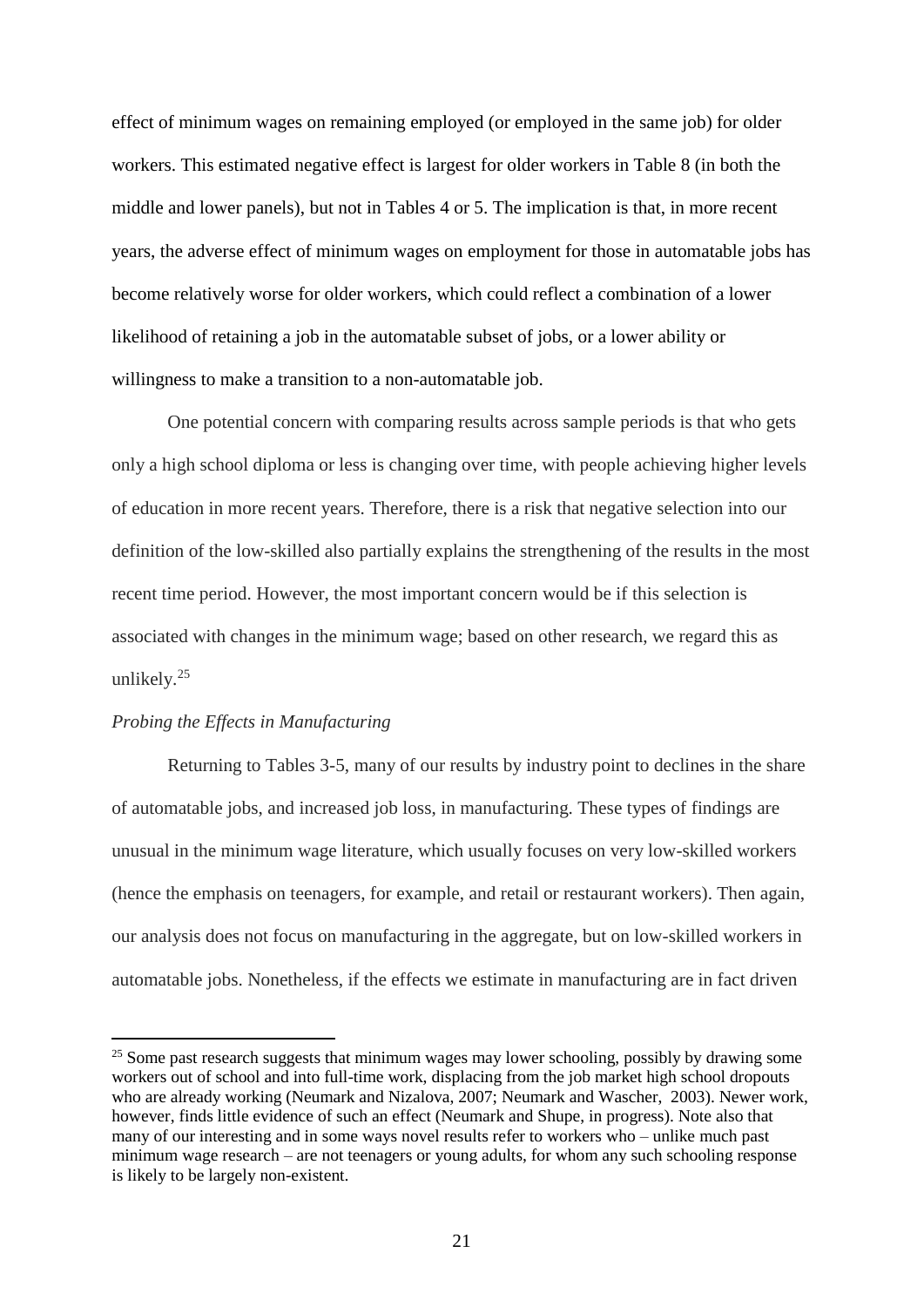by minimum wage increases, they should be generated from low-wage rather than high-wage workers.

To that end, we estimate our key results for higher-wage and lower-wage workers in the manufacturing industry, based on wages in occupations within manufacturing. For each low-skill occupation within manufacturing,<sup>26</sup> we compute average wages from the 1980-2016 Merged Outgoing Rotation Groups of the CPS. The low-wage subsample is then defined as the bottom tertile of occupations in this distribution, and the high-wage subsample as the top tertile. These definitions are then matched to the data used for the analyses in Tables 3-5, and we estimate equations (3) and (5) separately for the two sub-samples. Examples of occupations that fall into the high-wage and low-wage categories under this definition are given in Table 9. Those occupations classified as low wage are typically machine operators of some description; in contrast, high wage earners more commonly maintain and install machinery. Notably, those in these low-wage occupations in the bottom tertile regularly earn wages at or near the minimum wage.

The estimates in Table 10 are strongly consistent with the adverse effects of minimum wages on the share of employment in automatable jobs in manufacturing arising from lowwage jobs. Specifically, the coefficient estimates for the high-wage regressions are small, almost never statistically significant, and centered around zero. In contrast, the coefficients in the models for low-wage jobs are uniformly negative, and often sizable and statistically significant. For example, the pooled estimates for low-wage occupations are negative and statistically significant in all three panels, as are the estimates for older workers for the share of employment and the probability of remaining employed (the middle panel). The only case where the evidence of adverse effects for low-wage workers in manufacturing is statistically

<sup>&</sup>lt;sup>26</sup> We calculate the proportion of low-skilled workers in each occupation. Those with shares greater than 0.5 are defined as being low-skilled occupations.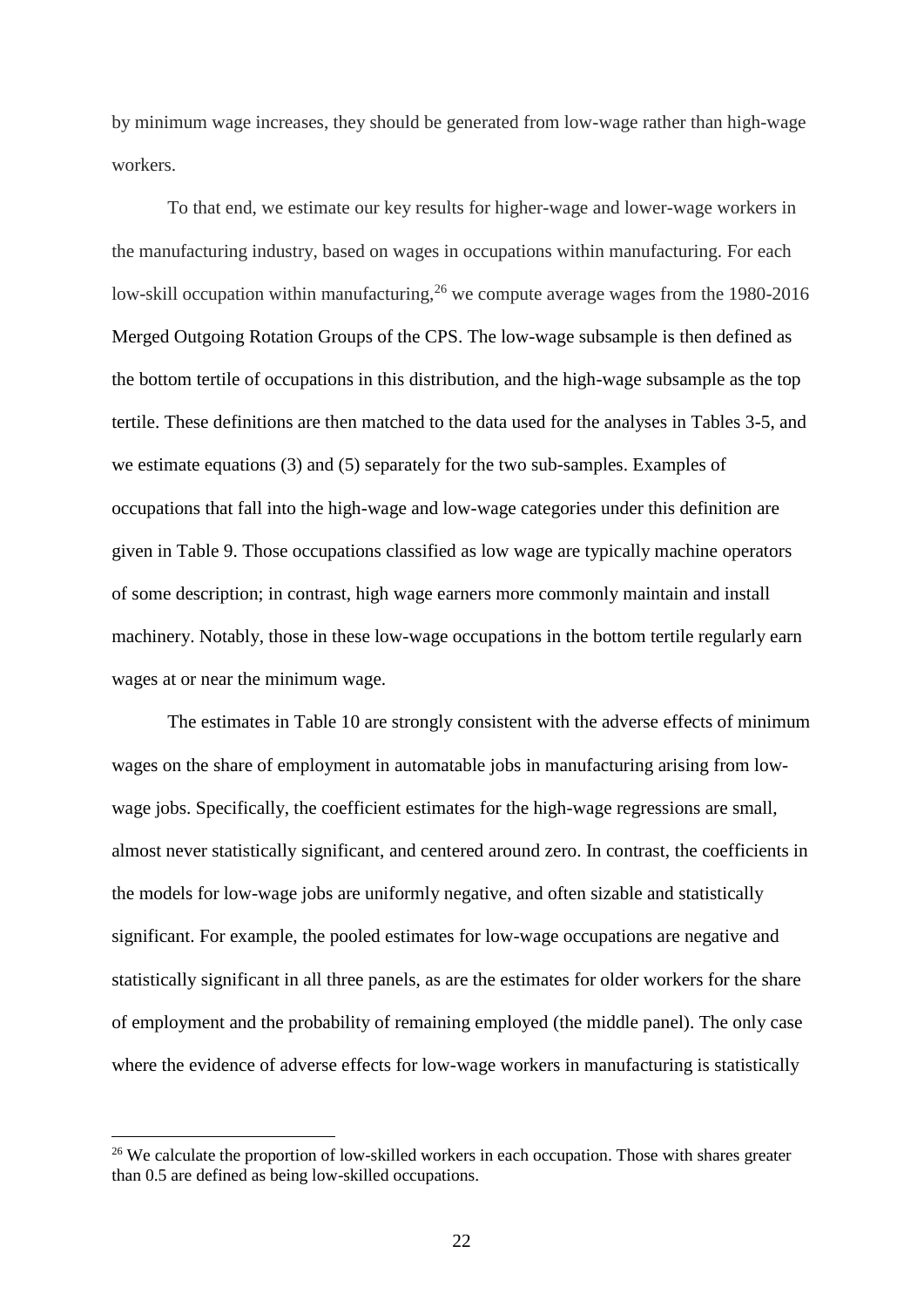weak is in the lower panel, for the probability that workers who are in automatable employment hold the same job in the next period; the estimates are always negative, but only the pooled estimate is statistically significant.<sup>27</sup>

## *Effects on Higher-skilled Workers*

1

We might expect that as the minimum wage reduces jobs for low-skilled workers in automatable jobs, it could also increase jobs for higher-skilled workers who "tend" the machines. For instance, going back to our manufacturing analysis, operators can be replaced with robotic arms, but the robotic arms need maintenance and troubleshooting.

We explore this in Table 11. We estimate the same specification as in equation (5), with the only difference being that we define the dependent variable (and hence the sample) for higher-skilled workers). We continue to define routine work for low-skilled workers, so that we obtain a parallel analysis to the earlier analysis in Tables 4 and 5, but now asking whether the interaction of the minimum wage with a higher share of routine work for lowskilled workers – which reduces job opportunities for them – at the same time increases job opportunities for higher-skilled workers. The estimates in the top panel of Table 11 are for the probability of remaining employed (as in Table 4), and the estimates in the bottom panel are for the probability of remaining employed in the same job (as in Table 5).

The evidence indicates that job opportunities are improved for higher-skilled workers. Nearly every estimated coefficient in Table 11 is positive, and the estimates are often sizable and in some cases statistically significant. For example, in the top panel, we find significant

 $27$  We consider an alternative definition based on industry, in which for each low-skill sub-industry (at the two-digit level) within manufacturing, we compute average wages from the 1980-2016 Merged Outgoing Rotation Groups of the CPS. The low-wage sub-sample is the bottom tertile of industries in this distribution, and the high-wage subsample is the top tertile. These definitions are again matched to the data used for the previous analyses. The results are shown in Appendix A. Compared to Table 10, the results are quite similar. One difference is that, in this case, the is stronger statistical evidence of adverse effects on the probability of remaining in the same job, by demographic subgroup (e.g., for the oldest and youngest workers, and for women). estimates are often slightly attenuated, although the overall conclusions are the same.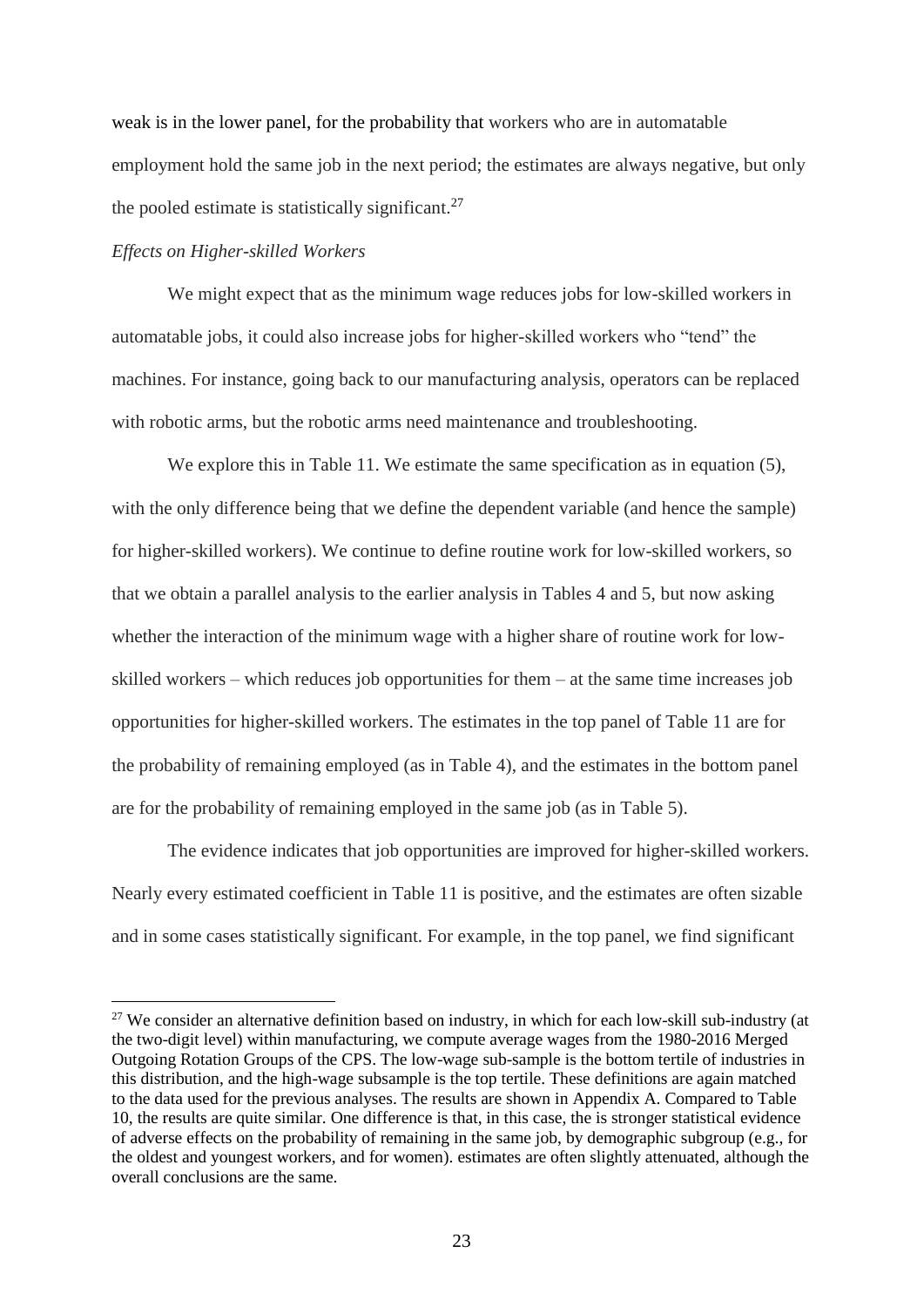positive effects for the youngest workers and those aged 26-39, and in the bottom panel we find significant (or marginally significant) positive effects for women, and in transport, services, and public administration. Notably, we do not find evidence of a positive effect for older higher-skill workers in either panel, perhaps because the kinds of job opportunities opened up by automation require skills that these older workers are less likely to have or obtain.

#### **Conclusions**

This study empirically assesses whether there is labor reallocation away from automatable employment following increases in the minimum wage, and how this reallocation affects the type of employment held in the United States, overall, within industries, and for particular demographic groups. We focus specifically on jobs that tend to be held by low-skilled workers, for which labor costs increase the most in response to minimum wage increases. We estimate the impact of minimum wage increases on the share of low-skilled employment in automatable jobs, and on the probability that a low-skilled individual working in an automatable job stays employed (or stays employed in the same job). We explore and document considerable heterogeneity in these effects across demographic groups, and across industries. The analysis goes beyond the types of workers usually considered in the conventional, long-standing research on the employment effects of minimum wages, such as teenagers – studying, for example, the effects of minimum wages on older less-skilled workers who are in jobs where it is easier to replace people with machines, and on manufacturing workers in such jobs.

Based on CPS data from 1980-2015, we find that increasing the minimum wage decreases significantly the share of automatable employment held by low-skilled workers. The average effects mask significant heterogeneity by industry and demographic group. For example, one striking result is that the share in automatable employment declines rather sharply for older workers – and within manufacturing, most sharply for this age group. An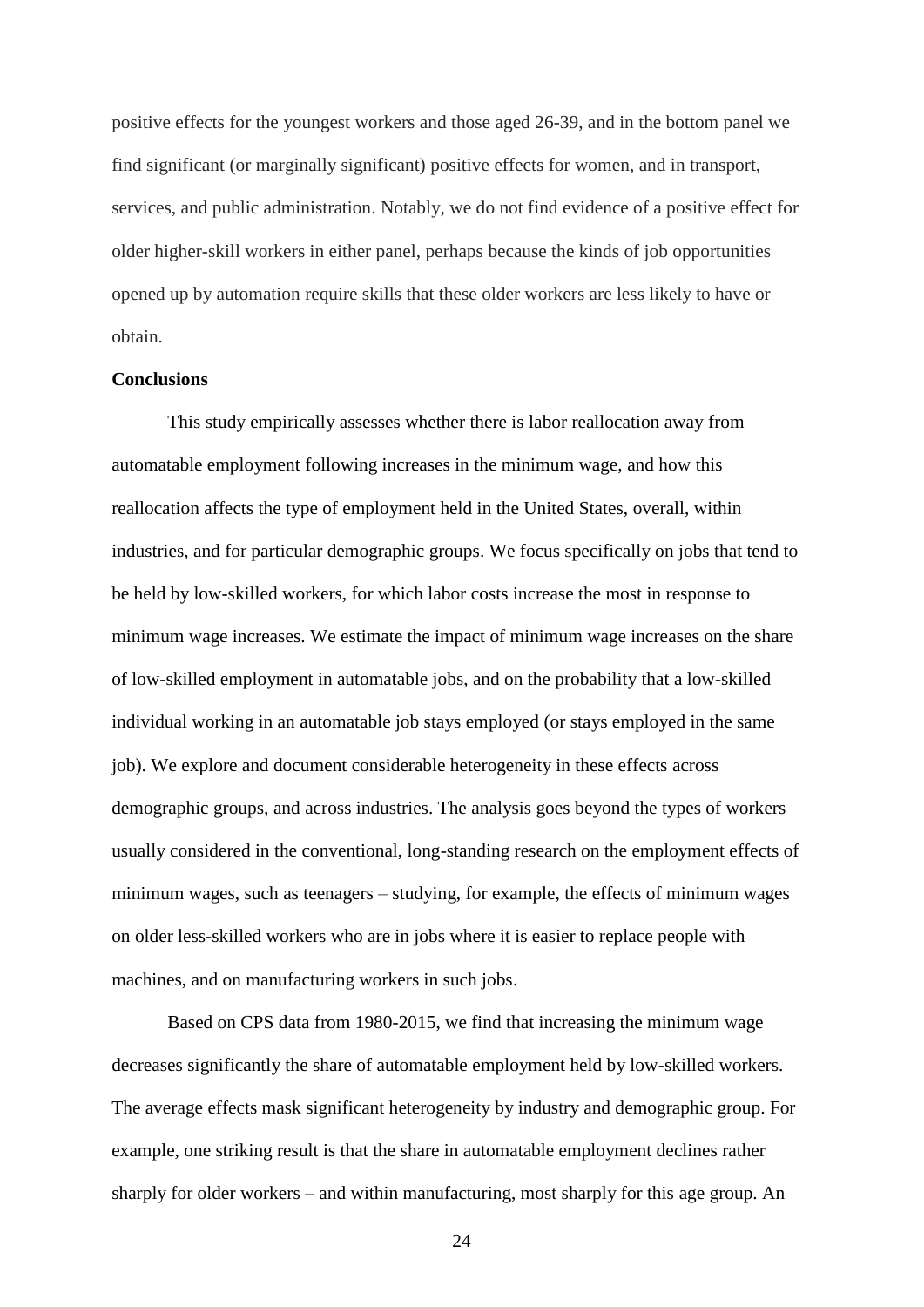analysis of individual transitions from employment to nonemployment (or to employment in a different job) leads to similar overall conclusions. The heterogeneous adverse effects we document indicate that some groups typically ignored in the minimum wage literature are in fact quite vulnerable to job loss because of automation following a minimum wage increase. At the same time, we find that some of the adverse employment effects among low-skilled workers in automatable jobs are offset by increased employment opportunities for higherskilled workers, likely because automation of low-skilled work creates other kinds of jobs.

Our work suggests that sharp minimum wage increases in the United States in coming years will shape the types of jobs held by low-skilled workers, and create employment challenges for some of them. Given data limitations, we cannot address the permanence of the effects. However, the decision to use labor-saving technology seems likely to be relatively permanent, especially if – as is becoming increasingly common – minimum wages are indexed so that a minimum wage increase results in permanently higher relative costs of low-skilled labor (Sorkin, 2015).

We have followed the definitions of automatable work as provided by Autor and Dorn (2013). These are very useful definitions for a retrospective analysis, given that the occupations identified as automatable are highly credible. However, in the future many more occupations that employ low-skill workers are on track to be automated, even if they are not currently labelled as 'automatable.' These include, for example, taxi drivers,<sup>28</sup> cashiers,<sup>29</sup> and bricklayers.<sup>30</sup> Therefore, it is important to acknowledge that increases in minimum wage will give incentives for firm to adopt new technologies that replace workers earlier. While these

<sup>&</sup>lt;sup>28</sup> For example, Uber is currently troubleshooting their driverless car.

<sup>&</sup>lt;sup>29</sup> There is increasing use of innovations in app technology that allow customers to help themselves to the products they need, pay online and never see a cashier or checkout. This technology has already been adopted for low-value purchases in Apple Stores and in Amazon GO (Amazon's new grocery store).

<sup>&</sup>lt;sup>30</sup> For example, Fastbrick Robotics has now developed Hadrian  $X - a$  robot that lays 1,000 standard bricks in 60 minutes.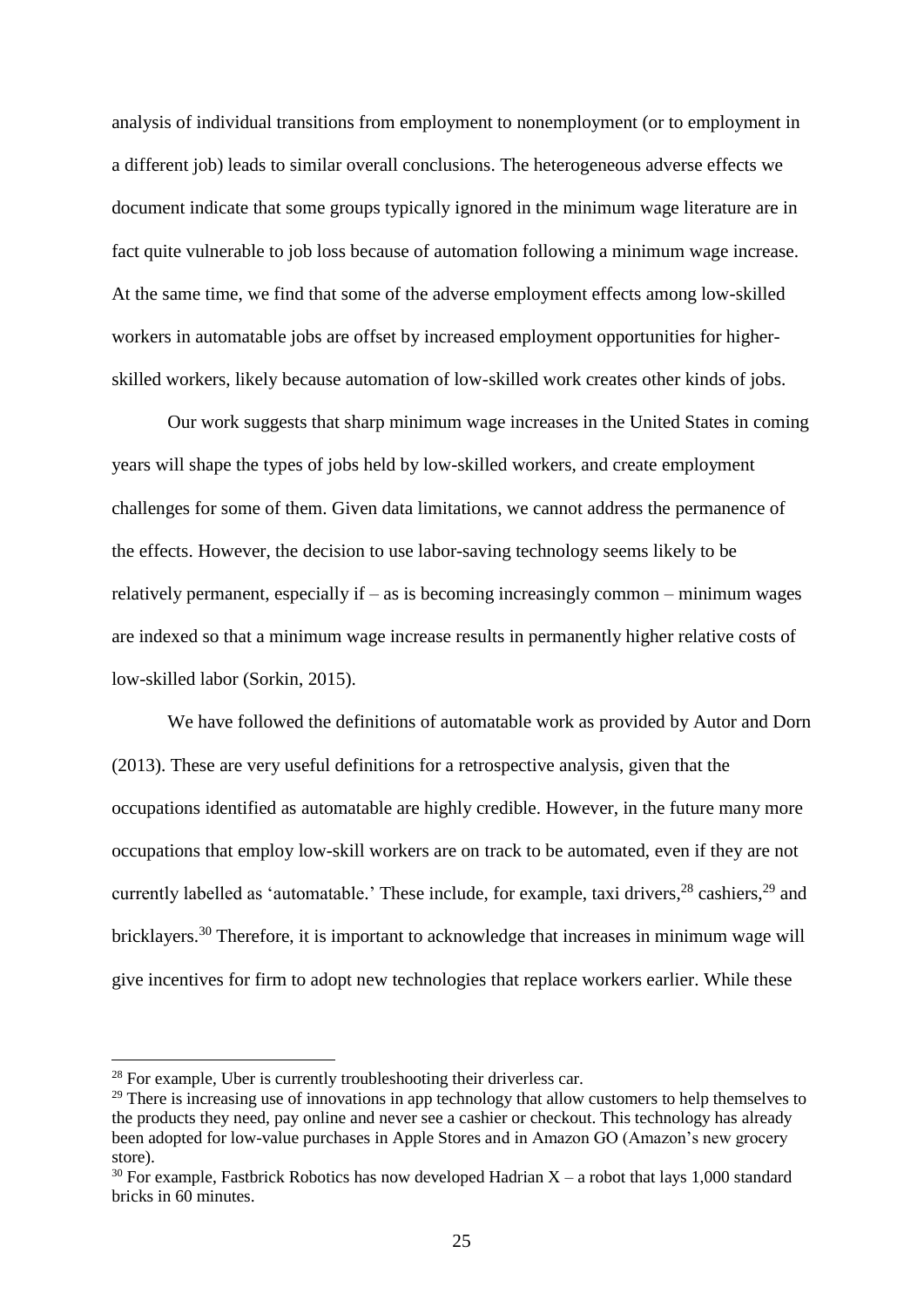adoptions undoubtedly lead to increased job opportunities for some workers – for which we find some evidence – it is likely that there are workers who will be displaced that do not have the skills to do the new tasks. We have identified workers whose vulnerability to being replaced by machines has been amplified by minimum wage increases. Such effects may spread to more workers in the future.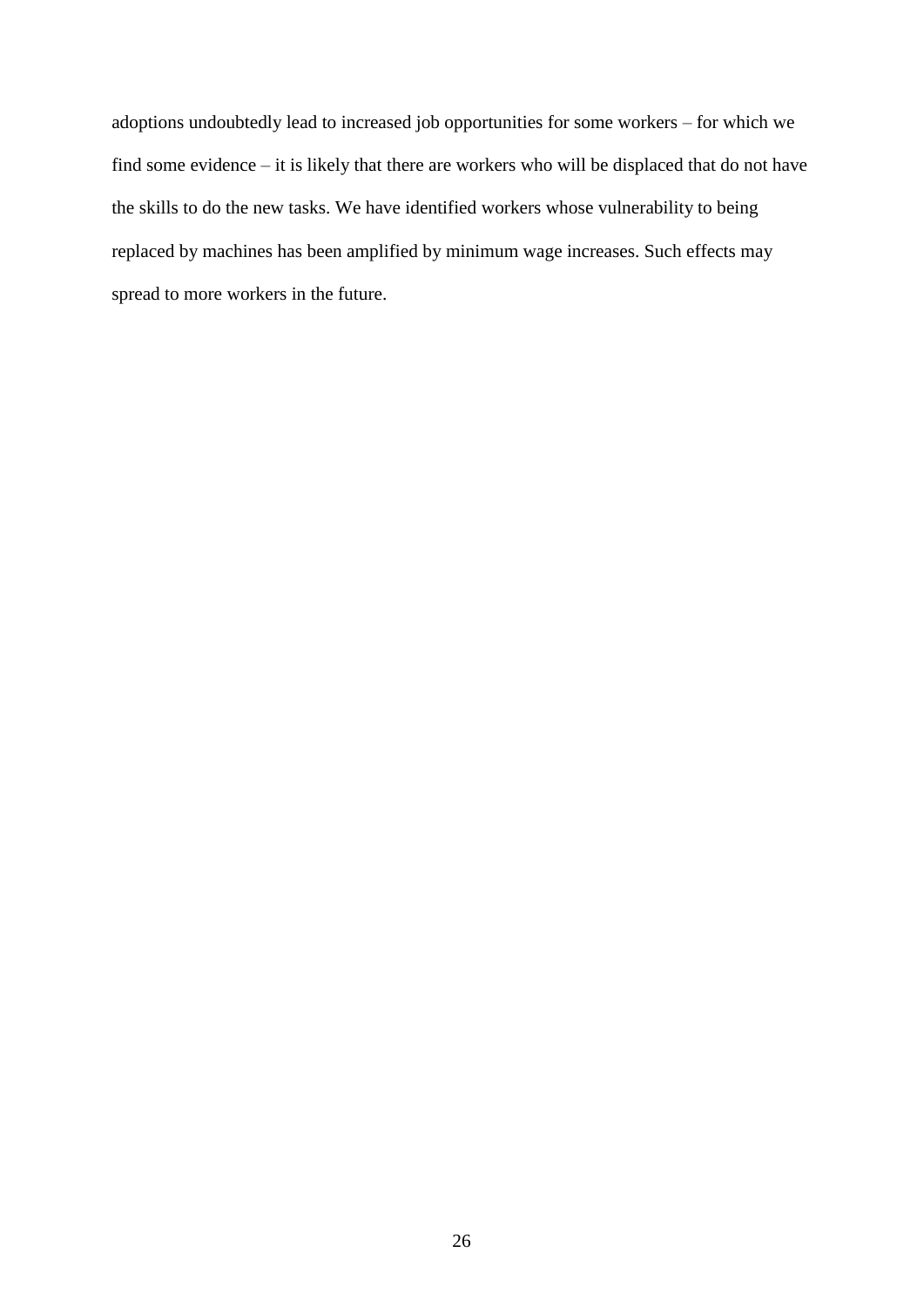## **References**

- Aaronson, Daniel. 2001. "Price Pass-Through and the Minimum Wage." *Review of Economics and Statistics*, Vol. 83, No. 1, February, pp. 158-69.
- Aaronson, Daniel, Eric French, and James MacDonald. 2008. "The Minimum Wage, Restaurant Prices, and Labor Market Structure." *Journal of Human Resources*, Vol. 43, No. 3, Summer, pp. 688-720.
- Aaronson, Daniel, and Brian J. Phelan. "Wage Shocks and the Technological Substitution of Low-Wage Jobs." Forthcoming in *Economic Journal*.
- Addison, John T., McKinley L. Blackburn, and Chad D. Cotti. 2013. "Minimum Wage Increases in a Recessionary Environment." *Labour Economics*, Vol. 23, August, pp. 30-9.
- Allegretto, Sylvia A., Arindrajit Dube, and Michael Reich. 2011. "Do Minimum Wages Really Reduce Teen Employment? Accounting for Heterogeneity and Selectivity in State Panel Data." *Industrial Relations*, Vol. 50, No. 2, April, pp. 205-40.
- Autor, David, David Dorn, and Gordon Hanson. 2015. "Untangling Trade and Technology: Evidence from Local Labor Markets." *Economic Journal*, Vol. 125, No. 584, May, pp 621-46.
- Autor, David H., and David Dorn. 2013. "The Growth of Low-Skill Service Jobs and the Polarization of the US Labor Market." *American Economic Review*, Vol. 103, No. 5, August, pp. 1553-97.
- Autor David H. and David Dorn. 2009. "This Job is 'Getting Old': Measuring Changes in Job Opportunities Using Occupational Age Structure." *American Economic Review,* Vol. 99, No. 2, May, pp. 45-51.
- Autor, David H., Alan Manning, and Christopher L. Smith. 2016. "The Contribution of the Minimum Wage to US Wage Inequality over Three Decades: A Reassessment." *American Economic Journal: Applied Economics*, Vol. 8, No. 1, January, pp. 58-99.
- Basker, Emek, Lucia Foster, and Shawn Klimek. 2017. "Customer-Employee Substitution: Evidence from Gasoline Stations." *Journal of Economics & Management Strategy*, Vol. 26, No. 4, Winter, pp. 876-96.
- Card, David, and Alan B. Krueger. 2000. "Minimum Wages and Employment: A Case Study of the Fast-Food Industry in New Jersey and Pennsylvania: Reply." *American Economic Review*, Vol. 90, No. 5, December, pp. 1397-420.
- Card, David, and Alan B. Krueger. 1994. "Minimum Wages and Employment: A Case Study of the Fast-Food Industry in New Jersey and Pennsylvania." *American Economic Review*, Vol. 84, No. 4, September, pp. 772-93.
- Clemens, Jeffrey, and Michael Wither. 2016. "The Minimum Wage and the Great Recession: Evidence of Effects on the Employment and Income Trajectories of Low-Skilled Workers." NBER Working Paper No. 20724.
- DiNardo John, Nicole Fortin and Thomas Lemieux. 1996. "Labor Market Institutions and the Distribution of Wages, 1973-1992: A Semiparametric Approach." *Econometrica*, Vol. 64, No. 5, September, pp. 1001-44.
- Dube, Arindrajit, T. William Lester, and Michael Reich. 2016. "Minimum Wage Shocks, Employment Flows, and Labor Market Frictions." *Journal of Labor Economics*, Vol.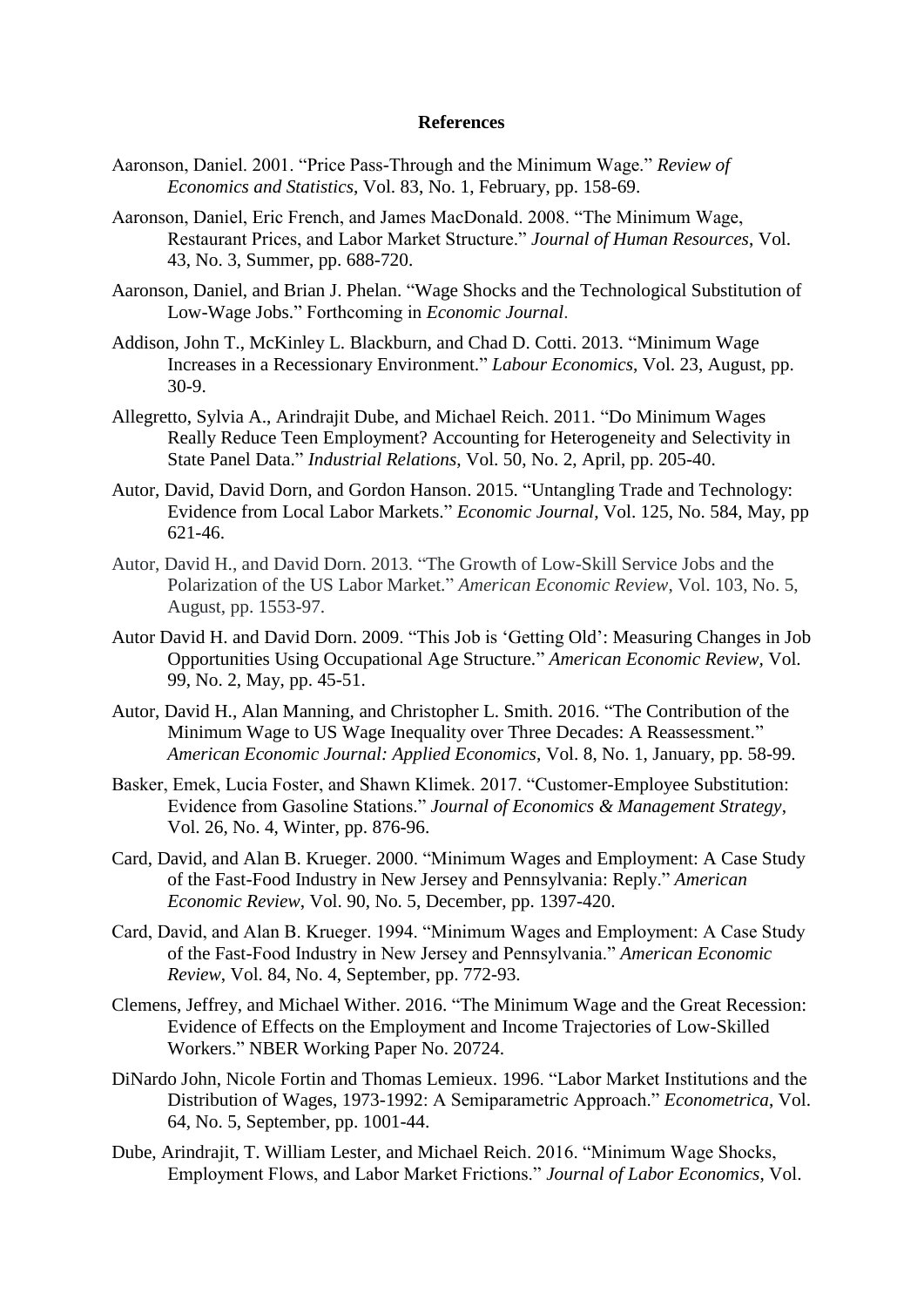34, No. 3, July, pp. 663-704.

- Dube, Arindrajit, T. William Lester, and Michael Reich. 2010. "Minimum Wage Effects Across State Borders: Estimates Using Contiguous Counties." *Review of Economics and Statistics*, Vol. 92, No. 4, November, pp. 945-64.
- Giuliano Laura, 2013. "Minimum Wage Effects on Employment, Substitution, and the Teenage Labor Supply: Evidence from Personnel Data." *Journal of Labor Economics*. Vol. 31, No. 1, January, pp. 155-94.
- Goos Maarten, Alan Manning, and Anna Salomons (2014). Explaining job polarization: Routine biased technological change and offshoring. *American Economic Review*. Vol. 104, No. 8, August 2014.
- Lemos, Sara. 2008. "A Survey of the Effects of Minimum Wages on Prices." *Journal of Economic Surveys*. Vol. 22. No. 1., February, pp. 187-212.
- Lordan, Grace and Jorn-Steffen Pischke 2016. Does Rosie like riveting? Male and female occupational choices. *NBER working paper,* 22495. National Bureau of Economic Research, Cambridge, USA.
- MaCurdy, Thomas. 2015. "How Effective is the Minimum Wage at Supporting the Poor?" *Journal of Political Economy*, Vol. 123, No. 2, April, pp. 497-545.
- Neumark, David. 2017. "The Employment Effects of Minimum Wages: Some Questions We Need to Address." NBER Working Paper No. 23584.
- Neumark, David. 2001. "The Employment Effects of Minimum Wages: Evidence from a Prespecified Research Design." *Industrial Relations*, Vol. 40, No. 1, January, pp. 121- 44.
- Neumark, David, and Olena Nizalova. 2007. "Minimum Wage Effects in the Longer Run." *Journal of Human Resources*, Vol. 42, No. 2, Spring, pp. 435-52.
- Neumark, David, J.M. Ian Salas, and William Wascher. 2014a. "Revisiting the Minimum Wage-Employment debate: Throwing Out the Baby with the Bathwater?" *Industrial and Labor Relations Review*, Vol. 67, No. 3, Supplement, pp. 608-48.
- Neumark, David, J.M. Ian Salas, and William Wascher. 2014b. "More on Recent Evidence on the Effects of Minimum Wages in the United States." *IZA Journal of Labor Policy*, 3:24, http://link.springer.com/article/10.1186/2193-9004-3-24.
- Neumark, David, and Cortnie Shupe. In progress. "Declining Teen Employment: Minimum Wages, Other Explanations, and Implications for Human Capital Investment."
- Neumark, David, and William L. Wascher. 2008. *Minimum Wages*. Cambridge, MA: MIT Press.
- Neumark, David, and William L. Wascher. 2007. "Minimum Wages and Employment." *Foundations and Trends in Microeconomics*, Vol. 1, Nos. 1-2, pp. 1-182.
- Neumark, David, and William Wascher. 2003. "Minimum Wages and Skill Acquisition: Another Look at Schooling Effects." *Economics of Education Review*, Vol. 22, No. 1, February, pp. 1-10.
- Neumark, David, and William Wascher. 1996. "The Effects of Minimum Wages on Teenage Employment and Enrollment: Estimates from Matched CPS Data." *Research in Labor Economics*, Vol. 15, pp. 25-64.
- Powell, David. 2016. "Synthetic Control Estimation Beyond Case Studies: Does the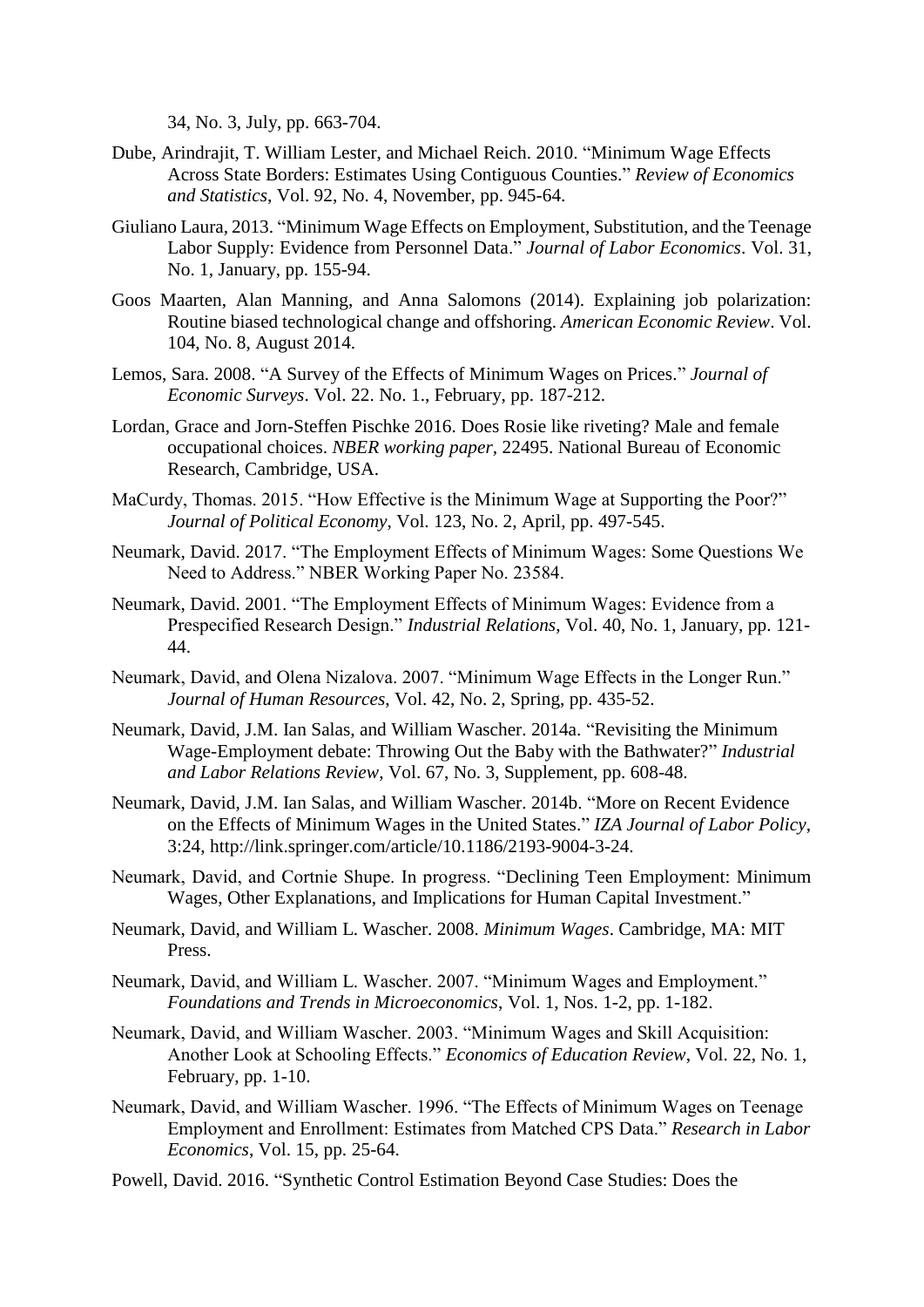Minimum Wage Reduce Employment?" RAND Labor & Population Working Paper WR-1142.

- Sabia, Joseph J., Richard V. Burkhauser, and Benjamin Hansen, 2012. "Are the Effects of Minimum Wage Increases Always Small? New Evidence from a Case Study of New York State." *Industrial and Labor Relations Review*, Vol. 65, No. 2, April, pp. 350- 376.
- Simon, Kosali Ilayperuma, and Robert Kaestner. 2004. "Do Minimum Wages Affect Non-Wage Job Attributes? Evidence On Fringe Benefits." *Industrial and Labor Relations Review*, Vol. 58, No. 1, pp. 52-70.
- Singell, Larry D., and James R. Terborg. 2007. "Employment Effects of Two Northwestern Minimum Wage Initiatives." *Economic Inquiry*, Vol 45, No. 1, January, pp. 40-55.
- Sorkin, Isaac. 2015. "Are There Long-Run Effects of the Minimum Wage?" *Review of Economic Dynamics*, Vol. 18, No. 2, April, pp. 306-33.
- Thompson, Jeffrey P. 2009. "Using Local Labor Market Data to Re-examine the Employment Effects of the Minimum Wage." *Industrial and Labor Relations Review*, Vol. 62, No. 3, April, pp. 343-66.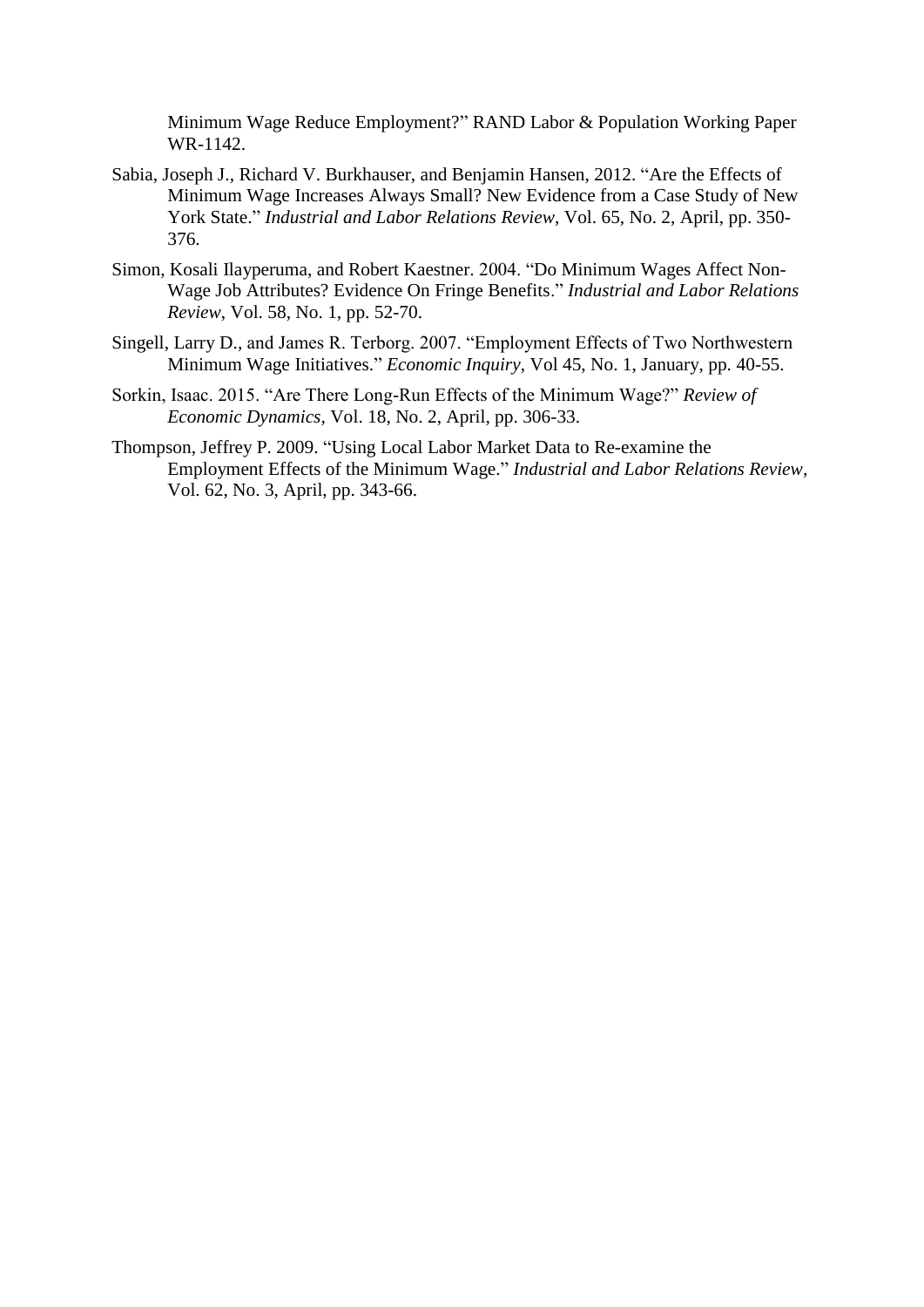

**Figure 1: Low-skilled jobs and the level of automation over time** 

Notes: We plot the average routine task intensity for each year, as given by equation (1). In this figure, the routine task intensity variable is standardized to have a mean of zero and a standard deviation of one.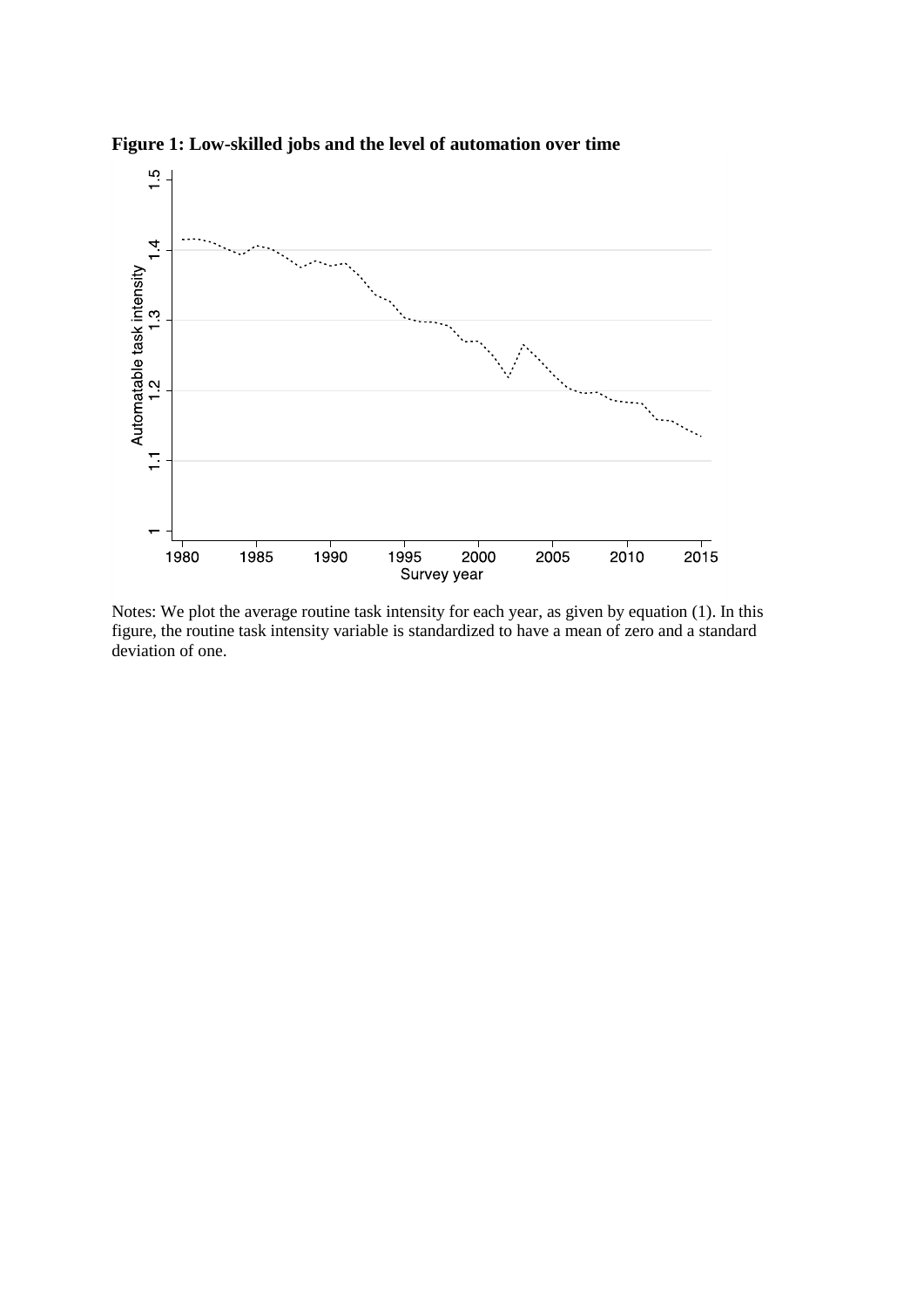|                     |             |                       | Table 1: Descriptive Statistics for the Dependent Variables for Each Analysis |             |                 |
|---------------------|-------------|-----------------------|-------------------------------------------------------------------------------|-------------|-----------------|
|                     | (1)         | (2)                   | (3)                                                                           | (4)         | (5)             |
|                     | Shares of   | P(employed in next    | P(employed in next period                                                     | Shares of   | Difference in   |
|                     | automatable | period   initially in | in same occupation                                                            | automatable | hours worked    |
|                     | employment  | automatable job)      | initially in automatable job)                                                 | hours       | from t to $t+1$ |
| Total routine       | 30%         | 0.92                  | 0.86                                                                          | 29%         | 0.56            |
| Construction        | 5%          | 0.92                  | 0.88                                                                          | 4%          | 0.39            |
| Manufacturing       | 41%         | 0.88                  | 0.88                                                                          | 40%         | 0.50            |
| Transport           | 22%         | 0.95                  | 0.92                                                                          | 19%         | 0.67            |
| Wholesale           | 26%         | 0.92                  | 0.88                                                                          | 25%         | 0.49            |
| Retail              | 40%         | 0.91                  | 0.83                                                                          | 41%         | 0.47            |
| Finance             | 39%         | 0.95                  | 0.89                                                                          | 36%         | 0.43            |
| <b>Services</b>     | 32%         | 0.92                  | 0.88                                                                          | 29%         | 0.62            |
| P. Adm.             | 37%         | 0.96                  | 0.90                                                                          | 35%         | 0.71            |
| Male                | 19%         | 0.91                  | 0.87                                                                          | 19%         | 0.57            |
| Female              | 51%         | 0.92                  | 0.85                                                                          | 48%         | 0.54            |
| $\geq$ 40 years old | 29%         | 0.89                  | 0.86                                                                          | 29%         | 0.53            |
| 26-39 years old     | 28%         | 0.95                  | 0.89                                                                          | 28%         | 0.61            |
| $\leq$ 25 years old | 31%         | 0.88                  | 0.79                                                                          | 32%         | 0.58            |
| White               | 29%         | 0.92                  | 0.87                                                                          | 28%         | 0.56            |
| <b>Black</b>        | 31%         | 0.87                  | 0.86                                                                          | 31%         | 0.59            |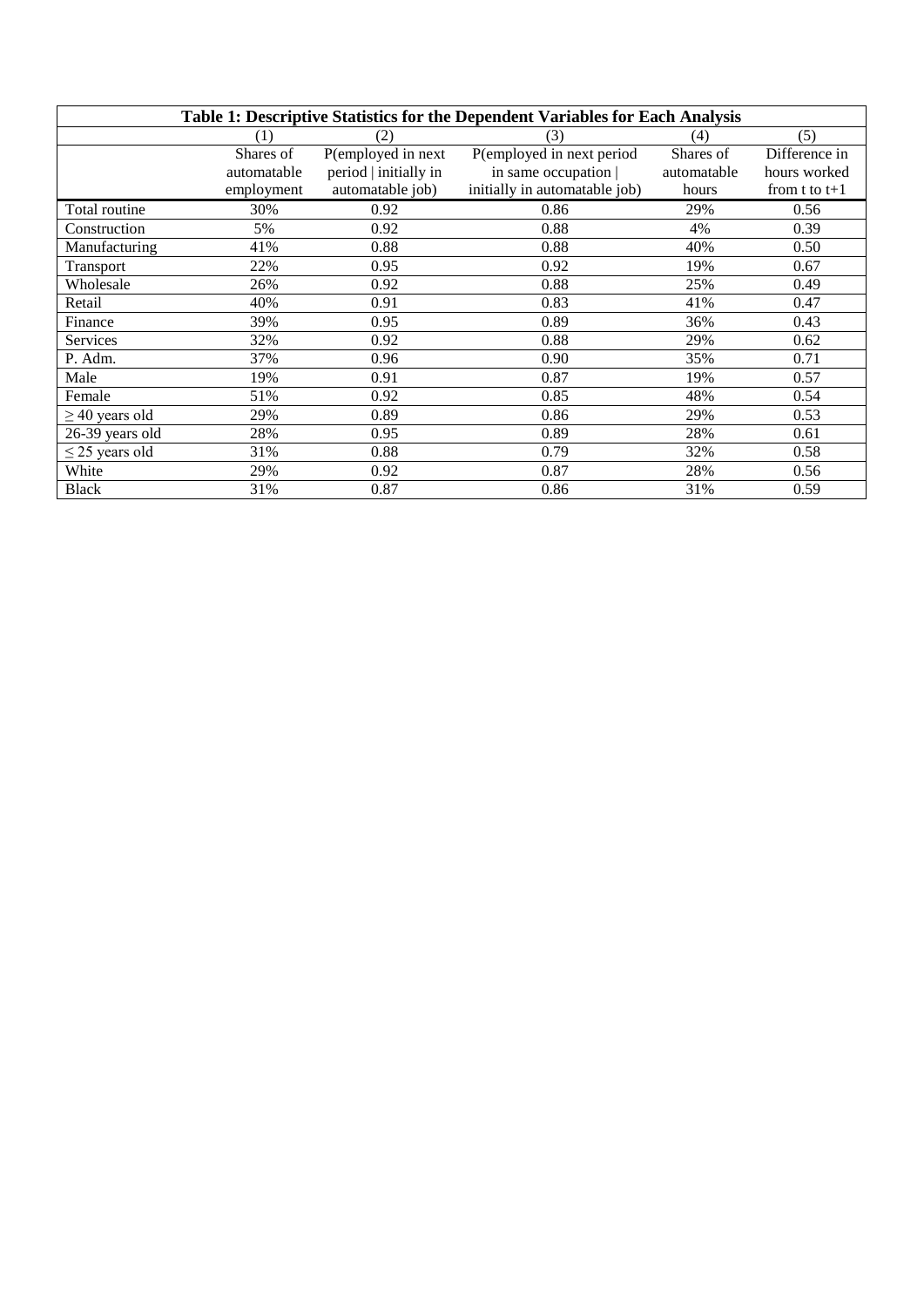| Table 2: Full Sample Estimates, Shares of Employment in Automatable Jobs                                                                                                             |          |                                                                                                                                                                                      |                      |           |               |          |          |          |          |
|--------------------------------------------------------------------------------------------------------------------------------------------------------------------------------------|----------|--------------------------------------------------------------------------------------------------------------------------------------------------------------------------------------|----------------------|-----------|---------------|----------|----------|----------|----------|
|                                                                                                                                                                                      |          | (2)                                                                                                                                                                                  |                      |           | $\mathcal{L}$ | (6)      |          | (8)      | (9)      |
|                                                                                                                                                                                      | Pooled   | Construction                                                                                                                                                                         | <b>Manufacturing</b> | Transport | Wholesale     | Retail   | Finance  | Services | P. Adm.  |
| Dependent Variable = Share of Automatable Employment                                                                                                                                 |          |                                                                                                                                                                                      |                      |           |               |          |          |          |          |
| Log Min Wage                                                                                                                                                                         | $-0.031$ | 0.003                                                                                                                                                                                | $-0.073$             | $-0.052$  | 0.025         | $-0.021$ | $-0.002$ | $-0.049$ | $-0.013$ |
|                                                                                                                                                                                      | (0.014)  | (0.018)                                                                                                                                                                              | (0.040)              | (0.025)   | (0.043)       | (0.023)  | (0.059)  | (0.035)  | (0.095)  |
| $\mathbf N$                                                                                                                                                                          | 30963    | 3157                                                                                                                                                                                 | 3157                 | 3152      | 3147          | 3157     | 3138     | 3156     | 3060     |
|                                                                                                                                                                                      |          | Notes: OLS coefficient estimates of equation (3) are reported, with standard errors in parentheses. Standard errors are clustered by state. Low-skilled workers are defined as those |                      |           |               |          |          |          |          |
|                                                                                                                                                                                      |          | who have a high school diploma equivalent or less. The share of automatable employment is based on equation (2), with data derived from Autor and Dorn (2013) and Autor et al.       |                      |           |               |          |          |          |          |
| (2015). A job is classified as automatable at the three-digit occupation code level. The share of automatable employment is calculated by industry, state, and year. All regressions |          |                                                                                                                                                                                      |                      |           |               |          |          |          |          |
|                                                                                                                                                                                      |          | include area (state x urban) and year fixed effects. The minimum wage is measured in 2015 dollars (for which the average minimum wage is \$6.77).                                    |                      |           |               |          |          |          |          |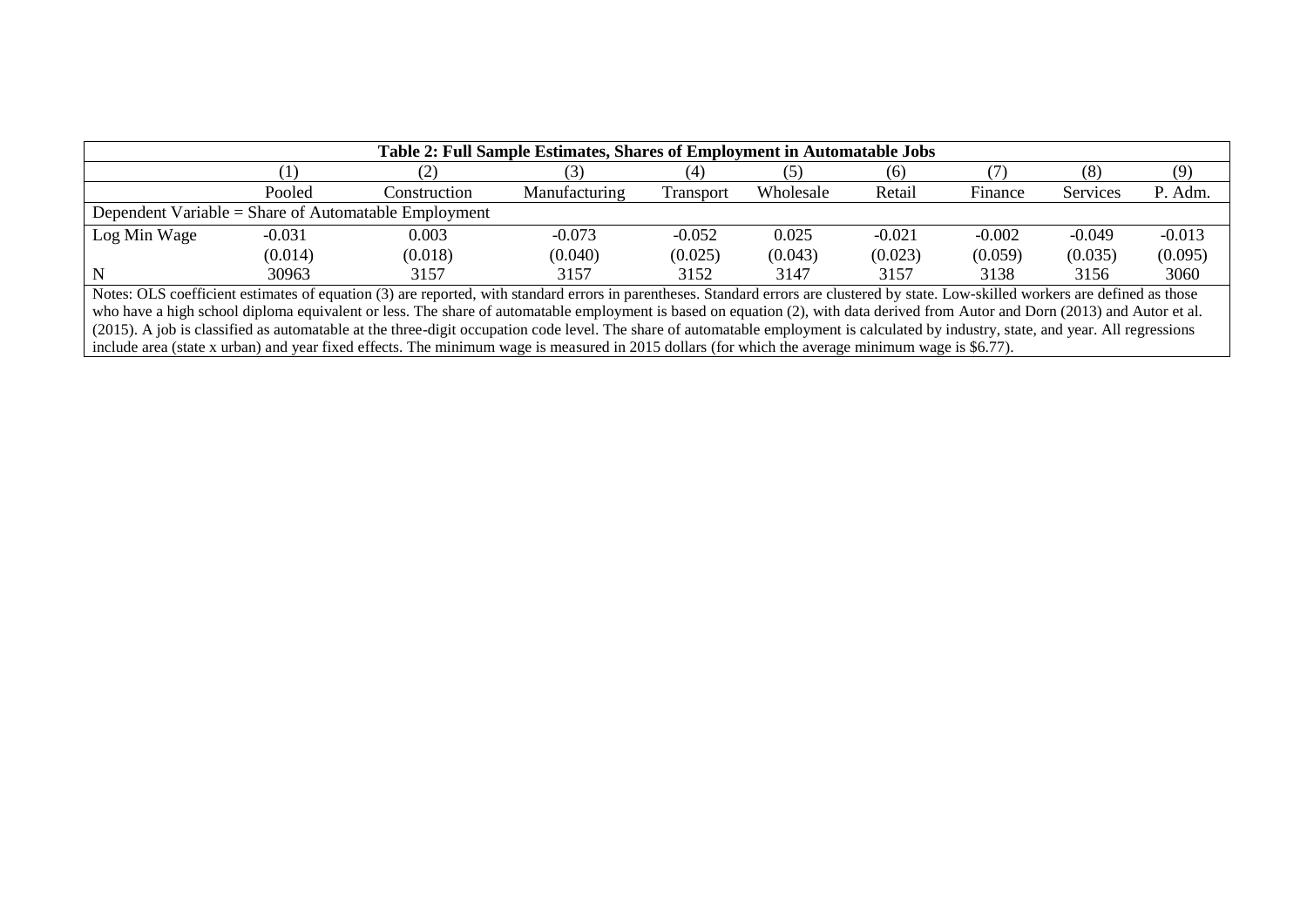| Table 3: Disaggregated Estimates, Shares of Employment in Automatable Jobs |          |              |               |                     |           |          |          |          |          |
|----------------------------------------------------------------------------|----------|--------------|---------------|---------------------|-----------|----------|----------|----------|----------|
|                                                                            | (1)      | (2)          | (3)           | (4)                 | (5)       | (6)      | (7)      | (8)      | (9)      |
|                                                                            | Pooled   | Construction | Manufacturing | Transport           | Wholesale | Retail   | Finance  | Services | P. Adm.  |
|                                                                            |          |              |               | $\geq$ 40 Years Old |           |          |          |          |          |
| Log Min Wage                                                               | $-0.051$ | 0.010        | $-0.132$      | $-0.027$            | 0.012     | $-0.073$ | 0.049    | 0.011    | $-0.239$ |
|                                                                            | (0.027)  | (0.020)      | (0.071)       | (0.059)             | (0.103)   | (0.048)  | (0.124)  | (0.055)  | (0.098)  |
| N                                                                          | 30963    | 3157         | 3157          | 3152                | 3147      | 3157     | 3138     | 3156     | 3060     |
|                                                                            |          |              |               | 26-39 Years Old     |           |          |          |          |          |
| Log Min Wage                                                               | $-0.036$ | 0.001        | $-0.051$      | $-0.076$            | $-0.006$  | $-0.014$ | $-0.015$ | $-0.064$ | $-0.097$ |
|                                                                            | (0.019)  | (0.025)      | (0.033)       | (0.043)             | (0.066)   | (0.044)  | (0.070)  | (0.047)  | (0.096)  |
| ${\bf N}$                                                                  | 30963    | 3157         | 3157          | 3152                | 3147      | 3157     | 3138     | 3156     | 3060     |
|                                                                            |          |              |               | $\leq$ 25 Years Old |           |          |          |          |          |
| Log Min Wage                                                               | $-0.074$ | 0.018        | $-0.009$      | $-0.098$            | $-0.125$  | $-0.014$ | $-0.134$ | $-0.088$ | $-0.113$ |
|                                                                            | (0.029)  | (0.024)      | (0.074)       | (0.079)             | (0.110)   | (0.031)  | (0.102)  | (0.034)  | (0.143)  |
| N                                                                          | 30963    | 3157         | 3157          | 3152                | 3147      | 3157     | 3138     | 3156     | 3060     |
|                                                                            |          |              |               | Males               |           |          |          |          |          |
| Log Min Wage                                                               | 0.007    | $-0.007$     | $-0.046$      | 0.006               | 0.042     | $-0.047$ | 0.035    | $-0.018$ | 0.090    |
|                                                                            | (0.016)  | (0.006)      | (0.034)       | (0.022)             | (0.045)   | (0.038)  | (0.091)  | (0.028)  | (0.072)  |
| ${\bf N}$                                                                  | 30963    | 3157         | 3157          | 3152                | 3147      | 3157     | 3138     | 3156     | 3060     |
|                                                                            |          |              |               | Females             |           |          |          |          |          |
| Log Min Wage                                                               | $-0.078$ | 0.067        | $-0.177$      | $-0.090$            | 0.011     | $-0.005$ | 0.077    | $-0.080$ | $-0.257$ |
|                                                                            | (0.026)  | (0.083)      | (0.078)       | (0.074)             | (0.102)   | (0.030)  | (0.049)  | (0.046)  | (0.100)  |
| ${\bf N}$                                                                  | 30963    | 3157         | 3157          | 3152                | 3147      | 3157     | 3138     | 3156     | 3060     |
|                                                                            |          |              |               | White               |           |          |          |          |          |
| Log Min Wage                                                               | $-0.028$ | $-0.010$     | $-0.065$      | $-0.071$            | 0.030     | $-0.007$ | 0.005    | $-0.052$ | $-0.110$ |
|                                                                            | (0.016)  | (0.020)      | (0.041)       | (0.033)             | (0.057)   | (0.033)  | (0.077)  | (0.036)  | (0.106)  |
| ${\bf N}$                                                                  | 30963    | 3157         | 3157          | 3152                | 3141      | 3157     | 3138     | 3156     | 3150     |
|                                                                            |          |              |               | <b>Black</b>        |           |          |          |          |          |
| Log Min Wage                                                               | $-0.067$ | 0.026        | $-0.322$      | $-0.316$            | 0.080     | 0.139    | $-0.105$ | 0.035    | 0.078    |
|                                                                            | (0.036)  | (0.044)      | (0.129)       | (0.112)             | (0.165)   | (0.117)  | (0.180)  | (0.104)  | (0.136)  |
| N                                                                          | 22800    | 2273         | 2538          | 2274                | 1891      | 2730     | 1782     | 2787     | 2105     |
| Notes: See notes to Table 2.                                               |          |              |               |                     |           |          |          |          |          |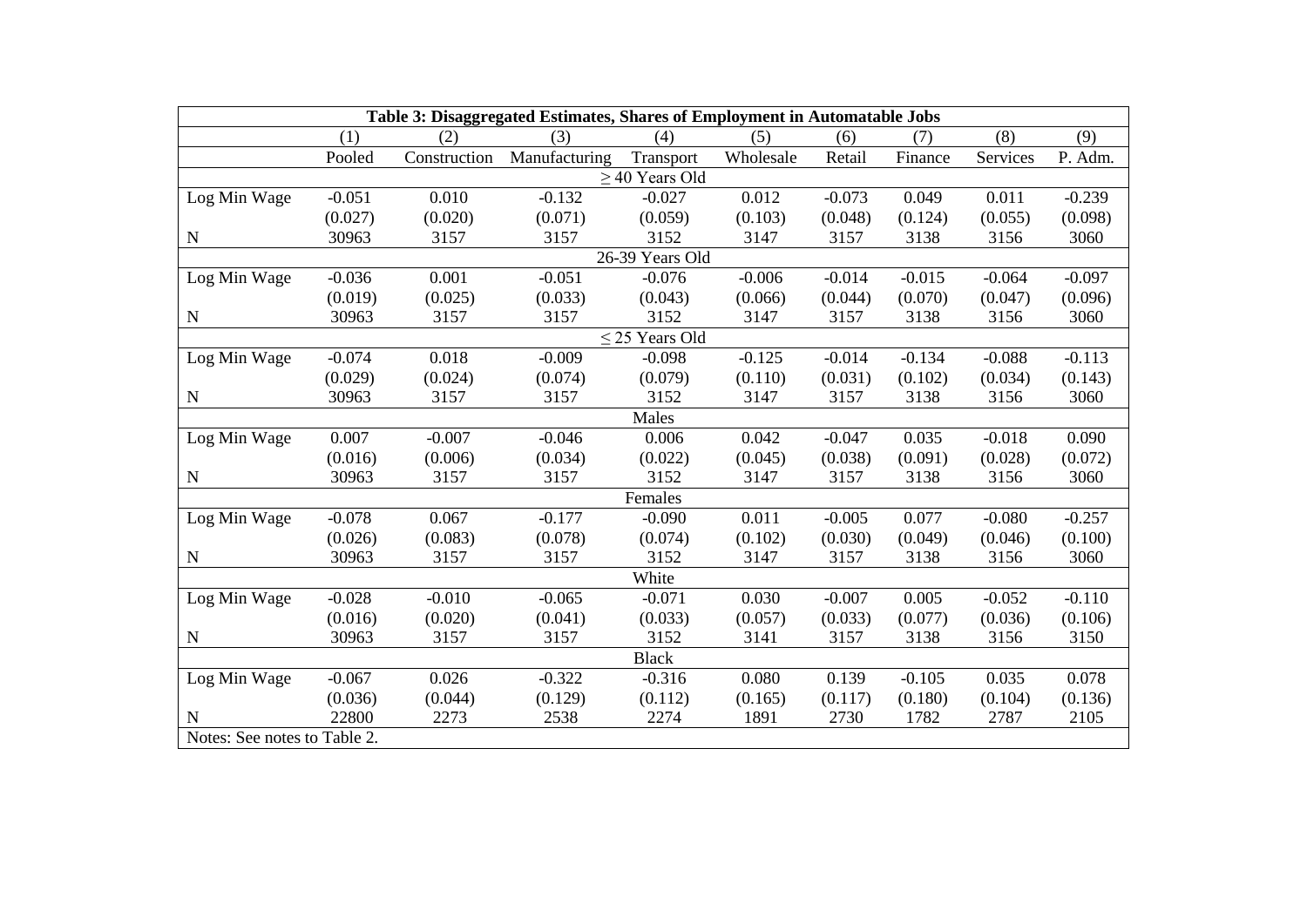|              |           | Table 4: Probability of Being Employed in the Next Period, for those Initially in Automatable Job                         |           |                     |           |           |           |           |           |
|--------------|-----------|---------------------------------------------------------------------------------------------------------------------------|-----------|---------------------|-----------|-----------|-----------|-----------|-----------|
|              | (1)       | (2)                                                                                                                       | (3)       | (4)                 | (5)       | (6)       | (7)       | (8)       | (9)       |
|              | Pooled    | Construction                                                                                                              | Manu.     | Transport           | Wholesale | Retail    | Finance   | Services  | P. Adm.   |
|              |           |                                                                                                                           |           | Full Sample         |           |           |           |           |           |
| Log Min Wage | $-0.0010$ | $-0.0244$                                                                                                                 | $-0.0048$ | 0.0063              | $-0.0009$ | $-0.0053$ | $-0.0055$ | $-0.0038$ | 0.0023    |
| x Routine    | (0.0006)  | (0.0101)                                                                                                                  | (0.0021)  | (0.0039)            | (0.0075)  | (0.0042)  | (0.0055)  | (0.0021)  | (0.0054)  |
| ${\bf N}$    | 1070647   | 92826                                                                                                                     | 255203    | 71470               | 38970     | 177495    | 50855     | 258671    | 45706     |
|              |           |                                                                                                                           |           | $\geq$ 40 Years Old |           |           |           |           |           |
| Log Min Wage | $-0.0062$ | 0.0154                                                                                                                    | $-0.0251$ | 0.0039              | $-0.0104$ | 0.0002    | $-0.0141$ | $-0.0014$ | 0.0031    |
| x Routine    | (0.0017)  | (0.0141)                                                                                                                  | (0.0045)  | (0.0073)            | (0.0093)  | (0.0043)  | (0.0073)  | (0.0034)  | (0.0042)  |
| N            | 442627    | 37310                                                                                                                     | 113679    | 34030               | 16449     | 56512     | 22175     | 113640    | 24171     |
|              |           |                                                                                                                           |           | 26-39 Years Old     |           |           |           |           |           |
| Log Min Wage | $-0.0004$ | $-0.0254$                                                                                                                 | $-0.0007$ | 0.0174              | $-0.0037$ | $-0.0016$ | $-0.0164$ | 0.0010    | 0.0043    |
| x Routine    | (0.0018)  | (0.0162)                                                                                                                  | (0.0034)  | (0.0093)            | (0.0451)  | (0.0073)  | (0.0086)  | (0.0053)  | (0.0055)  |
| N            | 372237    | 37251                                                                                                                     | 95876     | 27700               | 14805     | 51022     | 17918     | 86850     | 15753     |
|              |           |                                                                                                                           |           | $\leq$ 25 Years Old |           |           |           |           |           |
| Log Min Wage | $-0.0154$ | $-0.0459$                                                                                                                 | $-0.0224$ | 0.0061              | 0.0132    | $-0.0143$ | 0.0082    | $-0.0127$ | $-0.0031$ |
| x Routine    | (0.0029)  | (0.0269)                                                                                                                  | (0.0092)  | (0.0214)            | (0.0243)  | (0.0082)  | (0.0201)  | (0.0087)  | (0.0363)  |
| N            | 255783    | 18265                                                                                                                     | 45648     | 9740                | 7716      | 69961     | 10762     | 58181     | 5782      |
|              |           |                                                                                                                           |           | Males               |           |           |           |           |           |
| Log Min Wage | $-0.0039$ | $-0.0574$                                                                                                                 | $-0.0033$ | 0.0127              | $-0.0145$ | 0.0041    | $-0.0040$ | $-0.0124$ | $-0.0013$ |
| x Routine    | (0.0021)  | (0.0152)                                                                                                                  | (0.0034)  | (0.0088)            | (0.0111)  | (0.0081)  | (0.0102)  | (0.0059)  | (0.0072)  |
| N            | 585546    | 86709                                                                                                                     | 164507    | 54742               | 27107     | 81671     | 14970     | 87839     | 25612     |
|              |           |                                                                                                                           |           | Females             |           |           |           |           |           |
| Log Min Wage | $-0.0028$ | 0.0143                                                                                                                    | $-0.0198$ | 0.0072              | $-0.0055$ | $-0.0141$ | $-0.0200$ | $-0.0025$ | $-0.0134$ |
| x Routine    | (0.0020)  | (0.0262)                                                                                                                  | (0.0056)  | (0.0119)            | (0.0124)  | (0.0059)  | (0.010)   | (0.0035)  | (0.0114)  |
| N            | 485101    | 6117                                                                                                                      | 90696     | 16728               | 11863     | 95824     | 35885     | 170832    | 20094     |
|              |           |                                                                                                                           |           | White               |           |           |           |           |           |
| Log Min Wage | $-0.0016$ | $-0.0184$                                                                                                                 | $-0.0045$ | 0.0132              | 0.0017    | $-0.0010$ | $-0.0003$ | $-0.0013$ | 0.0024    |
| x Routine    | (0.0012)  | (0.0108)                                                                                                                  | (0.0023)  | (0.0105)            | (0.0067)  | (0.0047)  | (0.0057)  | (0.0032)  | (0.0052)  |
| N            | 919099    | 84306                                                                                                                     | 223215    | 62070               | 35172     | 156556    | 45125     | 209997    | 36738     |
|              |           |                                                                                                                           |           | <b>Black</b>        |           |           |           |           |           |
| Log Min Wage | $-0.0038$ | $-0.0445$                                                                                                                 | $-0.0074$ | $-0.0324$           | $-0.0767$ | $-0.0263$ | $-0.0328$ | $-0.0077$ | 0.0012    |
| x Routine    | (0.0051)  | (0.0693)                                                                                                                  | (0.0081)  | (0.0201)            | (0.0424)  | (0.0202)  | (0.0363)  | (0.0054)  | (0.0163)  |
| N            | 120221    | 6460                                                                                                                      | 25866     | 7870                | 2870      | 14621     | 4497      | 40118     | 7263      |
|              |           | Notes: See notes to Table 2. OLS coefficient estimates of equation (3) are reported, with standard errors in parentheses. |           |                     |           |           |           |           |           |

Standard errors are clustered by state. Dependent variable is equal to 1 if a person is employed in *t+1*, 0 if they nonemployed. Sample is those employed in period *t*. All regressions include state x urban x year fixed effects, and an urban dummy variable.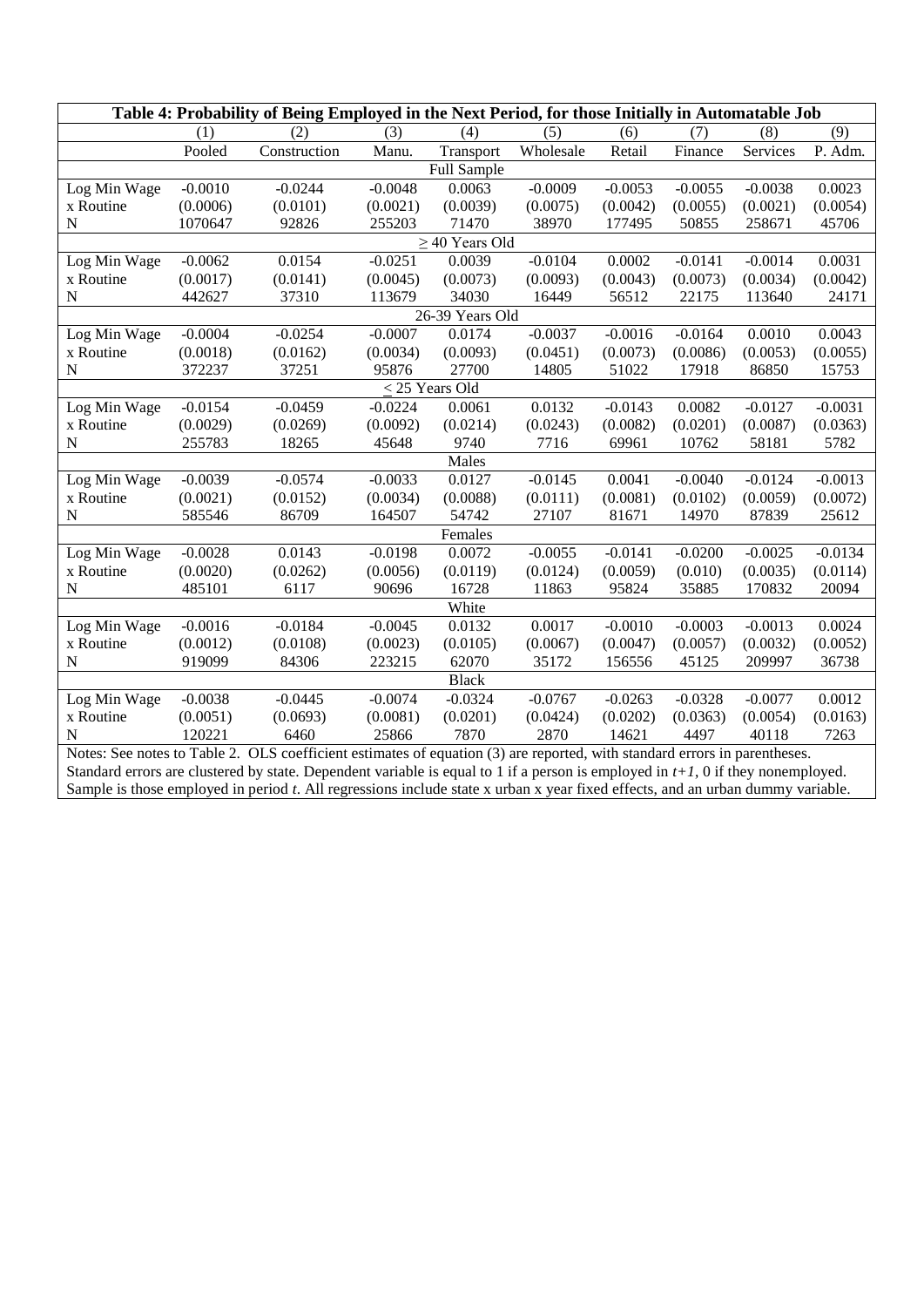|                                                                                                                               | Table 5: Probability of Being Employed, in the Same Job, in the Next Period, for those Initially in |              |           |                        |           |           |           |           |           |
|-------------------------------------------------------------------------------------------------------------------------------|-----------------------------------------------------------------------------------------------------|--------------|-----------|------------------------|-----------|-----------|-----------|-----------|-----------|
|                                                                                                                               |                                                                                                     |              |           | <b>Automatable Job</b> |           |           |           |           |           |
|                                                                                                                               | (1)                                                                                                 | (2)          | (3)       | (4)                    | (5)       | (6)       | (7)       | (8)       | (9)       |
|                                                                                                                               | Pooled                                                                                              | Construction | Manu.     | Transport              | Wholesale | Retail    | Finance   | Services  | P. Adm.   |
|                                                                                                                               |                                                                                                     |              |           | Full Sample            |           |           |           |           |           |
| Log Min Wage                                                                                                                  | $-0.0213$                                                                                           | $-0.0197$    | $-0.0168$ | $-0.0323$              | $-0.0282$ | 0.0514    | $-0.0432$ | $-0.0407$ | $-0.0348$ |
| x Routine                                                                                                                     | (0.0015)                                                                                            | (0.0157)     | (0.0051)  | (0.0092)               | (0.0129)  | (0.0054)  | (0.0078)  | (0.0046)  | (0.0071)  |
| N                                                                                                                             | 1070647                                                                                             | 92826        | 255203    | 71470                  | 38970     | 177495    | 50855     | 258671    | 45706     |
|                                                                                                                               | $\geq$ 40 Years Old                                                                                 |              |           |                        |           |           |           |           |           |
| Log Min Wage                                                                                                                  | $-0.0265$                                                                                           | 0.0204       | $-0.0194$ | $-0.0179$              | 0.0017    | 0.0284    | $-0.0319$ | $-0.0301$ | $-0.0196$ |
| x Routine                                                                                                                     | (0.0022)                                                                                            | (0.0223)     | (0.0055)  | (0.0113)               | (0.0197)  | (0.0087)  | (0.0121)  | (0.0058)  | (0.0124)  |
| N                                                                                                                             | 442627                                                                                              | 37310        | 113679    | 34030                  | 16449     | 56512     | 22175     | 113640    | 24171     |
|                                                                                                                               |                                                                                                     |              |           | 26-39 Years Old        |           |           |           |           |           |
| Log Min Wage                                                                                                                  | $-0.0039$                                                                                           | $-0.0253$    | $-0.0091$ | 0.0174                 | 0.016     | $-0.0025$ | $-0.0165$ | 0.0013    | 0.0093    |
| x Routine                                                                                                                     | (0.0027)                                                                                            | (0.0163)     | (0.0037)  | (0.0098)               | (0.0154)  | (0.0088)  | (0.0091)  | (0.0054)  | (0.0082)  |
| N                                                                                                                             | 372237                                                                                              | 37251        | 95876     | 27700                  | 14805     | 51022     | 17918     | 86850     | 15753     |
|                                                                                                                               |                                                                                                     |              |           | $\leq$ 25 Years Old    |           |           |           |           |           |
| Log Min Wage                                                                                                                  | $-0.0468$                                                                                           | $-0.1000$    | $-0.0019$ | $-0.1088$              | $-0.1352$ | 0.0695    | $-0.0512$ | $-0.0503$ | $-0.0737$ |
| x Routine                                                                                                                     | (0.0039)                                                                                            | (0.0474)     | (0.0121)  | (0.0372)               | (0.0450)  | (0.0095)  | (0.0458)  | (0.0098)  | (0.0375)  |
| N                                                                                                                             | 255783                                                                                              | 18265        | 45648     | 9740                   | 7716      | 69961     | 10762     | 58181     | 5782      |
|                                                                                                                               |                                                                                                     |              |           | Males                  |           |           |           |           |           |
| Log Min Wage                                                                                                                  | $-0.0172$                                                                                           | $-0.0126$    | $-0.0110$ | $-0.0174$              | 0.0068    | 0.0291    | $-0.0950$ | $-0.0593$ | $-0.0573$ |
| x Routine                                                                                                                     | (0.0023)                                                                                            | (0.0234)     | (0.0040)  | (0.0159)               | (0.0247)  | (0.0086)  | (0.0136)  | (0.0111)  | (0.0127)  |
| N                                                                                                                             | 585546                                                                                              | 86709        | 164507    | 54742                  | 27107     | 81671     | 14970     | 87839     | 25612     |
|                                                                                                                               |                                                                                                     |              |           | Females                |           |           |           |           |           |
| Log Min Wage                                                                                                                  | $-0.0079$                                                                                           | $-0.1672$    | 0.0069    | $-0.0767$              | $-0.1012$ | 0.0709    | $-0.0943$ | $-0.0257$ | $-0.1096$ |
| x Routine                                                                                                                     | (0.0022)                                                                                            | (0.0326)     | (0.0103)  | (0.0181)               | (0.0416)  | (0.0089)  | (0.0193)  | (0.0047)  | (0.0127)  |
| N                                                                                                                             | 485101                                                                                              | 6117         | 90696     | 16728                  | 11863     | 95824     | 35885     | 170832    | 20094     |
|                                                                                                                               |                                                                                                     |              |           | White                  |           |           |           |           |           |
| Log Min Wage                                                                                                                  | $-0.0152$                                                                                           | $-0.0191$    | $-0.0101$ | $-0.0308$              | $-0.0276$ | 0.0559    | $-0.0779$ | $-0.0456$ | $-0.0229$ |
| x Routine                                                                                                                     | (0.0017)                                                                                            | (0.0160)     | (0.0033)  | (0.0105)               | (0.0096)  | (0.0063)  | (0.0084)  | (0.0060)  | (0.0079)  |
| N                                                                                                                             | 919099                                                                                              | 84306        | 223215    | 62070                  | 35172     | 156556    | 45125     | 209997    | 36738     |
|                                                                                                                               |                                                                                                     |              |           | <b>Black</b>           |           |           |           |           |           |
| Log Min Wage                                                                                                                  | $-0.0142$                                                                                           | 0.0995       | 0.0274    | $-0.0319$              | 0.0021    | $-0.0093$ | 0.0225    | $-0.0198$ | $-0.0865$ |
| x Routine                                                                                                                     | (0.0050)                                                                                            | (0.0853)     | (0.0192)  | (0.0228)               | (0.0544)  | (0.0224)  | (0.0304)  | (0.0110)  | (0.0335)  |
| N                                                                                                                             | 120221                                                                                              | 6460         | 25866     | 7870                   | 2870      | 14621     | 4497      | 40118     | 7263      |
| Notes: See notes to Tables 2 and 4. . Dependent variable is equal to 1 if a person is employed in the same 3-digit occupation |                                                                                                     |              |           |                        |           |           |           |           |           |
| and 1-digit industry in $t+1$ , and 0 if they are nonemployed or not in the same "job."                                       |                                                                                                     |              |           |                        |           |           |           |           |           |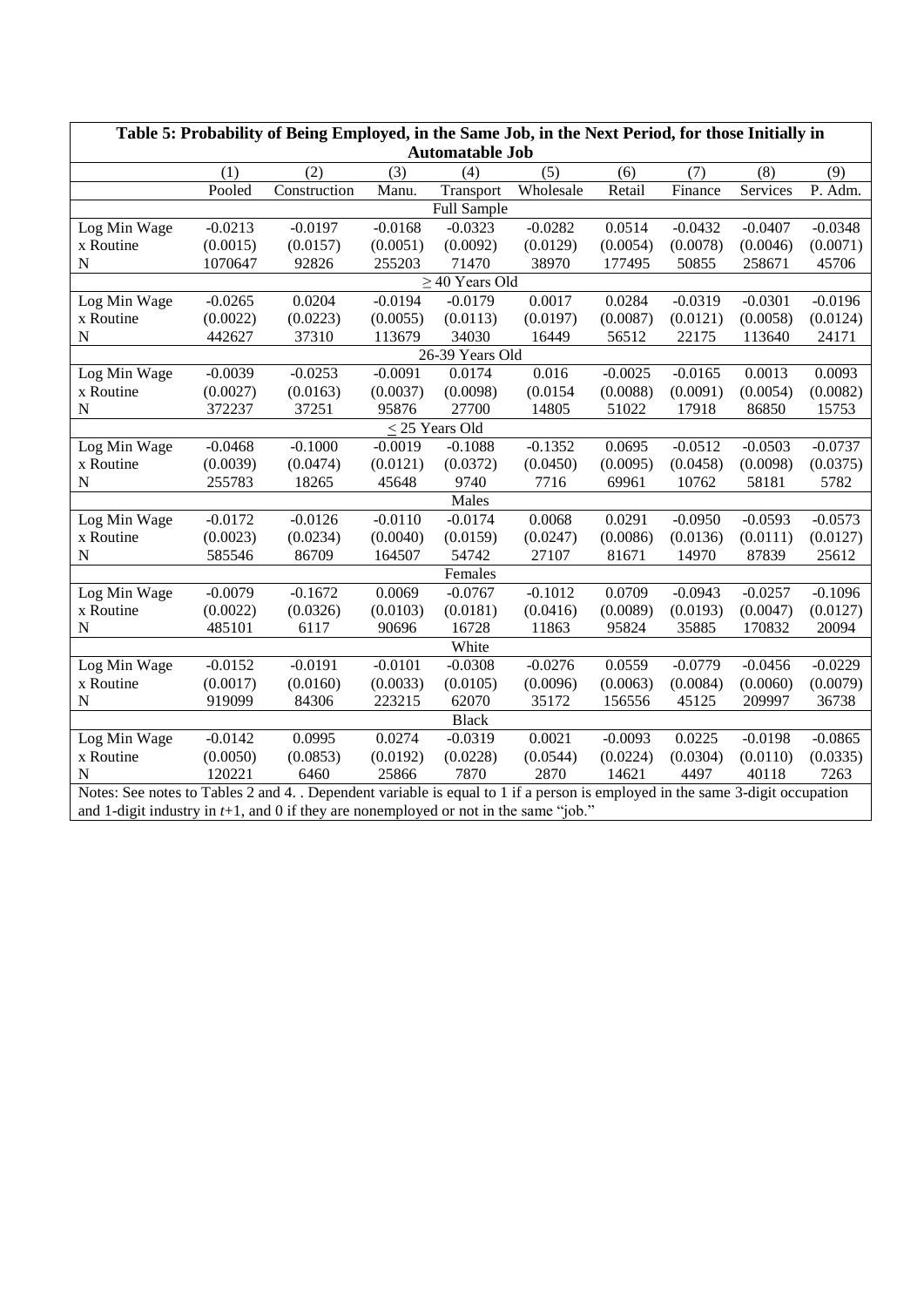|                                                           | Table 6: Probability of Being Employed in a Specific Industry in t+1 if Employed in                      |                              |                                                                                                       |  |  |  |  |  |  |
|-----------------------------------------------------------|----------------------------------------------------------------------------------------------------------|------------------------------|-------------------------------------------------------------------------------------------------------|--|--|--|--|--|--|
| an Automatable Job in Period t                            |                                                                                                          |                              |                                                                                                       |  |  |  |  |  |  |
|                                                           |                                                                                                          | 2)                           | (3)                                                                                                   |  |  |  |  |  |  |
|                                                           | Retail                                                                                                   | Services                     | <b>Retail or Services</b>                                                                             |  |  |  |  |  |  |
| Dependent Variable = Employed in Retail/Services in $t+1$ |                                                                                                          |                              |                                                                                                       |  |  |  |  |  |  |
|                                                           | Include nonemployed in $t+1$                                                                             |                              |                                                                                                       |  |  |  |  |  |  |
| Log Min Wage                                              | 0.0190                                                                                                   | 0.0101                       | 0.0106                                                                                                |  |  |  |  |  |  |
|                                                           | (0.0009)                                                                                                 | (0.0012)                     | (0.0010)                                                                                              |  |  |  |  |  |  |
| N                                                         | 893152                                                                                                   | 811976                       | 634481                                                                                                |  |  |  |  |  |  |
|                                                           |                                                                                                          | Exclude nonemployed in $t+1$ |                                                                                                       |  |  |  |  |  |  |
| Log Min Wage                                              | 0.0147                                                                                                   | 0.0135                       | 0.0129                                                                                                |  |  |  |  |  |  |
|                                                           | (0.0008)                                                                                                 | (0.0012)                     | (0.0013)                                                                                              |  |  |  |  |  |  |
| N                                                         | 818733                                                                                                   | 797465                       | 545551                                                                                                |  |  |  |  |  |  |
|                                                           | Notes: See notes to Table 4. Sample is the subsample of Table 4 that is employed in period $t$ , but not |                              |                                                                                                       |  |  |  |  |  |  |
|                                                           |                                                                                                          |                              | in retail or services (or both, depending on the column). In bottom panel, those nonemployed in $t+1$ |  |  |  |  |  |  |

in retail or services (or both, depending on the column). In bottom panel, those nonemployed in *t+1*  are excluded. Dependent variable is equal to 1 if a person moves to the indicated industry in *t*+1, and 0 if they are continued to work in a different industry (or, in top panel, are nonemployed). For example, in the bottom panel of column (1), the sample is those employed, but not in retail, in period *t*; the dependent variable is equal to 1 if the person is employed in retail in *t+1*, and zero otherwise.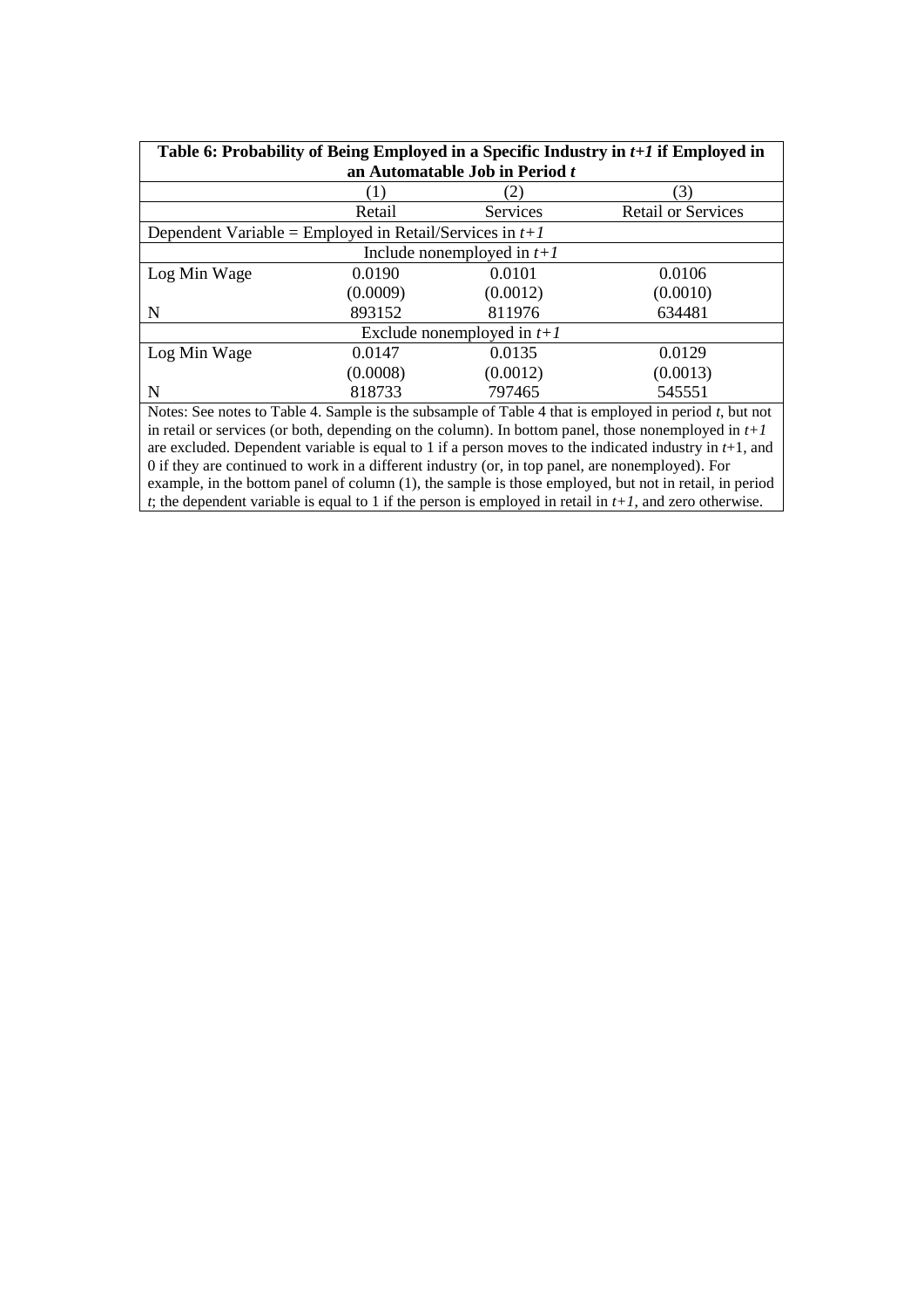|                                                                                                                       |           |                 |                  | <b>Table 7: Hours Analysis</b> |          |          |          |              |
|-----------------------------------------------------------------------------------------------------------------------|-----------|-----------------|------------------|--------------------------------|----------|----------|----------|--------------|
|                                                                                                                       | (1)       | (2)             | (3)              | (4)                            | (5)      | (6)      | (7)      | (8)          |
| Dependent Variable = Share of Hours in Automatable Jobs                                                               |           |                 |                  |                                |          |          |          |              |
|                                                                                                                       |           | $\geq 40$       | 26-39            | $<$ 25 Years                   |          |          |          |              |
|                                                                                                                       | Pooled    | Years Old       | Years Old        | Old                            | Male     | Female   | White    | <b>Black</b> |
| Log Min Wage                                                                                                          | $-0.015$  | $-0.077$        | $-0.006$         | $-0.014$                       | $-0.023$ | $-0.094$ | $-0.013$ | $-0.074$     |
|                                                                                                                       | (0.017)   | (0.035)         | (0.021)          | (0.039)                        | (0.0016) | (0.0028) | (0.019)  | (0.035)      |
| N                                                                                                                     | 30963     | 30963           | 30963            | 30963                          | 30963    | 30963    | 30963    | 22800        |
|                                                                                                                       | Construct | Manu.           | Transport        | Wholesale                      | Retail   | Finance  | Services | P. Adm.      |
| Log Min Wage                                                                                                          | $-0.010$  | $-0.084$        | $-0.052$         | 0.077                          | 0.003    | 0.060    | $-0.018$ | $-0.125$     |
|                                                                                                                       | (0.012)   | (0.041)         | (0.040)          | (0.060)                        | (0.027)  | (0.072)  | (0.024)  | (0.068)      |
| N                                                                                                                     | 3017      | 3017            | 3011             | 3000                           | 3017     | 2990     | 3016     | 3006         |
| Dependent Variable = Hours Difference from Period 1 to Period 2                                                       |           |                 |                  |                                |          |          |          |              |
|                                                                                                                       | Pooled    | $\geq$ 40 Years | 26-39            | $<$ 25 Years                   | Male     | Female   | White    | <b>Black</b> |
|                                                                                                                       |           | Old             | Years Old        | Old                            |          |          |          |              |
| Log Min Wage                                                                                                          | $-1.646$  | $-2.508$        | $-3.607$         | 0.555                          | $-2.669$ | $-0.975$ | $-2.562$ | $-0.896$     |
| x Routine                                                                                                             | (0.175)   | (0.272)         | (0.447)          | (0.561)                        | (0.380)  | (0.266)  | (0.293)  | (0.603)      |
| N                                                                                                                     | 696432    | 330014          | 225466           | 140952                         | 384574   | 311858   | 568524   | 82581        |
|                                                                                                                       | Construct | Manu.           | <b>Transport</b> | Wholesale                      | Retail   | Finance  | Services | P. Adm.      |
| Log Min Wage                                                                                                          | $-10.356$ | $-3.035$        | $-5.790$         | $-3.096$                       | 0.022    | $-2.748$ | $-1.401$ | $-1.942$     |
| x Routine                                                                                                             | (1.674)   | (1.516)         | (1.338)          | (1.478)                        | (0.567)  | (0.934)  | (0.460)  | (1.101)      |
| N                                                                                                                     | 77628     | 122638          | 46009            | 23443                          | 138791   | 29655    | 208287   | 39762        |
| Notes: See notes to Table 2. In the top panel, the share of automatable hours worked is calculated in the same manner |           |                 |                  |                                |          |          |          |              |

as the share of automatable employment in Table 2. In the bottom panel, the sample only includes individuals who remained employed between the two periods, so the sample sizes are lower than for the employment regressions.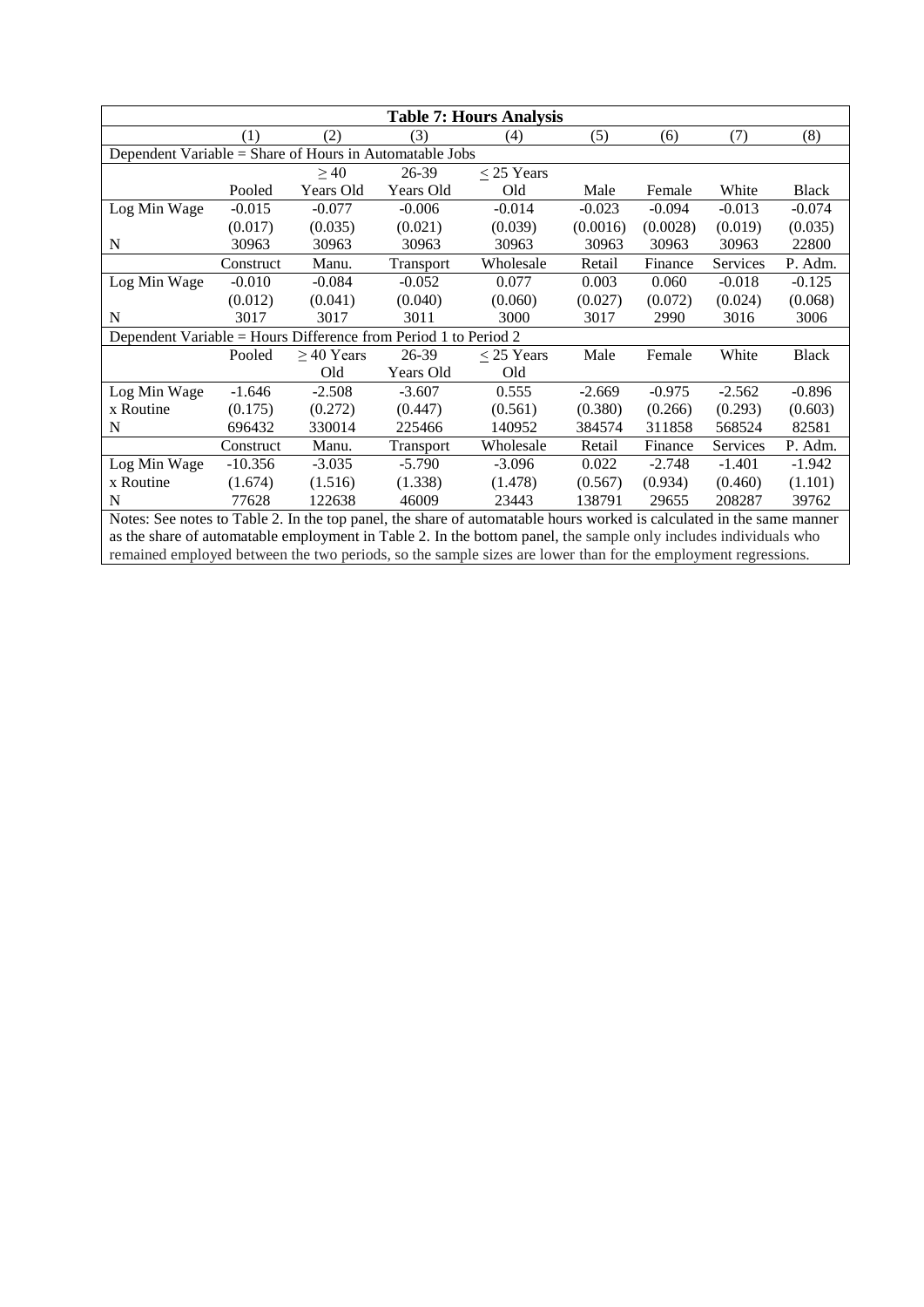|                                                                               |           |                 |           | Table 8: Contemporary Analysis, 1995-2016 |          |          |          |              |
|-------------------------------------------------------------------------------|-----------|-----------------|-----------|-------------------------------------------|----------|----------|----------|--------------|
|                                                                               | (1)       | (2)             | (3)       | (4)                                       | (5)      | (6)      | (7)      | (8)          |
| Dependent Variable = Share of Employment in Automatable Jobs                  |           |                 |           |                                           |          |          |          |              |
|                                                                               |           | $\geq 40$       | 26-39     | $<25\,$                                   |          |          |          |              |
|                                                                               | Pooled    | Years Old       | Years Old | Years Old                                 | Male     | Female   | White    | <b>Black</b> |
| Log Min Wage                                                                  | $-0.038$  | $-0.069$        | $-0.025$  | $-0.050$                                  | $-0.021$ | $-0.058$ | $-0.029$ | $-0.030$     |
|                                                                               | (0.022)   | (0.034)         | (0.027)   | (0.037)                                   | (0.020)  | (0.034)  | (0.022)  | (0.059)      |
| $\mathbf N$                                                                   | 19154     | 11886           | 11860     | 11510                                     | 12020    | 11553    | 12025    | 8264         |
|                                                                               | Construct | Manu.           | Transport | Wholesale                                 | Retail   | Finance  | Services | P. Adm.      |
| Log Min Wage                                                                  | 0.001     | $-0.066$        | $-0.079$  | 0.093                                     | $-0.024$ | $-0.021$ | $-0.036$ | $-0.147$     |
|                                                                               | (0.017)   | (0.062)         | (0.048)   | (0.057)                                   | (0.030)  | (0.068)  | (0.031)  | (0.090)      |
| $\mathbf N$                                                                   | 1964      | 1964            | 1959      | 1954                                      | 1964     | 1945     | 1963     | 1957         |
| Dependent Variable = Probability of Being Employed in the Current Period      |           |                 |           |                                           |          |          |          |              |
|                                                                               |           | $\geq$ 40 Years | 26-39     | < 25                                      |          |          |          |              |
|                                                                               | Pooled    | Old             | Years Old | Years Old                                 | Male     | Female   | White    | <b>Black</b> |
| Log Min Wage                                                                  | $-0.020$  | $-0.037$        | $-0.027$  | $-0.008$                                  | $-0.017$ | $-0.025$ | $-0.028$ | 0.027        |
| x Routine                                                                     | (0.009)   | (0.015)         | (0.011)   | (0.030)                                   | (0.012)  | (0.0013) | (0.0009) | (0.040)      |
| ${\bf N}$                                                                     | 642054    | 215655          | 299300    | 127095                                    | 352971   | 289083   | 537369   | 71820        |
|                                                                               | Construct | Manu.           | Transport | Wholesale                                 | Retail   | Finance  | Services | P. Adm.      |
| Log Min Wage                                                                  | $-0.091$  | $-0.067$        | 0.027     | $-0.067$                                  | 0.047    | $-0.037$ | $-0.002$ | $-0.012$     |
| x Routine                                                                     | (0.069)   | (0.029)         | (0.057)   | (0.048)                                   | (0.028)  | (0.032)  | (0.012)  | (0.037)      |
| N                                                                             | 69579     | 114738          | 40614     | 23340                                     | 110355   | 32364    | 175239   | 23043        |
| Dependent Variable = Probability of Having the Same Job in the Current Period |           |                 |           |                                           |          |          |          |              |
|                                                                               |           | $\geq$ 40 Years | 26-39     | $\leq 25$                                 |          |          |          |              |
|                                                                               | Pooled    | Old             | Years Old | Years Old                                 | Male     | Female   | White    | <b>Black</b> |
| Log Min Wage                                                                  | $-0.042$  | $-0.059$        | $-0.034$  | $-0.058$                                  | $-0.018$ | $-0.044$ | $-0.044$ | $-0.020$     |
| x Routine                                                                     | (0.011)   | (0.020)         | (0.013)   | (0.039)                                   | (0.013)  | (0.016)  | (0.012)  | (0.037)      |
| N                                                                             | 642054    | 215655          | 299300    | 127095                                    | 352971   | 289083   | 537369   | 71820        |
|                                                                               | Construct | Manu.           | Transport | Wholesale                                 | Retail   | Finance  | Services | P. Adm.      |
| Log Min Wage                                                                  | $-0.128$  | $-0.050$        | 0.005     | 0.023                                     | 0.053    | $-0.008$ | $-0.176$ | $-0.056$     |
| x Routine                                                                     | (0.122)   | (0.028)         | (0.053)   | (0.077)                                   | (0.036)  | (0.043)  | (0.038)  | (0.047)      |
| $\mathbf N$                                                                   | 69579     | 114738          | 40614     | 23340                                     | 110355   | 32364    | 175239   | 23043        |
| Notes: See notes to Table 2 and 4.                                            |           |                 |           |                                           |          |          |          |              |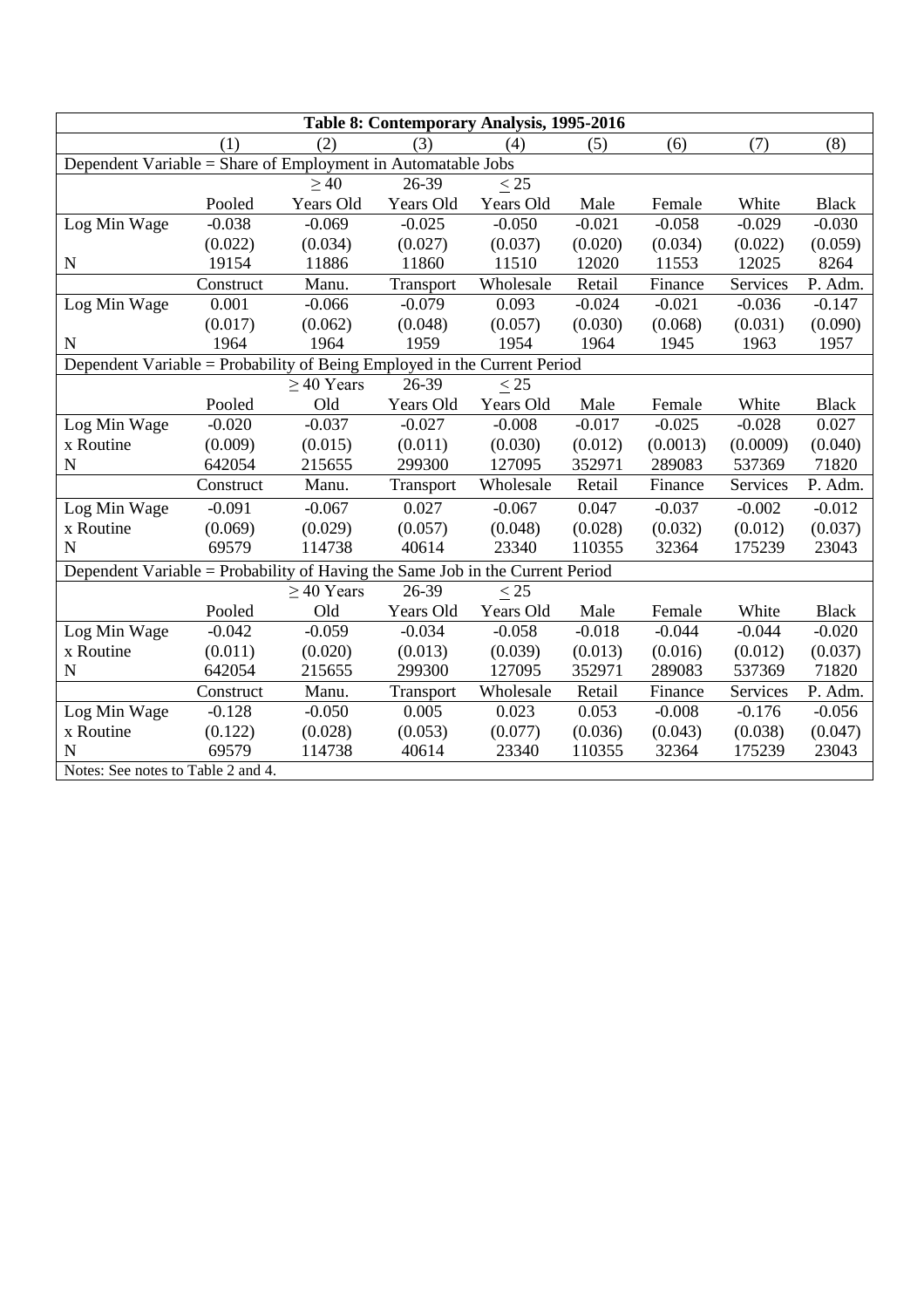|    | Table 9: Examples of Top and Bottom Tertile Wage Occupations in Manufacturing |                                            |  |  |  |  |  |  |
|----|-------------------------------------------------------------------------------|--------------------------------------------|--|--|--|--|--|--|
|    | Top Tertile                                                                   | <b>Bottom Tertile</b>                      |  |  |  |  |  |  |
|    | Repairers of data processing equipment                                        | Sawing machine operators                   |  |  |  |  |  |  |
| 2  | Water and sewage treatment plant operators                                    | Assemblers of electrical equipment         |  |  |  |  |  |  |
| 3  | Millwrights                                                                   | Food roasting and baking machine operators |  |  |  |  |  |  |
| 4  | Supervisors of mechanics and repairers                                        | Cooks                                      |  |  |  |  |  |  |
| 5  | Elevator installers and repairers                                             | Packers                                    |  |  |  |  |  |  |
| 6  | Repairers of electrical equipment                                             | Parking lot attendants                     |  |  |  |  |  |  |
|    | Plant and system operators, stationary engineers                              | Metal platers                              |  |  |  |  |  |  |
| 8  | Railroad conductors and yardmasters                                           | Textile sewing machine operators           |  |  |  |  |  |  |
| 9  | Electricians                                                                  | Clothing pressing machine operators        |  |  |  |  |  |  |
| 10 | Tool and die-makers and die-setters                                           | Molders and casting machine operators      |  |  |  |  |  |  |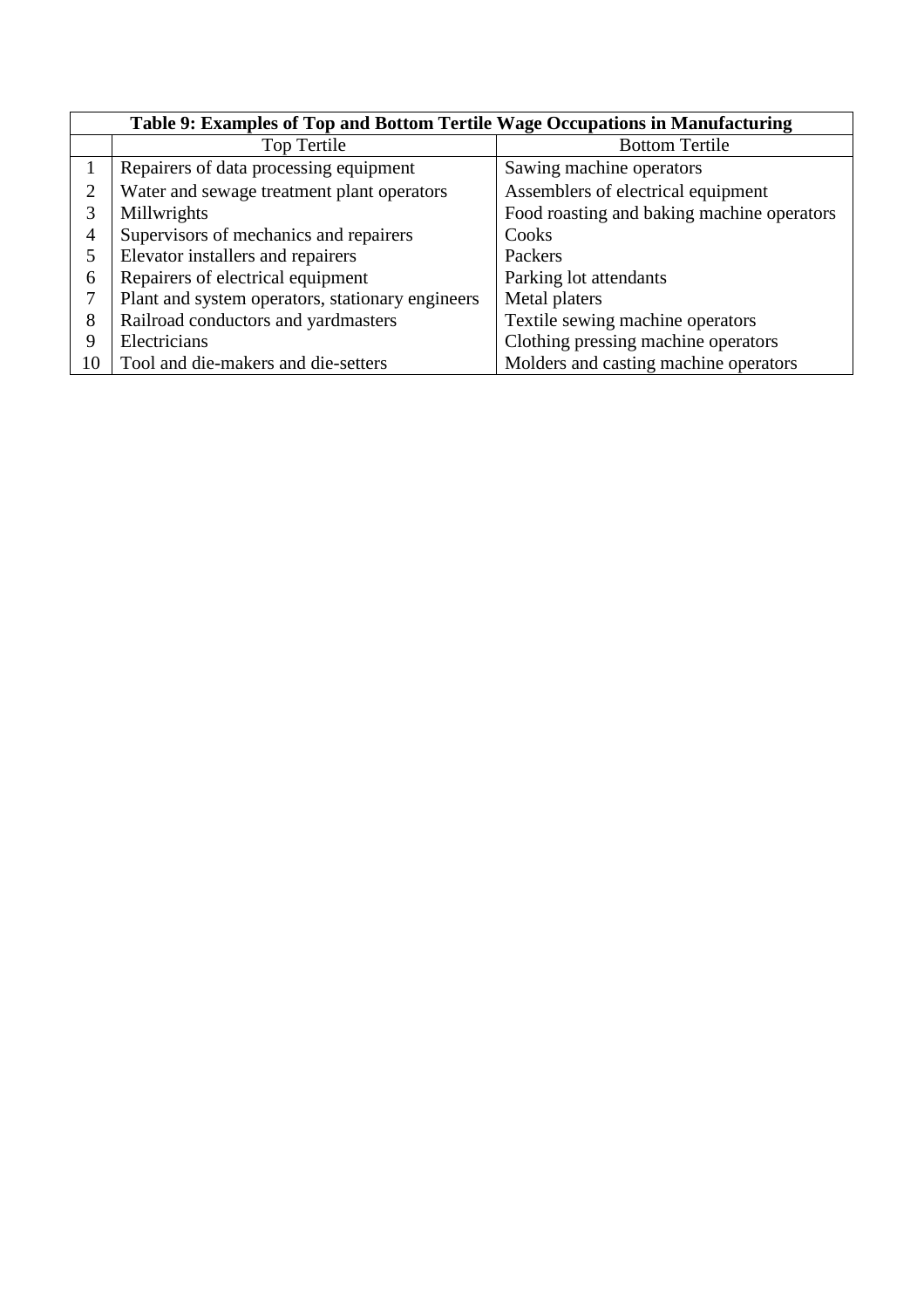|                                         |          |                                                                                          | Table 10: Manufacturing Low-Wage versus High-Wage Occupations |           |          |          |          |              |
|-----------------------------------------|----------|------------------------------------------------------------------------------------------|---------------------------------------------------------------|-----------|----------|----------|----------|--------------|
|                                         | (1)      | (2)                                                                                      | (3)                                                           | (4)       | (5)      | (6)      | (7)      | (8)          |
|                                         | Pooled   | $\geq$ 40 Years Old                                                                      | 26-39 Years Old $\lt$ 25 Years Old                            |           | Male     | Female   | White    | <b>Black</b> |
|                                         |          | Dependent Variable = Share of Employment in Automatable Jobs                             |                                                               |           |          |          |          |              |
|                                         |          |                                                                                          |                                                               | Low-Wage  |          |          |          |              |
| Log Min Wage                            | $-0.161$ | $-0.189$                                                                                 | $-0.117$                                                      | $-0.131$  | $-0.123$ | $-0.156$ | $-0.182$ | $-0.443$     |
|                                         | (0.058)  | (0.087)                                                                                  | (0.077)                                                       | (0.146)   | (0.054)  | (0.093)  | (0.055)  | (0.145)      |
| $\mathbf N$                             | 3157     | 3157                                                                                     | 3157                                                          | 3157      | 3157     | 3157     | 3157     | 2273         |
|                                         |          |                                                                                          |                                                               | High-Wage |          |          |          |              |
| Log Min Wage                            | $-0.035$ | $-0.080$                                                                                 | 0.015                                                         | $-0.086$  | $-0.004$ | $-0.065$ | 0.027    | 0.168        |
|                                         | (0.056)  | (0.079)                                                                                  | (0.072)                                                       | (0.075)   | (0.061)  | (0.084)  | (0.065)  | (0.160)      |
| N                                       | 3157     | 3157                                                                                     | 3157                                                          | 3157      | 3157     | 3157     | 3157     | 2273         |
|                                         |          | Dependent Variable = Probability of Being Employed in the Current Period                 |                                                               |           |          |          |          |              |
|                                         |          |                                                                                          |                                                               | Low-Wage  |          |          |          |              |
| Log Min Wage                            | $-0.014$ | $-0.043$                                                                                 | $-0.0002$                                                     | $-0.035$  | $-0.016$ | $-0.015$ | $-0.018$ | $-0.009$     |
| x Routine                               | (0.003)  | (0.005)                                                                                  | (0.006)                                                       | (0.010)   | (0.005)  | (0.006)  | (0.003)  | (0.009)      |
| $\mathbf N$                             | 137719   | 47797                                                                                    | 75558                                                         | 27759     | 68542    | 69177    | 116763   | 16930        |
|                                         |          |                                                                                          |                                                               | High-Wage |          |          |          |              |
| Log Min Wage                            | 0.003    | $-0.008$                                                                                 | 0.002                                                         | $-0.024$  | 0.007    | 0.014    | 0.004    | 0.010        |
| x Routine                               | (0.012)  | (0.024)                                                                                  | (0.025)                                                       | (0.075)   | (0.012)  | (0.021)  | (0.011)  | (0.041)      |
| $\mathbf N$                             | 24243    | 12974                                                                                    | 9624                                                          | 1645      | 19617    | 4626     | 23140    | 767          |
|                                         |          | Dependent Variable = Probability of Being Employed in the Same Job in the Current Period |                                                               |           |          |          |          |              |
|                                         |          |                                                                                          |                                                               | Low-Wage  |          |          |          |              |
| Log Min Wage                            | $-0.025$ | $-0.017$                                                                                 | $-0.028$                                                      | $-0.015$  | $-0.018$ | $-0.024$ | $-0.013$ | $-0.240$     |
| x Routine                               | (0.012)  | (0.016)                                                                                  | (0.042)                                                       | (0.079)   | (0.021)  | (0.022)  | (0.011)  | (0.454)      |
| $\mathbf N$                             | 137714   | 75554                                                                                    | 47795                                                         | 27759     | 68537    | 69177    | 116758   | 16930        |
|                                         |          |                                                                                          |                                                               | High-Wage |          |          |          |              |
| Log Min Wage                            | 0.005    | $-0.001$                                                                                 | 0.005                                                         | $-0.012$  | 0.002    | 0.015    | 0.003    | 0.036        |
| x Routine                               | (0.004)  | (0.006)                                                                                  | (0.009)                                                       | (0.009)   | (0.005)  | (0.005)  | (0.004)  | (0.015)      |
| N                                       | 24230    | 14611                                                                                    | 7975                                                          | 1644      | 19606    | 4624     | 23129    | 766          |
| Notes: See notes to Tables 2, 3, and 4. |          |                                                                                          |                                                               |           |          |          |          |              |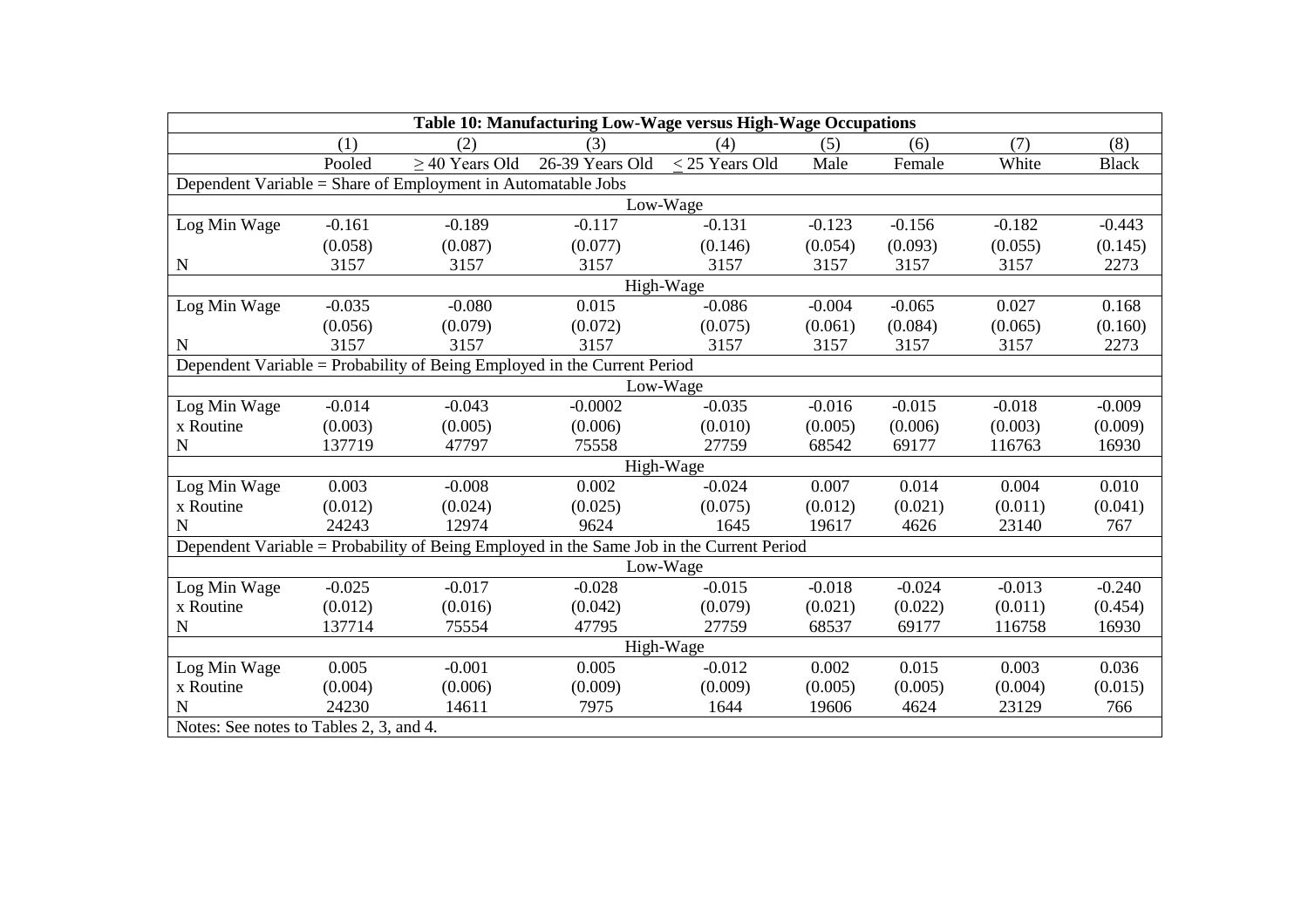| Table 11: Higher-Skill Workers Related to the Interaction Between Minimum Wage and the Share of Low-Skill Routine Work                                                  |           |                     |                 |                  |           |           |          |              |  |  |  |  |
|-------------------------------------------------------------------------------------------------------------------------------------------------------------------------|-----------|---------------------|-----------------|------------------|-----------|-----------|----------|--------------|--|--|--|--|
|                                                                                                                                                                         | (1)       | (2)                 | (3)             | (4)              | (5)       | (6)       | (7)      | (8)          |  |  |  |  |
| Dependent Variable = Probability of Being Employed in the Current Period                                                                                                |           |                     |                 |                  |           |           |          |              |  |  |  |  |
|                                                                                                                                                                         | Pooled    | $\geq$ 40 Years Old | 26-39 Years Old | $<$ 25 Years Old | Male      | Female    | White    | Black        |  |  |  |  |
| Min Wage                                                                                                                                                                | 0.0562    | 0.0539              | 0.0980          | 0.1992           | 0.0496    | 0.0648    | 0.0351   | 0.0133       |  |  |  |  |
| x Share of Low-Skill Routine Work                                                                                                                                       | (0.0474)  | (0.0551)            | (0.0443)        | (0.0958)         | (0.0420)  | (0.0558)  | (0.0390) | (0.0934)     |  |  |  |  |
| N                                                                                                                                                                       | 1178234   | 602114              | 576120          | 152538           | 600762    | 576120    | 981685   | 196549       |  |  |  |  |
|                                                                                                                                                                         | Construct | Manu.               | Transport       | Wholesale        | Retail    | Finance   | Services | P. Adm.      |  |  |  |  |
| Min Wage                                                                                                                                                                | 0.8058    | 0.0141              | 0.0923          | 0.0351           | $-0.0968$ | $-0.0365$ | 0.0782   | $-0.0293$    |  |  |  |  |
| x Share of Low-Skill Routine Work                                                                                                                                       | (0.6797)  | (0.0946)            | (0.1559)        | (0.1039)         | (0.1032)  | (0.0420)  | (0.0641) | (0.0362)     |  |  |  |  |
|                                                                                                                                                                         | 50495     | 135336              | 58552           | 37394            | 134000    | 95834     | 533856   | 77500        |  |  |  |  |
| Dependent Variable = Probability of Having the Same Job in the Current Period                                                                                           |           |                     |                 |                  |           |           |          |              |  |  |  |  |
|                                                                                                                                                                         | Pooled    | $\geq$ 40 Years Old | 26-39 Years Old | $<$ 25 Years Old | Male      | Female    | White    | <b>Black</b> |  |  |  |  |
| Min Wage                                                                                                                                                                | 0.0151    | $-0.00083$          | 0.0241          | 0.0225           | 0.0243    | 0.0603    | 0.0130   | 0.0293       |  |  |  |  |
| x Share of Low-Skill Routine Work                                                                                                                                       | (0.0173)  | (0.0115)            | (0.0248)        | (0.0369)         | (0.0213)  | (0.0170)  | (0.0178) | (0.0398)     |  |  |  |  |
| N                                                                                                                                                                       | 1178234   | 602114              | 576120          | 152538           | 600762    | 576120    | 981685   | 196549       |  |  |  |  |
|                                                                                                                                                                         | Construct | Manu.               | Transport       | Wholesale        | Retail    | Finance   | Services | P. Adm.      |  |  |  |  |
| Min Wage                                                                                                                                                                | 0.3163    | 0.0196              | 0.3296          | $-0.0048$        | 0.0147    | $-0.0193$ | 0.1308   | 0.1338       |  |  |  |  |
| x Share of Low-Skill Routine Work                                                                                                                                       | (0.5400)  | (0.1187)            | (0.1829)        | (0.1417)         | (0.2332)  | (0.0415)  | (0.0845) | (0.0462)     |  |  |  |  |
|                                                                                                                                                                         | 50495     | 135336              | 58552           | 37394            | 134000    | 95834     | 533856   | 77500        |  |  |  |  |
| Notes: The Share of Low-Skill Routine Work is defined as the share in the individual's area, year, and industry. This share is calculated following equation (5) and    |           |                     |                 |                  |           |           |          |              |  |  |  |  |
| matched into the dataset used for the analysis in Table 4 based on industry, area, and year. In this case the data retains higher-skill individuals only in the sample. |           |                     |                 |                  |           |           |          |              |  |  |  |  |
| Higher-skilled individuals are those with more than a high school degree. See also notes to Table 2.                                                                    |           |                     |                 |                  |           |           |          |              |  |  |  |  |